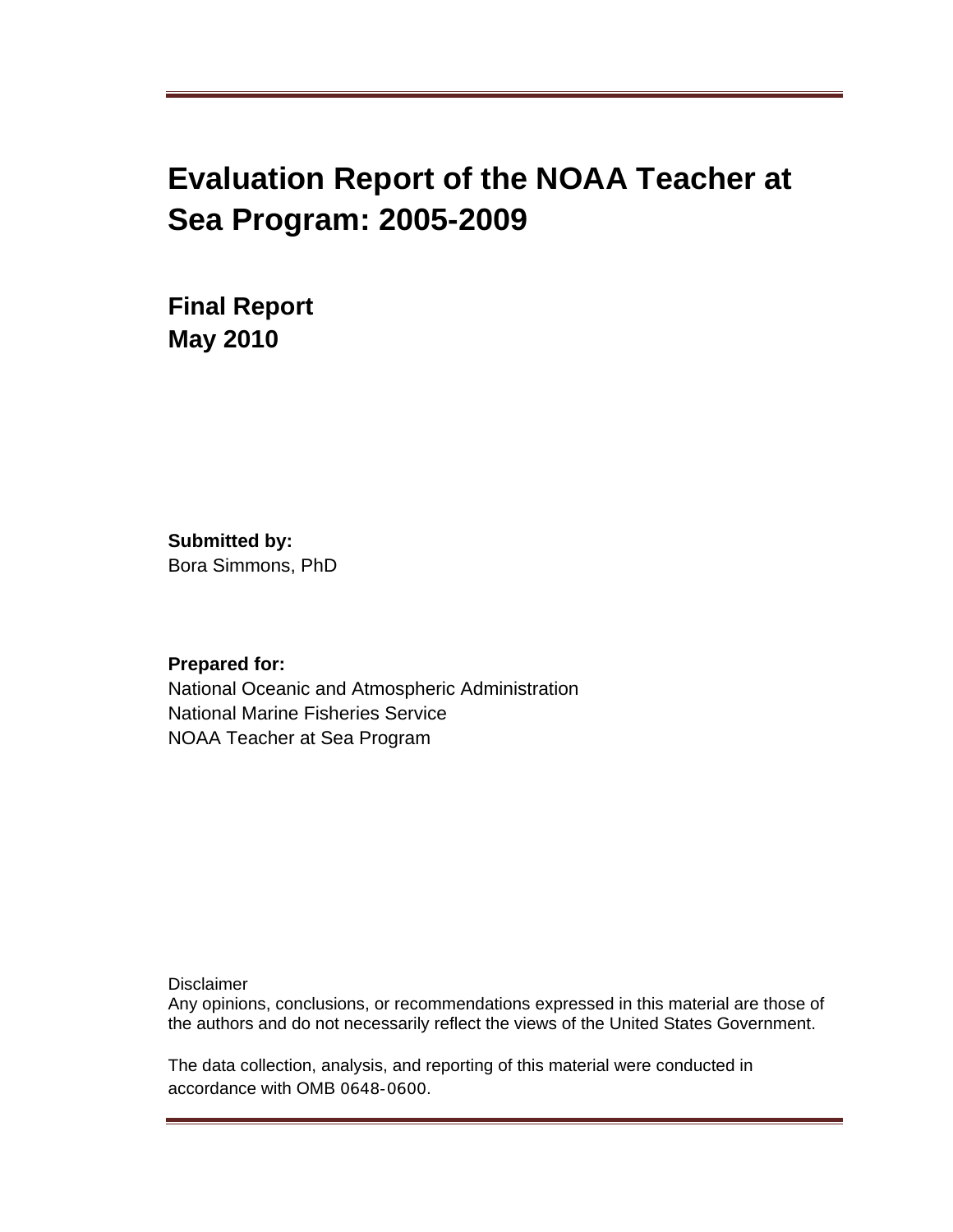# **Table of Contents**

| Appendix D - Phase III: NOAA Teacher at Sea Follow-up Interview Invitation 38 |  |
|-------------------------------------------------------------------------------|--|
| Appendix E - Phase III: NOAA Teacher at Sea Follow-up Interview 39            |  |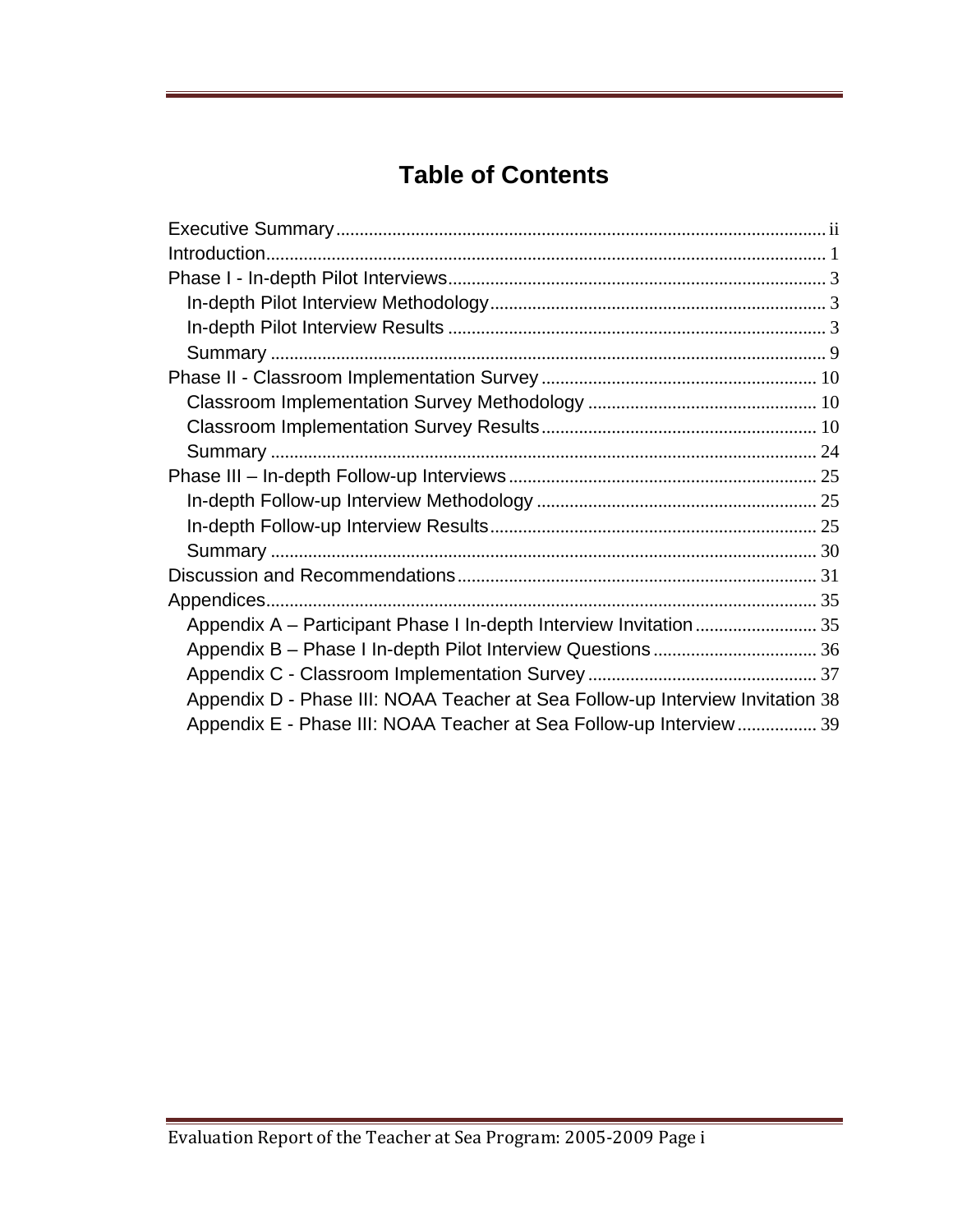# **Executive Summary**

<span id="page-2-0"></span>The NOAA Teacher at Sea Program was initiated in 1990, with the first teacher participating in a cruise in 1991. Since that time 600 educators have participated in oceanographic research along side of NOAA scientists. Given program history and growth, NOAA Teacher at Sea staff determined that it was appropriate to document how well the program works and whether stated goals are being met. As a consequence, a systematic evaluation of the NOAA Teacher at Sea Program was designed. Recognizing, however, that resources are limited to support a comprehensive evaluation, a three phased approach was followed:

- Phase I In-depth Pilot Interviews (Completed August 2008)
- Phase II Classroom Implementation Survey (Completed March 2010); and
- Phase III In-depth Follow-up Interviews (Completed April 2010).

# **Phase I Interviews**

Five NOAA Teacher at Sea past participants were randomly selected to be interviewed about their experiences while on the cruise and how they followed up when back in the classroom. Phase I evaluation results were overwhelmingly positive. Teachers spoke enthusiastically about their experiences and praised the program. The results from this set of interviews indicate that:

- Teachers use the NOAA Teacher at Sea experience back in the classroom.
- The NOAA Teacher at Sea experience impacts how teachers teach.
- The NOAA Teacher at Sea experience impacts participants on a very personal level.
- Participants share their NOAA Teacher at Sea experiences with others (i.e., students, community members, other teachers).
- On a somewhat limited basis, participants talked with others, including students and other teachers, about possible NOAA-related career opportunities.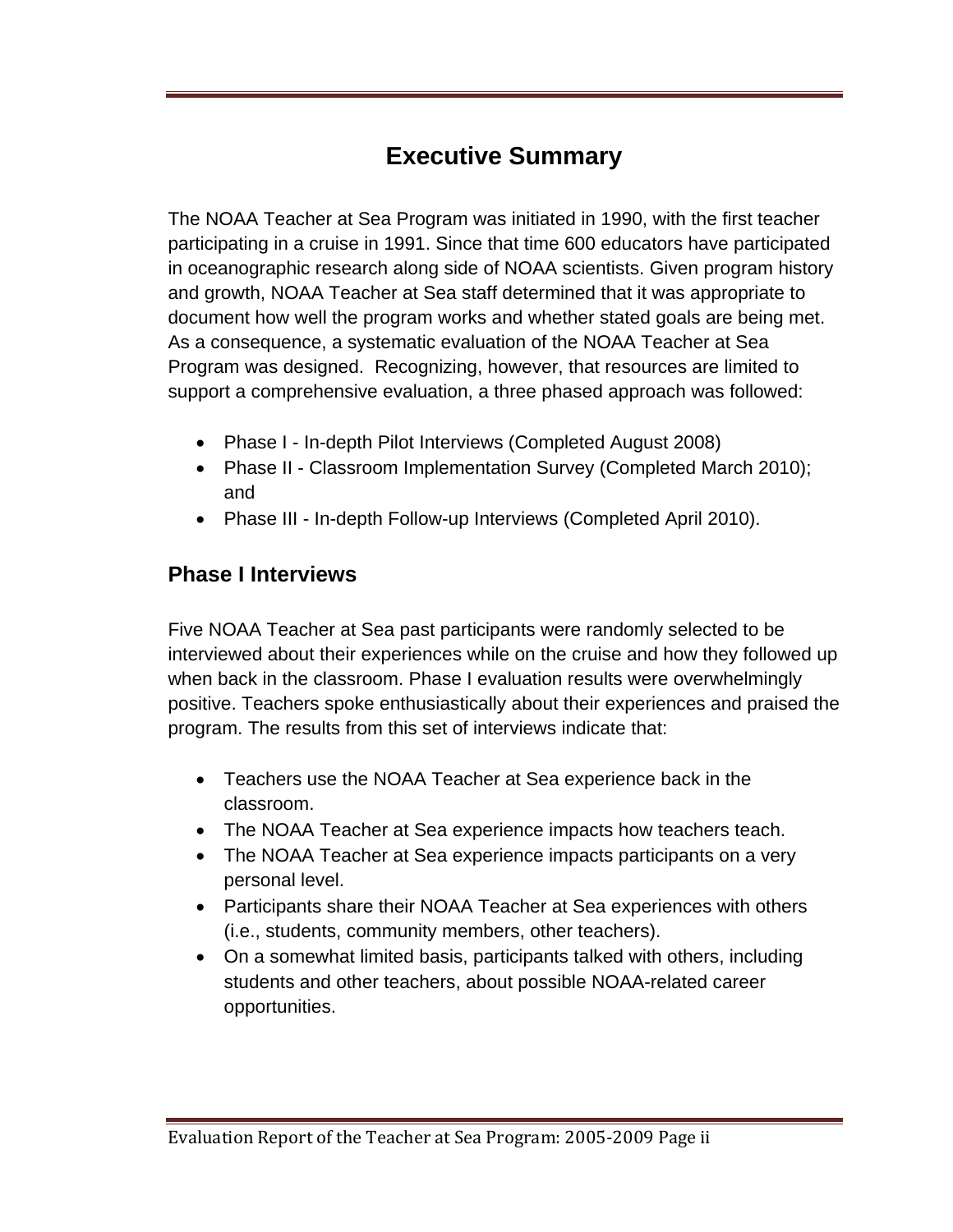# **Phase II Survey**

Building off of the Phase I interview results, an 87 item on-line survey was constructed and administered to educators who participated in the program during 2005-2009. A total of 83 educators completed the survey which represents a 72.8% response rate. Phase II evaluation results were positive. Teachers rated the experience as extremely worthwhile (mean=6.6 on a 1-7 scale). In open-ended responses, they offered enthusiastic endorsements of the program and what it has done for their teaching. The survey results indicate that that the NOAA Teacher at Sea experience impacts *how* and *what* teachers teach:

- Teachers report that they have increased their understanding of NOAA science, especially as it relates to the world's oceans.
- Teachers report increased confidence in their abilities to teach about the world's oceans, use NOAA research data and other resources, and to integrate NOAA-related science lessons into the curriculum.
- As compared to their teaching before they participated in the NOAA Teacher at Sea Program, educators are significantly more likely to use NOAA resources and data, teach about ocean-related topics, use inquiry to teach science concepts and skills, and engage their students in a longterm study.
- As compared to their teaching before they participated in the NOAA Teacher at Sea Program, educators are significantly more likely to talk with students and teachers about NOAA-related career opportunities.

# **Phase III In-depth Follow-up Interviews**

The final phase involved interviewing nine randomly selected participants from the 2005-2009 seasons. Educators were asked to describe the single most important outcome of their participation in the NOAA Teacher at Sea experience, how the experience has impacted their long-term interest in teaching, the most important impact of the experience on their students, and suggestions related to the NOAA Teacher at Sea Alumni Association. The interviews provide additional qualitative evidence that the NOAA Teacher at Sea Program is impacting science teaching and learning: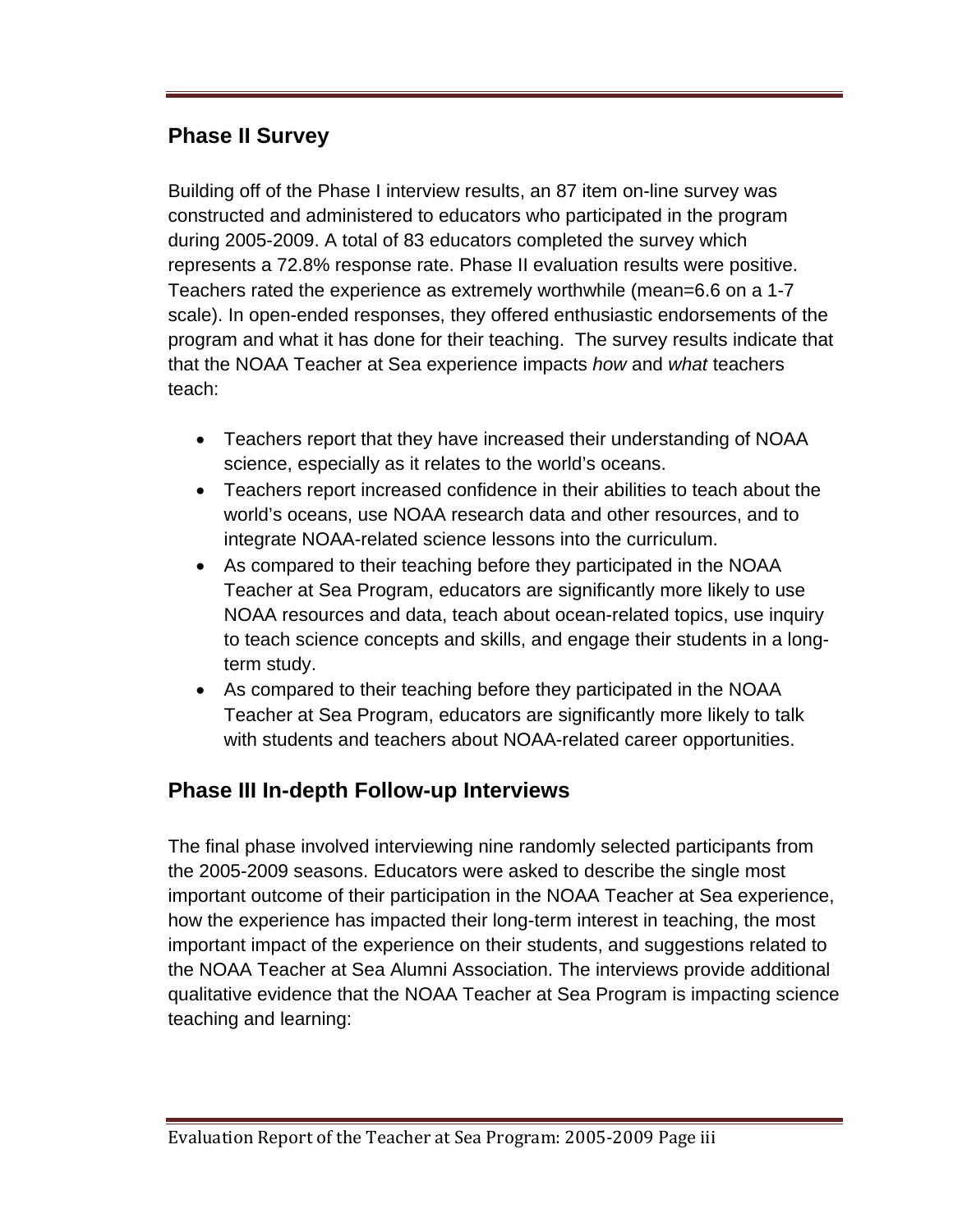- Teachers identify participation in real world science and the opportunity to learn science directly from research scientists as the major outcome of the NOAA Teacher at Sea experience.
- Teachers report that the NOAA Teacher at Sea experience rejuvenated their interest in teaching.
- Teachers report both tangible and intangible impacts of the NOAA Teacher at Sea experience on their students' science learning and their interest in science careers.
- Teachers use the NOAA website for background information, as a resource for lesson ideas, and as a resource for data.
- Teachers welcome opportunities to remain active in the NOAA Teacher at Sea Program.

# **Addressing NOAA Teacher at Sea Program Goals**

The NOAA Teacher at Sea program has articulated a set of short-, mid- and long-term goals:

# **Short-term Goals (Skills and Knowledge)**

Teachers will:

- Understand how NOAA oceanic and atmospheric research is linked to National Education Science Standards and Ocean Literacy Principles.
- Understand the education and training paths that lead to NOAA-related careers.

# **Mid-term Goals (Behavior and Action)**

Teachers will:

- Use NOAA data and resources in classroom activities.
- Use NOAA-related career information in classroom activities, when mentoring students and when working with colleagues.

# **Long-term Goals (Social, Environmental, and Economic)**

The NOAA Teacher at Sea Program will:

- Build an understanding of NOAA-related sciences among teachers and students.
- Build a workforce for NOAA-related careers.

Quantitative and qualitative evaluation results across all three phases indicate that the NOAA Teacher at Sea program is addressing both its short-term and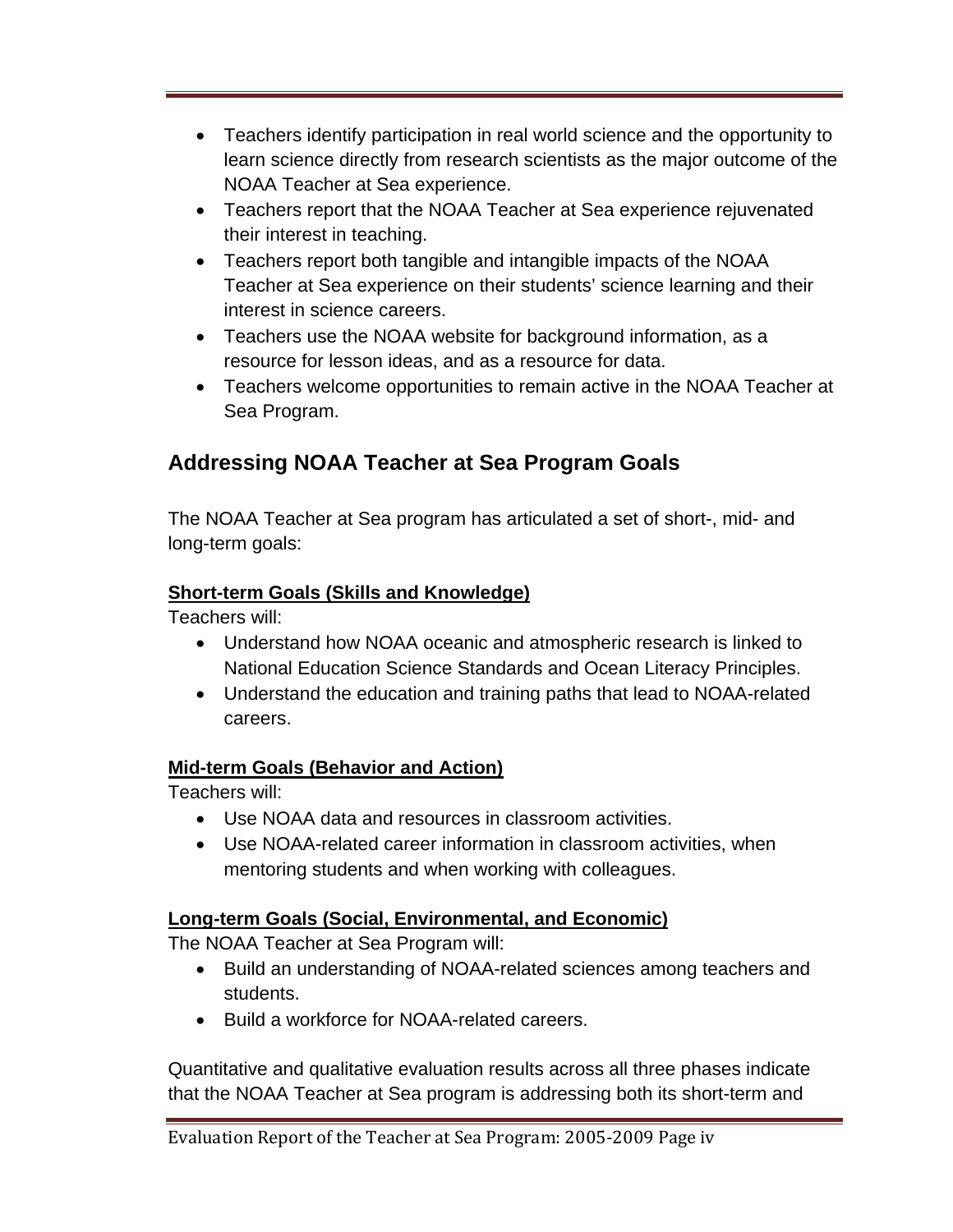mid-term goals. Educators understand how NOAA research efforts link to the National Science Education Standards. In addition, they express an increased understanding of NOAA career pathways. The NOAA Teacher at Sea participants have taken their experiences back to their classrooms. They use NOAA data, lesson plans and website resources. They use NOAA-related career information in classroom activities and when working with colleagues and community members.

Finally, evaluation results indicate that the NOAA Teacher at Sea Program is addressing its long-term goal: Build an understanding of NOAA-related sciences among teachers and students. Educators report that their own understanding of NOAA sciences has increased. In addition, the educators report that their students are more engaged in their science learning, know more about science as it applies to the world's oceans/atmosphere/climate, and have an appreciation for the relevance of scientific research.

Measuring success on the final goal, "Build a workforce for NOAA-related careers," requires a longitudinal approach not within the scope of this survey.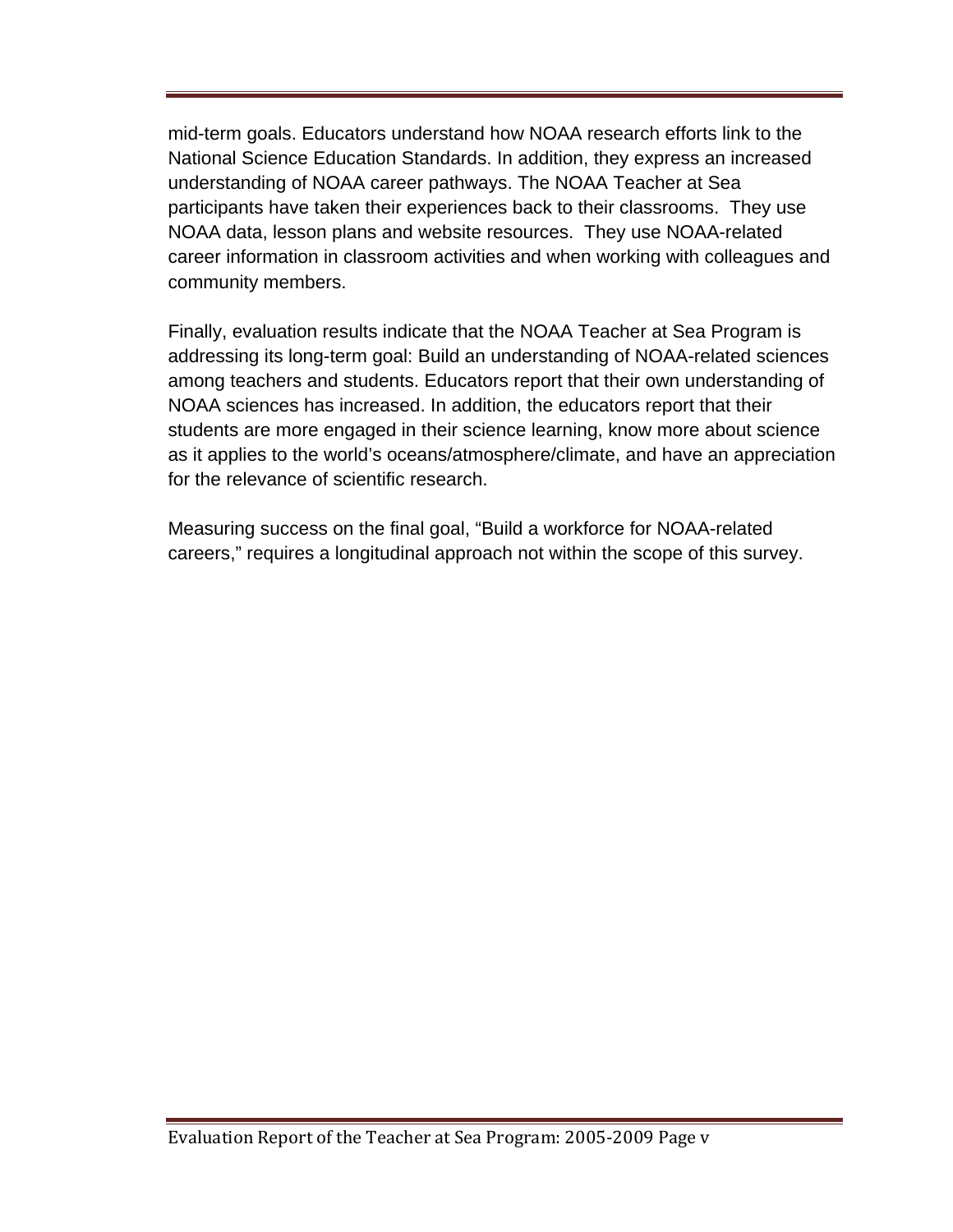# **Introduction**

<span id="page-6-0"></span>NOAA's Teacher at Sea Program has a rich history. Since its inception in 1990, the NOAA Teacher at Sea Program has served 600 educators. Depending on available funding, approximately 20-30 educators participate annually. Educators are given the opportunity to participate first hand in research, working directly with scientists and research vessel crew. As alumni they are expected to take their experiences back to their classrooms and communities.

NOAA's Teacher at Sea Program is designed to meet the following set of goals:

#### **Short-term Goals (Skills and Knowledge)**

Teachers will:

- Understand how NOAA oceanic and atmospheric research is linked to National Education Science Standards and Ocean Literacy Principles.
- Understand the education and training paths that lead to NOAA-related careers.

# **Mid-term Goals (Behavior and Action)**

Teachers will:

- Use NOAA data and resources in classroom activities.
- Use NOAA-related career information in classroom activities, when mentoring students and when working with colleagues.

# **Long-term Goals (Social, Environmental, and Economic)**

The NOAA Teacher at Sea Program will:

- Build an understanding of NOAA-related sciences among teachers and students.
- Build a workforce for NOAA-related careers.

Over the last five years, NOAA has increased its investment in the NOAA Teacher at Sea Program. Although participant on-board costs have always been covered, travel to the host ship is now also paid from program funds. Previously, participants paid their own travel costs to the host ship. In addition, NOAA staff members have been able to commit time and other resources to the support of the educators before, during and after their shipboard experience.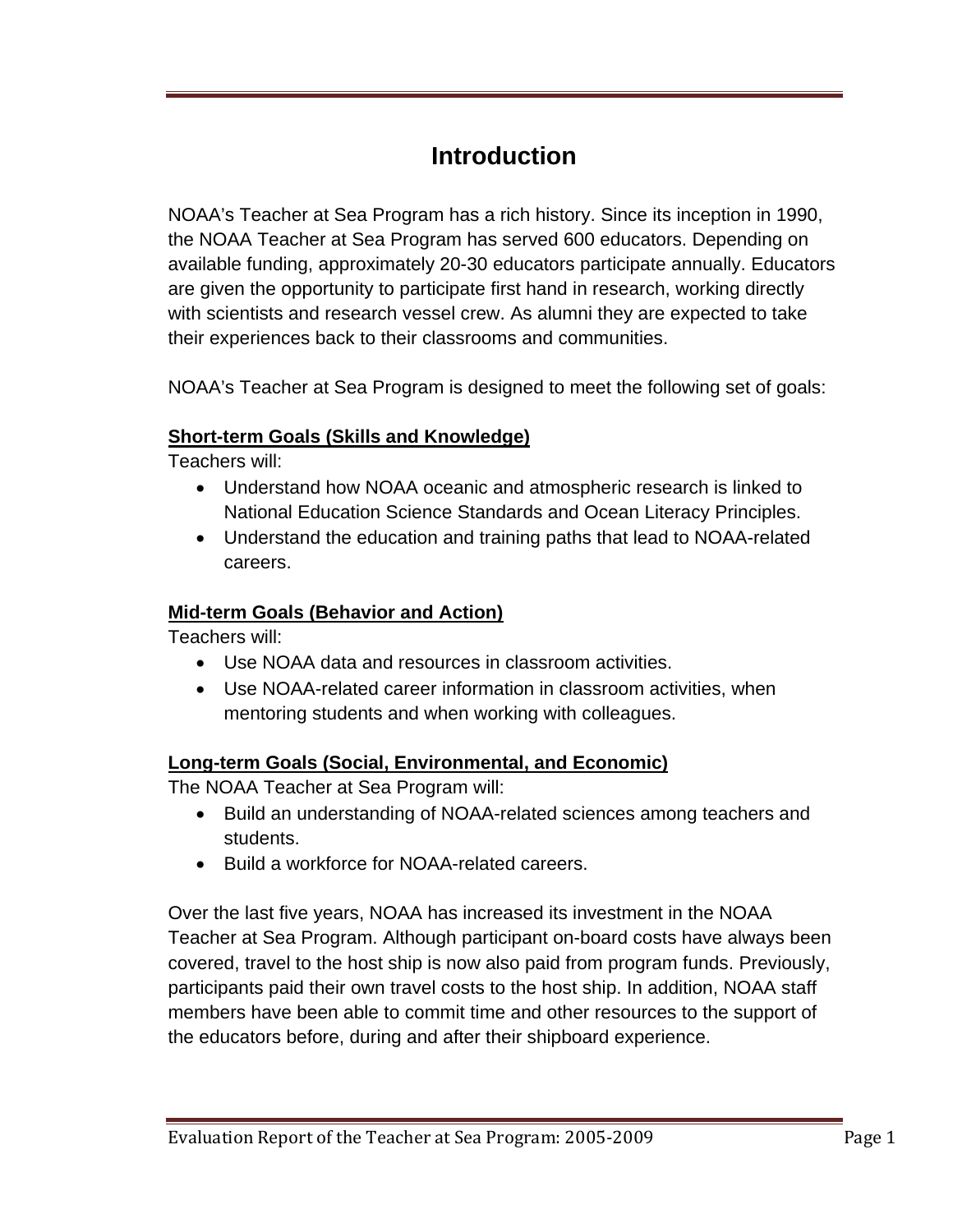With this increased investment, the NOAA Teacher at Sea staff determined that it was appropriate to document how well the program works and whether stated goals are being met. As a consequence, a systematic evaluation of the NOAA Teacher at Sea Program was designed. Recognizing, however, that resources are limited to support a comprehensive evaluation, a three phased approach was followed:

- Phase I In-depth Pilot Interviews (Completed August 2008)
- Phase II Classroom Implementation Survey (Completed March 2010); and
- Phase III In-depth Follow-up Interviews (Completed April 2010).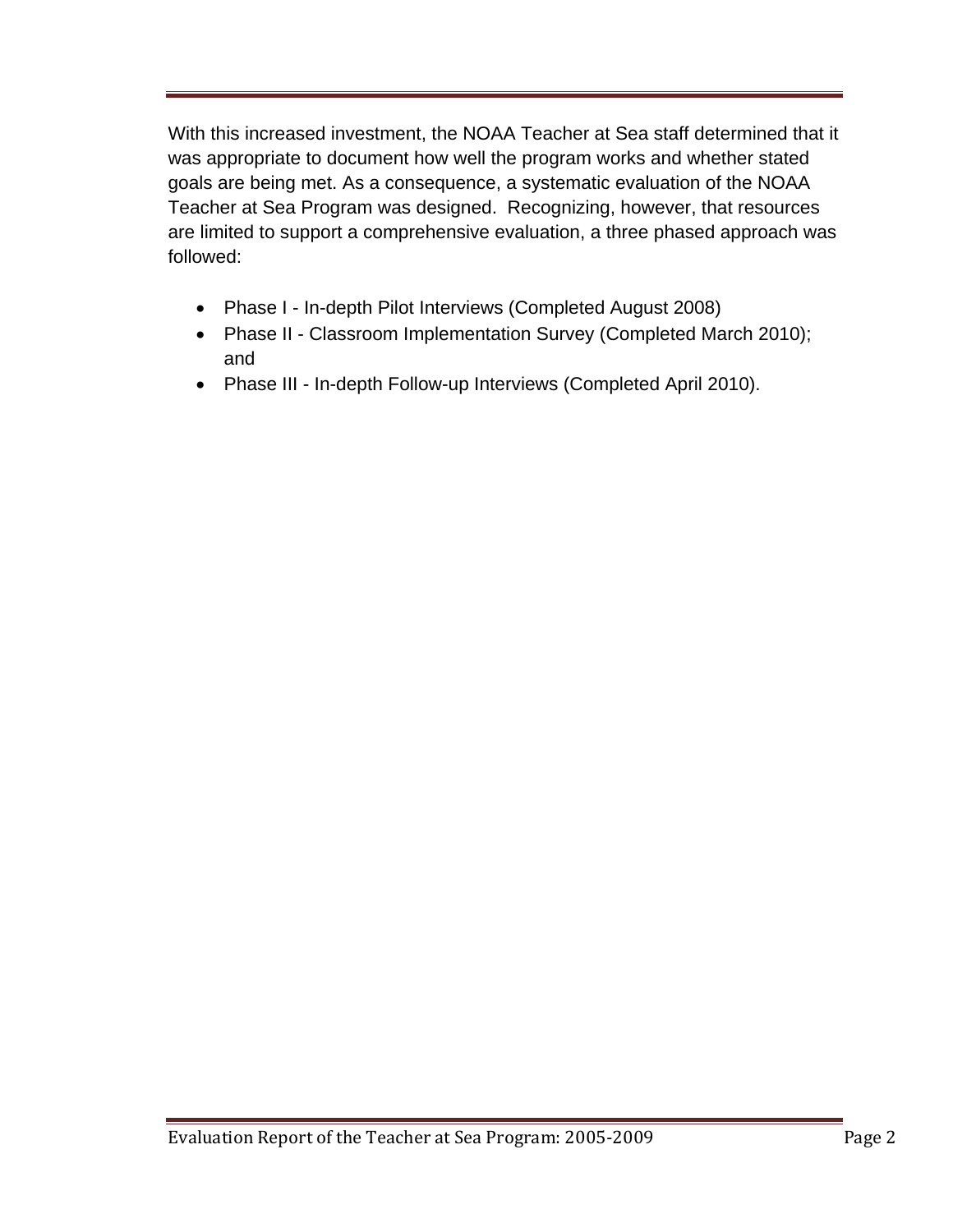# **Phase I - In-depth Pilot Interviews**

<span id="page-8-0"></span>The primary purpose of Phase I of the evaluation strategy was to determine *how*  participants talk about their NOAA Teacher at Sea experience. These data are useful in of themselves, allowing NOAA Teacher at Sea Program staff to gain a snap shot of participant perceptions, experiences and post cruise activities. Additionally, the results of these interviews were used to inform the design of the Classroom Implementation Survey (Phase II).

# **In-depth Pilot Interview Methodology**

To facilitate the interview process, NOAA Teacher at Sea Program staff provided a list of all participants and their contact information for the previous three seasons (2005-2007). Using a random number table, five participants were selected for interview. These teachers were contacted by email and asked if they would be willing to participate in a 30 minute phone interview. The general purpose of the interview was outlined in the email invitation (Appendix A). All five of the teachers consented and mutually agreed upon times for the phone interview were established.

Each interview followed the same protocol. Participants were called at the appointed time. After a short introduction and explanation of the purpose of the interview, participants were asked a series of open-ended questions (see Appendix B). The questions were designed to allow participants the opportunity to talk freely about their experiences on the cruise as well as how they used their NOAA Teacher at Sea experience back in the classroom. One closed-ended and like-type question was asked at the end of the interview. The five interviews were all conducted in June - July 2008.

# **In-depth Pilot Interview Results**

Interview results from Phase I of the evaluation were positive, suggesting that the NOAA Teacher at Sea Program is achieving its goals. Participants expressed a great deal of satisfaction with the NOAA Teacher at Sea Program in general as well as with specific experiences on their individual cruises. All of the teachers reported taking their NOAA Teacher at Sea experiences back to their classrooms and their communities. In addition, all five of the teachers indicated that the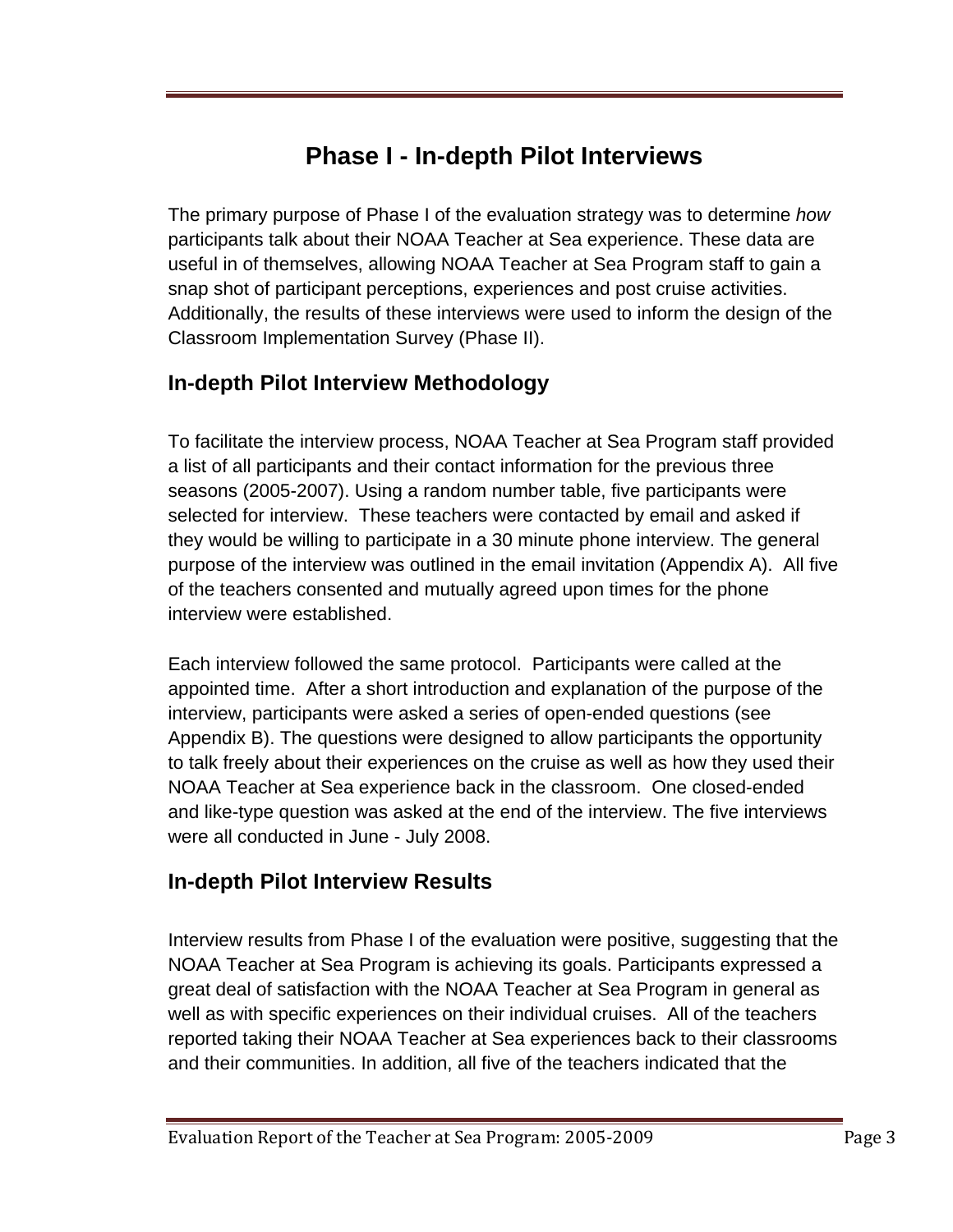NOAA Teacher at Sea Program had a positive impact on them both personally and as an educator.

# **Participant Demographics**

Interview participants ranged from those who were experienced teachers (24 years in the classroom) to relatively new teachers (5 years in the classroom). Two participants teach primarily at the high school level (grades 9-12), two teach primarily at the middle school level (grades 5-8), and one teaches at the upper elementary level  $(4<sup>th</sup>$  grade). Only one participant teaches in a self-contained classroom (i.e., teaches subjects across the curriculum). The other four participants all teach science. Specific science courses include: biology, AP biology, anatomy and physiology, general science, environmental science, AP environmental science, oceanography, and honors biology. All of the participants reported that they teach students with a range of ability levels and interests in science.

# **Use of the NOAA Teacher at Sea Experience Back in the Classroom**

All five of the participants reported using their NOAA Teacher at Sea experiences back in the classroom to one degree or another. For one of the teachers, this integration began while onboard ship. She was able to communicate with her students on a regular basis which meant that the students felt a "more meaningful connection"<sup>1</sup> to her experience. While onboard, the students started a mapping project that was continued for two years. "Students made their own personal tracking maps. We also had a huge map in the hall that we shared with the rest of the school. We would add to this map track each week. In the classroom, we had a big map and tracked each day, placing a sticker in the proper locations. The kids learned a lot about map reading and how maps work. To be perfectly honest, I wouldn't have taught this before my cruise."

Another teacher used GPS, GIS, distance probes and conductivity probes to explore a number of different questions with his students. Through these lessons students were able to "Think about information at a different level – what is the best way for you to understand the material? Where am I and how do I know that? How can you use photo mosaics to know where something is? How

Evaluation Report of the Teacher at Sea Program: 2005-2009 Page 4

 $\overline{a}$ 

 words or descriptions of their experiences. <sup>1</sup> Participant quotes are used throughout this report. These are direct quotations and are meant to provide concrete imagery and context. In addition to providing data on teachers' experiences, quotations from the pilot interviews were also used to formulate questionnaire items since they reflected the participants own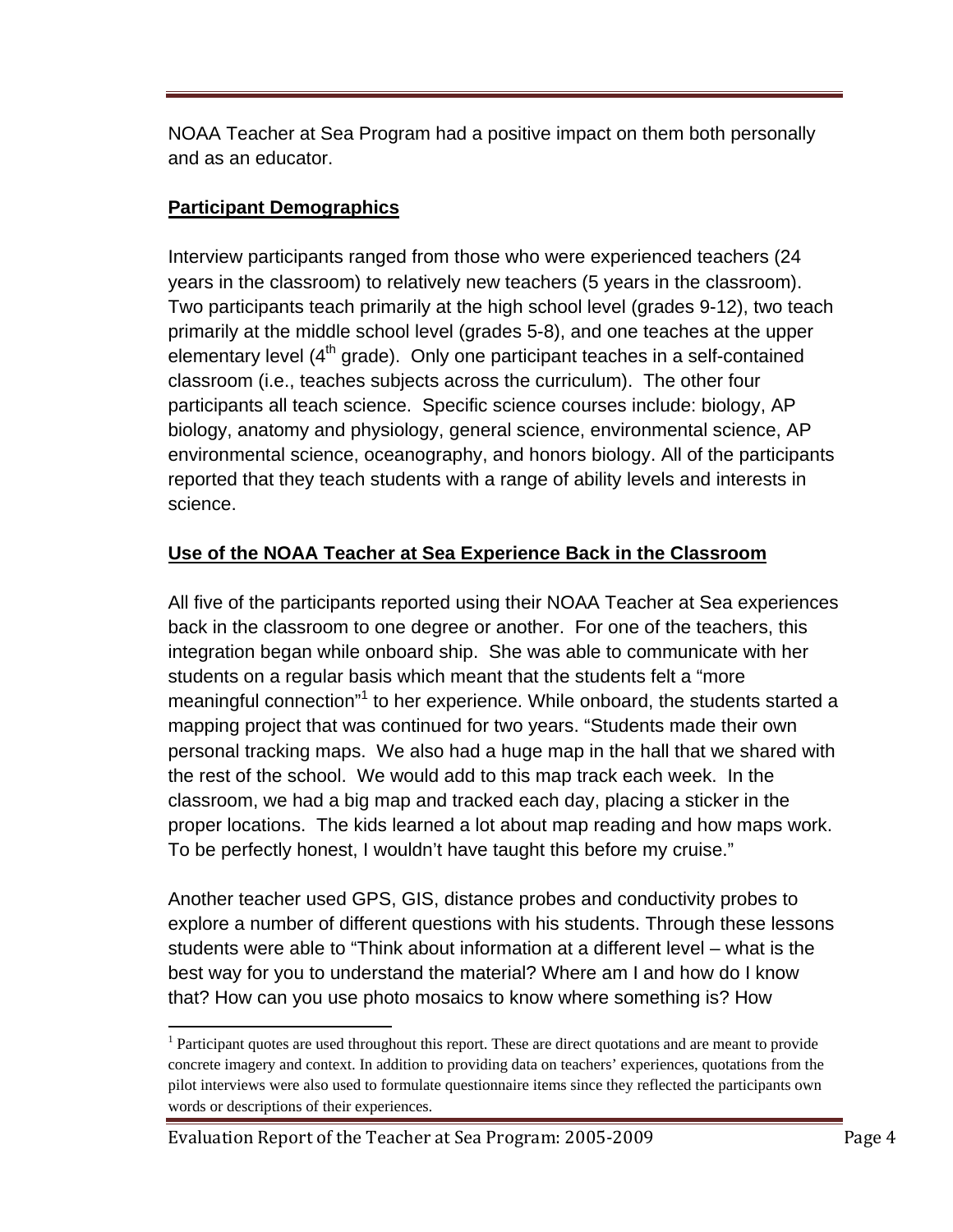different materials corrode in the water? What grows on objects on the ocean floor? We could see the stuff growing and catalogue what was seen (Kingdom, phylum). We could also ask questions about meteorology and air flight. "

In one case, the cruise and onboard experience with an ROV led to collaboration with the physics teacher. Ultimately, students built their own PVC ROV and "competed at the regional level at the scout or basic level. In the  $2<sup>nd</sup>$  year, the students competed at the ranger level and received the best overall score for regional level. This led to being able to compete at the international level (SCRIPS) – where they won one of the events. Not bad."

Additionally, teachers used cruise experiences to craft lessons on measurement, symmetry, the scientific way of knowing, and global issues as well as "adding a section on ecology and fisheries. We looked at how fisheries have changed and why. We also looked at invasive species, the global warming impact on island species and issues such as breeding temperatures. We've looked at rights of native populations and the impacts of a national sanctuary." Participants often reported using pictures and other artifacts from their cruises to illustrate lessons and one teacher reported integrating her cruise experience into reading and literature. Finally, at least one of the teachers has introduced the students to the NOAA website so that they might "find various types of data for their projects."

As one teacher summed it up "I used it a lot more than I thought I would. I've used it a hundred times more than I thought I would."

# **How the NOAA Teacher at Sea Experience Has Impacted Their Teaching**

All five of the teachers reported that the NOAA Teacher at Sea experience had changed their teaching at least to some degree. Most often teachers suggested that the NOAA Teacher at Sea experience had impacted their understanding and appreciation of science and scientific research and that they brought that back into the classroom. This is particularly remarkable since four of the five participants teach science as their primary responsibility: "I am more aware or become more aware of the real science instead of just depending on the textbook. We access the weather service every day. We track every hurricane during hurricane season through the NOAA hurricane center – even though we aren't really impacted by hurricanes and they aren't covered in our standards. … a lot of changes in technology – Teacher at Sea opened my eyes of what is available." Another participant offered, "I was a Bio major. I was taught about research, but as a teacher, you're not researching. I got out of it [Teacher at Sea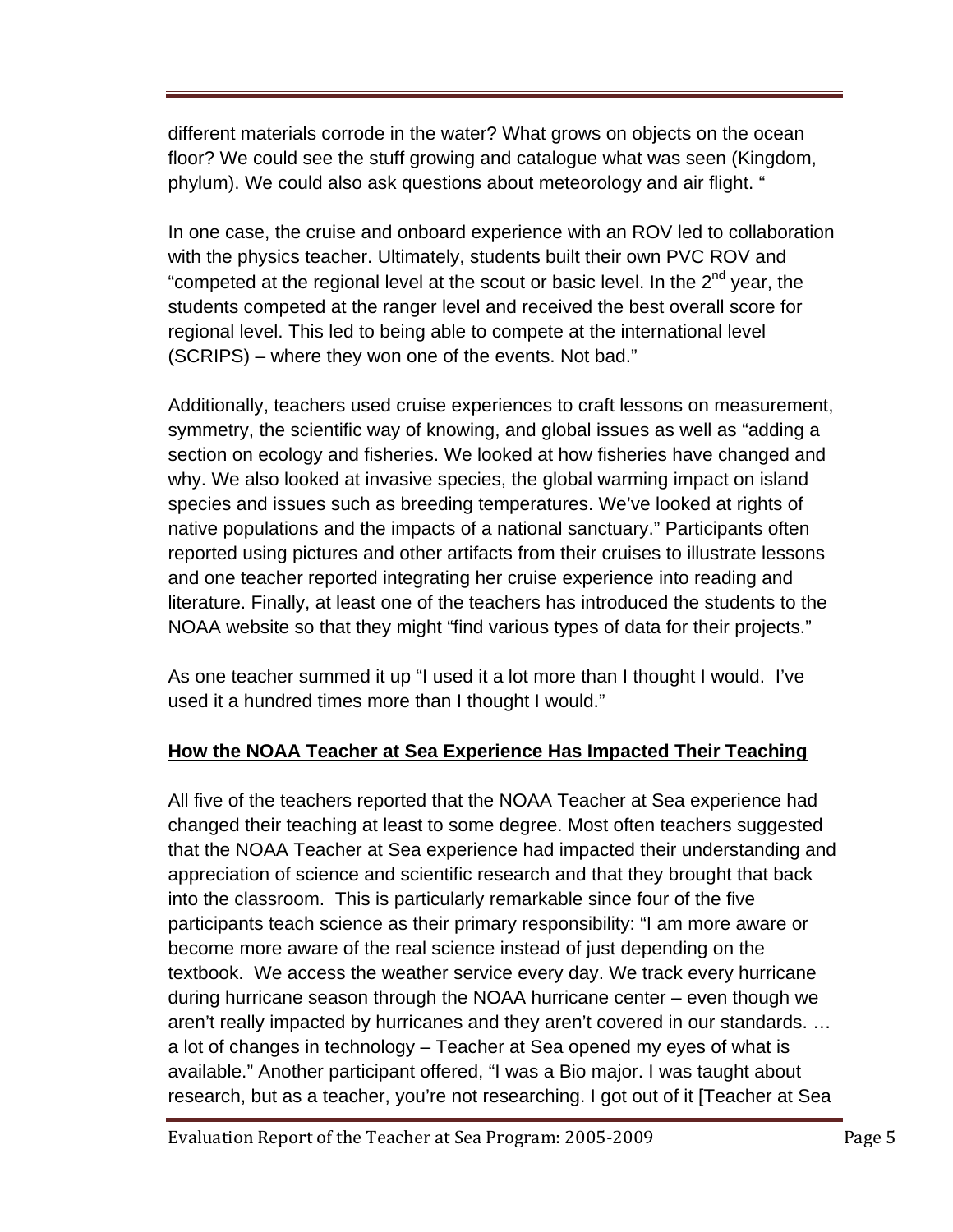program] as a teacher – it got me back into doing real science – it was a chance to re-connect to research and actually work on a research study."

All of the teachers commented on how important it was that the NOAA Teacher at Sea program provided first hand or real world experiences for their students. One participant commented: "My kids know that they have a teacher who loves science - someone who goes out and tries to answer the big questions." Other representative comments included: "The program … establishes better credibility of who is teaching the kids – it enhances my teaching. I'm looking for and seeking out ways to helping kids to love science. The real value is the first hand experiences – that's the change in me and my teaching. I have students write an evaluation of class – they said things like, 'I think it is interesting that you go on boats and work with explosives' – the students take away ideas about these wonderful opportunities - ways that we can learn – first hand experiences." "It really increased my ability to go back to my classroom and give examples from first hand experiences. I went into Teachers at Sea in my  $3<sup>rd</sup>$  year [of teaching]. I had a list of questions in back of my head, but what was really cool was that I could tell the students - I talked to a scientist who studied this and this is what they say. The students appreciate that." "It's all about science in action in the classroom – showing them how science really works." "It has changed how I teach a little bit – there's a higher level of what I want the kids exposed toexposed to real life science expeditions. I continue to watch Ocean Live portal and we are a host school for Earthwatch expedition (in the Arctic and Bahamas). It makes it more real for them – gives a first-hand experience rather getting just out of a textbook."

Finally, one of the participants mentioned inquiry specifically. "I do try to do a lot more inquiry-based instruction – students drive the instruction. With inquiry based instruction you show students – they get to collect their own data. Because I was on the ship collecting data – we could talk about how the questions are more important than answers. It's good to get out and do research – students take more ownership of research. They see the global perspective – not just memorization."

#### **Workforce Recruitment**

Participants were asked to what extent they talked with others, including students and other teachers, about possible NOAA-related career opportunities. Two of the participants admitted that this had not been a focus of their post-cruise activities and that other than a few casual conversations they had not discussed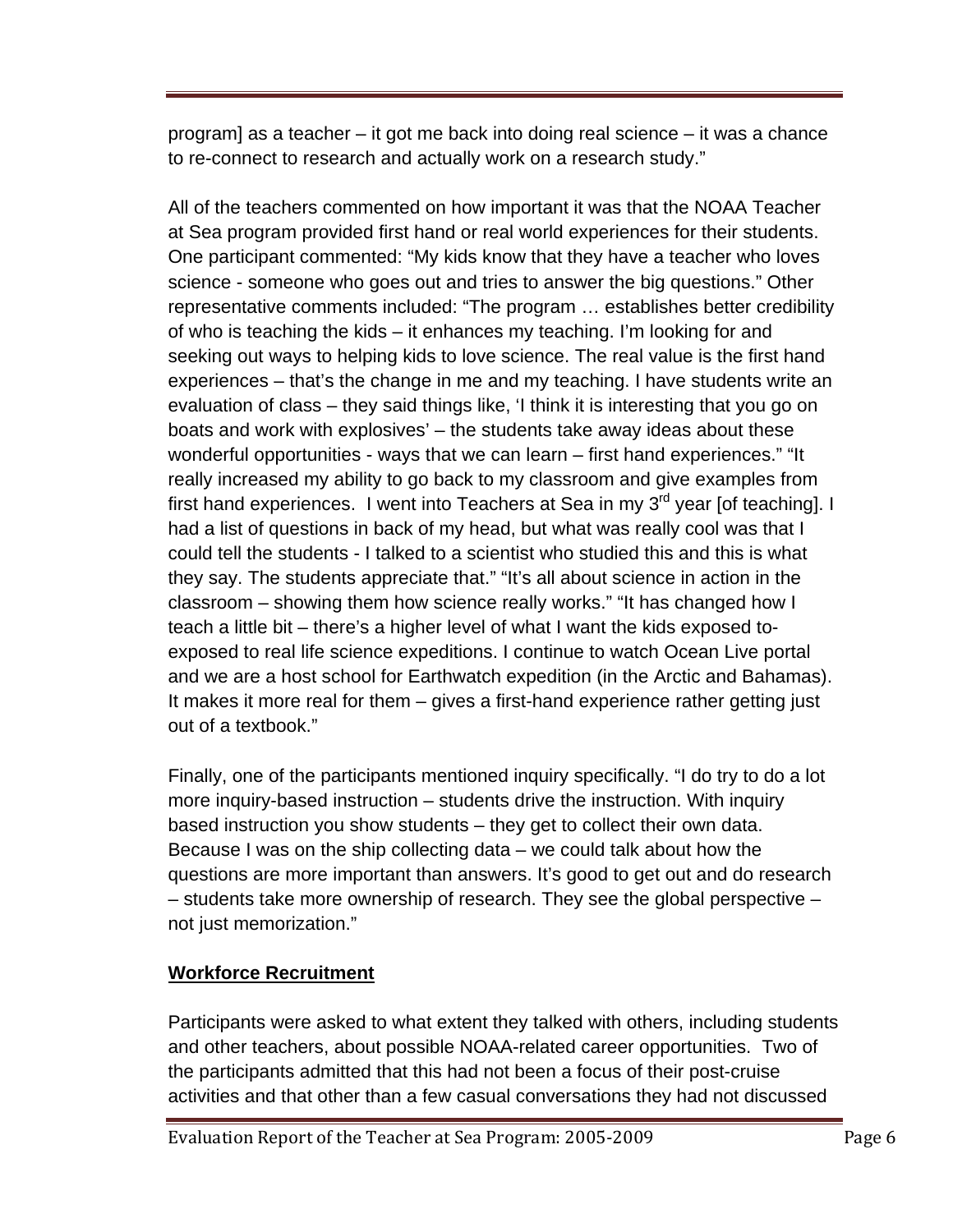career-related topics with others. One teacher reported sharing information primarily with friends who have older children with identified interests in the sciences. However, the two remaining participants did make some effort to introduce career-related information to their students. In both cases the teachers invited a guest speaker to their classes. "One of my goals is to help kids understand that if they have a passion or interest, they should explore that passion. I had an oceanographer come and talk to the students. He showed the students pictures of the ocean and a video." In addition, one teacher introduced his students to the website oceancareers.com so that they could "figure out what opportunities are out there."

# **Sharing NOAA Teacher at Sea Information with Colleagues and Community Members**

All five of the participants reported sharing some aspect of their NOAA Teacher at Sea experiences with others outside of the classroom. Examples included making presentations to local community service organizations (e.g., Rotary, Kiwanis), specialty interest groups (e.g., gem & mineral club), science groups (e.g., biology association), teacher's groups (e.g., NSTA, reading association), school parents, school board members, and college-level science students. In addition, participants reported displaying cruise photos at the local library and being interviewed on radio and TV.

# **Personal Impact**

Each of the five participants described his/her cruise in very personal terms. Relationships with researchers and other ship personnel were highlighted. Not only did the participants indicate a high level of respect for these individuals because of the work they do, but they each expressed gratitude that ship personnel had been willing to freely share their areas of expertise. As one participant explained "I met wonderful people – even the crew – the cooks, engineers and skilled fishermen. I developed a deep respect across the board for all people on the boat." Other participants added to this theme: "I had a wonderful experience. The captain and the crew – everyone was wonderful." "I was very impressed with NOAA on-board my ship. This experience broadened my horizons." "Every day – I learned so much. I was intrigued by the scientists and the engineers."

Participants also reported a heightened respect for the ocean. The following are representative quotes from various participants: "I was awed by the numbers [of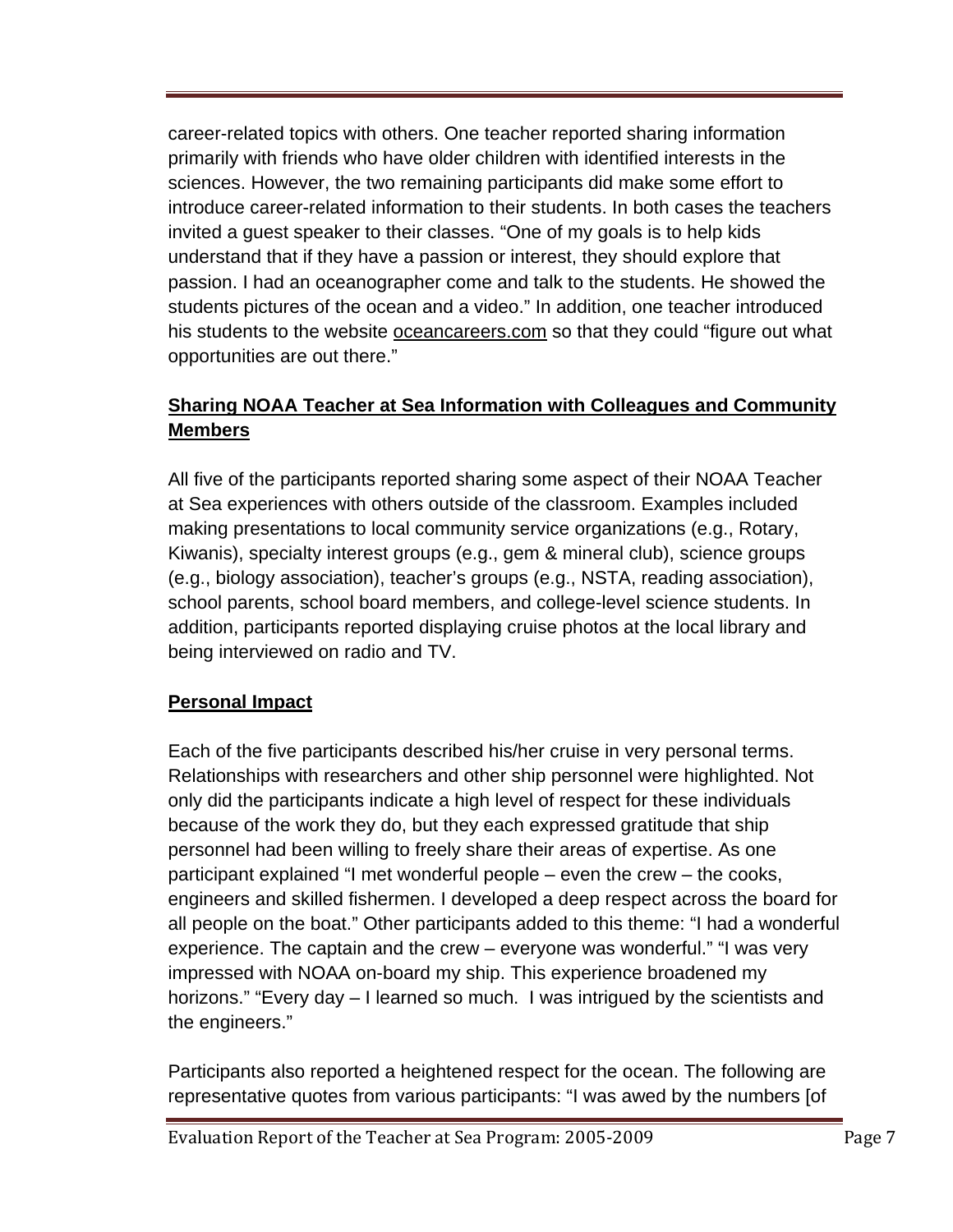animals] and what the survey represented. It is mind boggling." "I have much more respect for the ocean now." "I'm far more aware of the environmental impacts on the ocean. I've even bought a cook book on sustainable fishing." "I have much more respect for the ocean!" "Personally I have much more respect for the fisheries and how they work and a better understanding of the politics – the hoops the people who work in government have to jump through."

# **Primary Challenges of Participating in the NOAA Teacher at Sea Program**

Participants were asked "What, if any, were the biggest challenges?" Interestingly, each participant identified a unique set of challenges. It must be noted that none of the participants expressed distress or any particular level of concern over these challenges. As might be expected, one participant discussed the challenge of working 12 hours shifts and indicated that, at times, it was difficult to "keep up with the college kids." Another participant reported difficulty with understanding the science and that although he felt he had a strong general science background "each discipline has its own language." In the end, this challenge was lessened because "scientists were great at trying to explain things to me." Trying to find different ways of connecting the experience to the classroom in a landlocked state was identified by one teacher. In this case, the answer seemed to be to "make connections between the ocean and local lakes and rivers."

# **Overall Rating of NOAA Teacher at Sea Experiences**

The last question of the interview asked participants to rate how worthwhile their NOAA Teacher at Sea experience was on a 7 point scale. All five of the participants rated the experience as a "7" (extremely worthwhile). One participant responded that she would rate it as an "8" if allowed and two offered, in response to this question, that they would like to apply for another cruise.

#### **General Comments**

Throughout the interview, participants offered overwhelmingly positive comments about the NOAA Teacher at Sea experience. The following are a few of those comments:

"Oh wow – this was the best Teacher at Sea experience of anyone in the history of Teacher at Sea."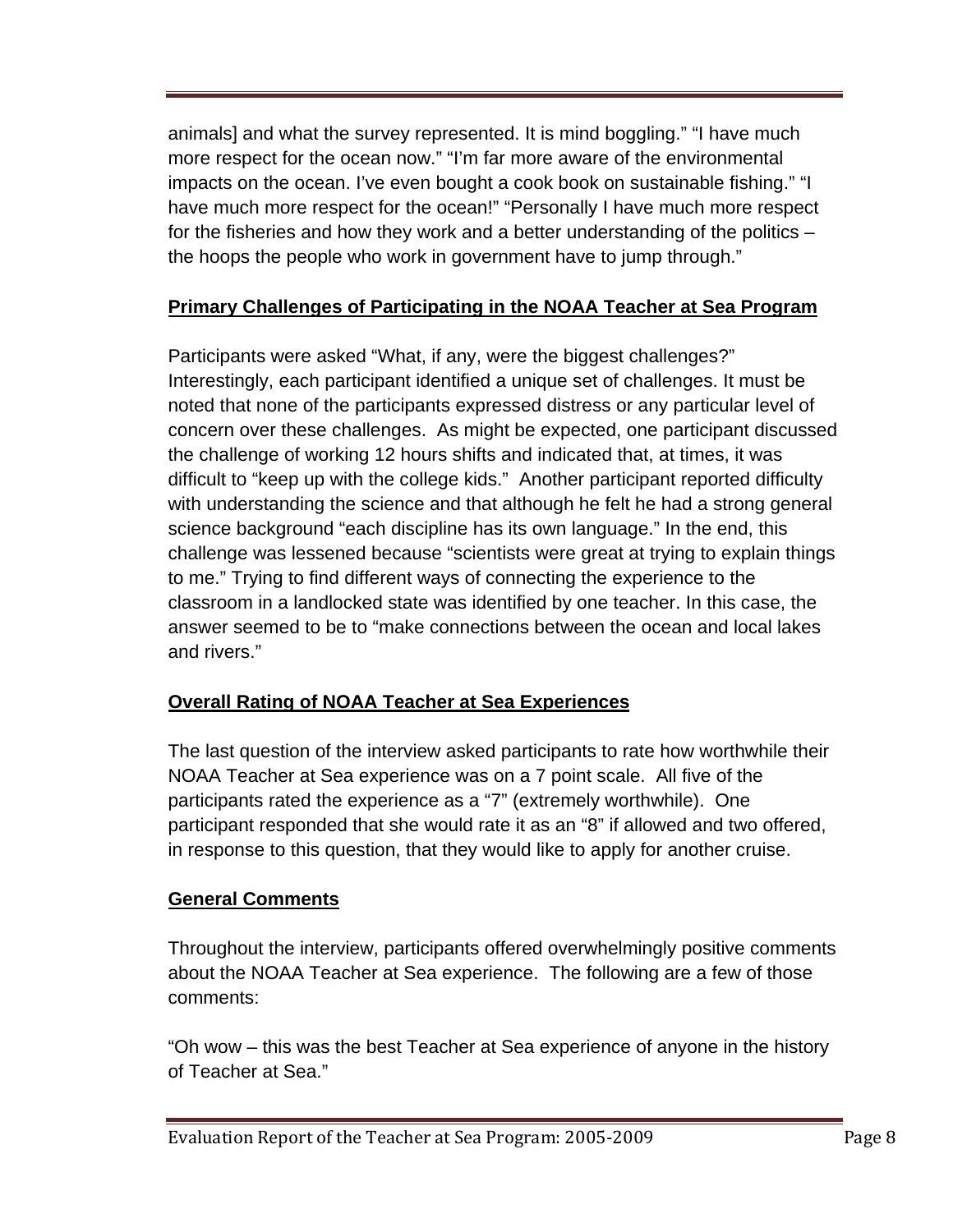<span id="page-14-0"></span>"I just didn't have a clue – everything was new to me! I was pretty nervous about being out to sea for three weeks and not seeing land. I was thankful that I enjoyed it. It was too exciting not want to be there."

"I highly recommend the program to everyone I meet. NOAA is reaching so many people. I've attended many other teacher programs, but Teacher at Sea ranks at the top."

"The Teacher at Sea experience was wonderful."

"I hope the program continues for educators and their students!!! It's our responsibility to share this with students – to inspire some learning. Magnificent! I had a wonderful time."

"Even my parents who watch PBS have learned something. Now they tell me  $-1$ read this about NOAA. Before they knew what NOAA was, but didn't pay attention. Now they do."

"It was entirely positive – fantastic – from the initial contacts to the research people. All of the follow up – I couldn't have asked for a better cruise to be involved with."

# **Summary**

Phase I evaluation results are positive. Teachers spoke enthusiastically about their experiences and praised the program. The results from this set of interviews indicate that:

- Teachers use the NOAA Teacher at Sea experience back in the classroom.
- The NOAA Teacher at Sea experience impacts how teachers teach.
- The NOAA Teacher at Sea experience impacts participants on a very personal level.
- Participants share their NOAA Teacher at Sea experiences with others (students, community members, teachers).
- On a somewhat limited basis, participants talked with others, including students and other teachers, about possible NOAA-related career opportunities.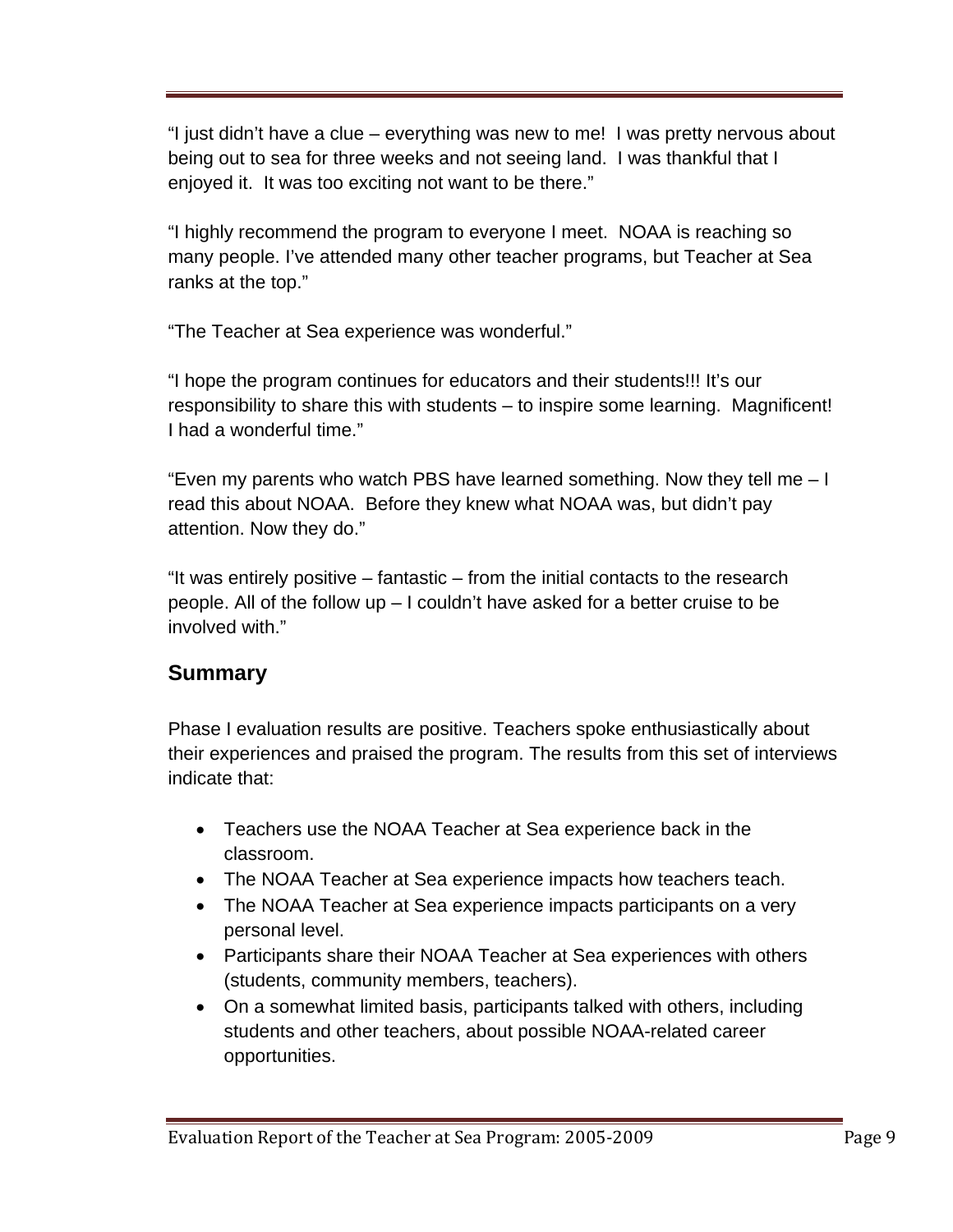# **Phase II - Classroom Implementation Survey**

<span id="page-15-0"></span>NOAA Teacher at Sea participants for the 2005-2009 seasons were asked to complete an on-line survey. Participants completing the survey have been back in their classrooms for a minimum of one semester and up to 4  $\frac{1}{2}$  years. By surveying these individuals, NOAA staff members gain a better idea of *how* and to *what degree* participants are using their experiences in their own classrooms (e.g., using NOAA data and resources in classroom activities), the degree to which they are impacting other formal and non-formal educators (e.g., sharing NOAA science with other educators), and the degree to which they share information about NOAA careers (e.g., talking to students individually about career opportunities, incorporating a career component into classes). The results of the survey conducted in Phase II were used to inform the design of the Followup In-depth Participant Interviews (Phase III) completed in April 2010.

# **Classroom Implementation Survey Methodology**

Using NOAA Teacher at Sea Program staff priorities and the results of Phase I In-depth Pilot Interviews, an 87 item survey instrument was designed (see Appendix C). Once the NOAA Teacher Survey was approved by OMB it was administered via the Internet using Survey Monkey. To facilitate the survey process, NOAA Teacher at Sea Program staff provided a list of all participants and their contact information for the previous five seasons (2005-2009). Email invitations to participate in the survey were sent to 137 NOAA Teacher at Sea participants. Some NOAA Teacher at Sea participants had previously opted out of the Survey Monkey system. In other cases, email addresses were no longer good and bounced back. A total of 114 individuals received the invitation to participate. Four reminder emails were sent at one week intervals to nonrespondents. After six weeks, the survey was closed. A total of 83 responses were received which represents a 72.8% response rate.

# **Classroom Implementation Survey Results**

# **Participant Demographics**

The following summarizes the background of respondents: location of the cruise, grade level(s) taught, number of years in teaching, subject(s) taught, and science background. It should be noted that most (97.1%) of the educators identified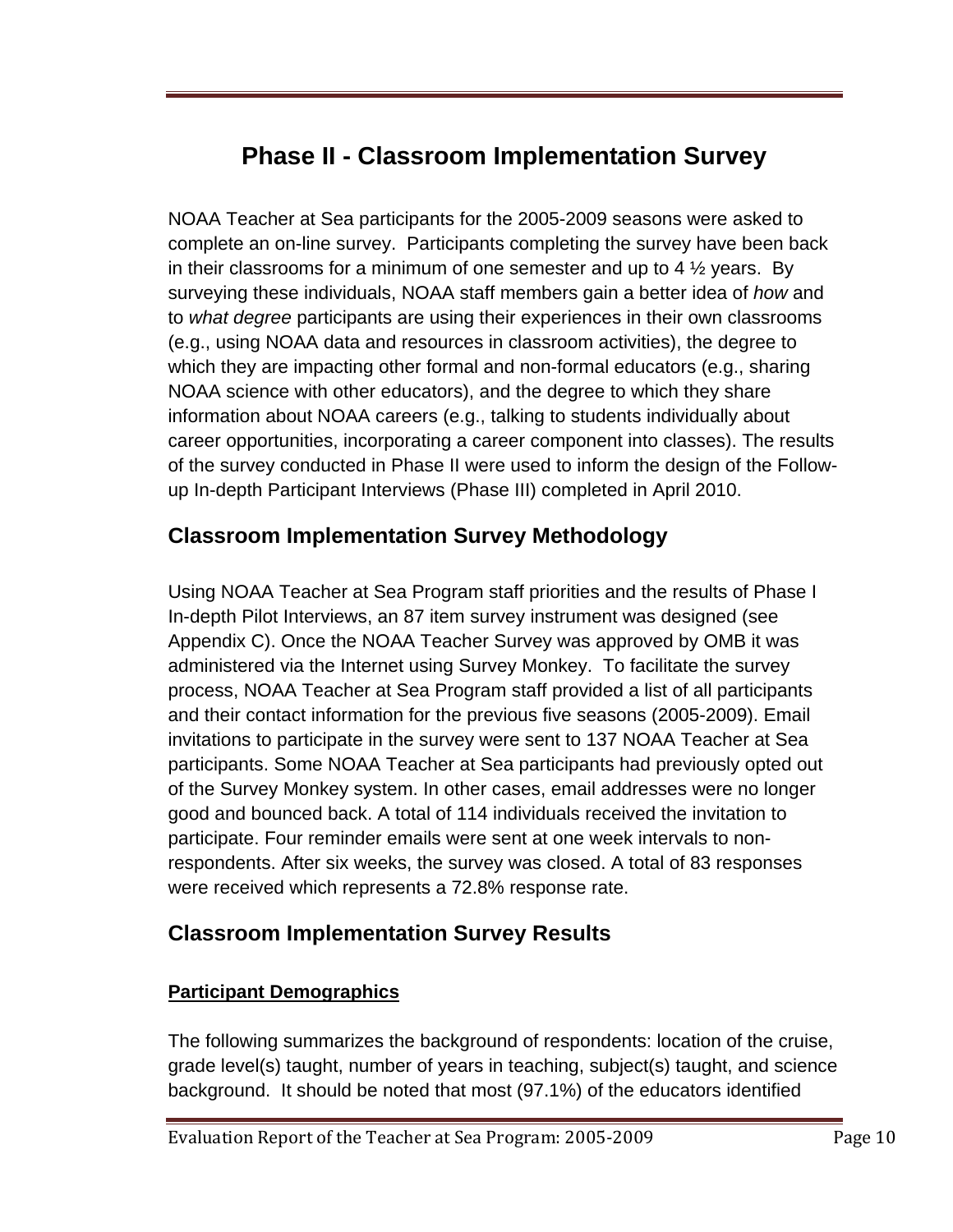themselves as science teachers. It should also be noted that less than half (44.5%) of the teachers had earned a major or minor in a science discipline.

| <b>Location of NOAA Teacher at Sea Cruise</b> |                   |            |  |
|-----------------------------------------------|-------------------|------------|--|
| <b>Region</b>                                 | <b>Number</b>     | Percentage |  |
|                                               | <b>Responding</b> |            |  |
| Alaska                                        | 28                | 31.5%      |  |
| <b>North Atlantic</b>                         | 20                | 22.5%      |  |
| Pacific Islands                               | 15                | 16.9%      |  |
| Western                                       | 10                | 11.2%      |  |
| Region                                        |                   |            |  |
| Florida                                       | 16                | 18.0%      |  |

**\*** Some respondents participated in more than one cruise.

#### **Number of Years Taught**

Range: 6-37 years Mean: 16.5 years

| <b>Subject Taught</b> | <b>Number</b>     | Percentage |
|-----------------------|-------------------|------------|
|                       | <b>Responding</b> |            |
| Science               | 68                | 97.1%      |
| Math                  | 21                | 30.0%      |
| <b>Social Studies</b> | 18                | 25.7%      |
| English               | 15                | 21.4%      |
| Reading               | 16                | 22.9%      |
| <b>Fine Arts</b>      | 4                 | 5.7%       |
| Other                 | 20                | 28.6%      |

Some respondents teach more than one subject.

|                                                       | <b>Number</b><br><b>Responding</b> | <b>Percentage</b> |
|-------------------------------------------------------|------------------------------------|-------------------|
| College major of minor in science discipline          | 37                                 | 44.5%             |
| College major in science education                    | 6                                  | 7.2%              |
| Research experience (other than TAS)                  | 24                                 | 28.9%             |
| Participation in other teacher-researcher<br>programs | 9                                  | 10.8%             |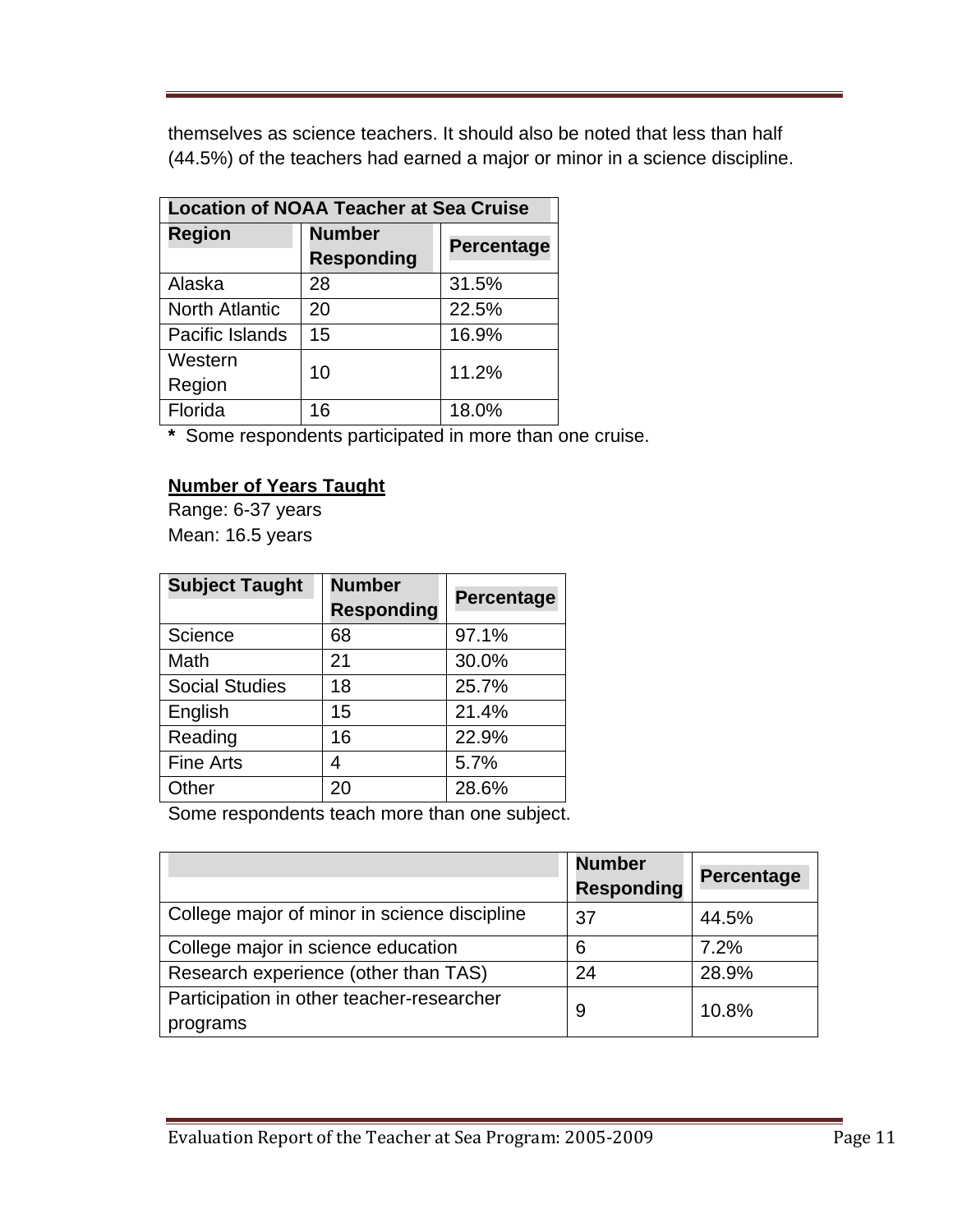| <b>Grade Level(s) Currently Teaching</b> |                   |                   |  |
|------------------------------------------|-------------------|-------------------|--|
| Grade                                    | <b>Number</b>     | <b>Percentage</b> |  |
| Level                                    | <b>Responding</b> |                   |  |
| Κ                                        | 5                 | 6.6%              |  |
| $\mathbf{1}$                             | 7                 | 9.2%              |  |
| $\overline{2}$                           | 9                 | 11.8%             |  |
| 3                                        | 12                | 15.8%             |  |
| $\overline{4}$                           | 17                | 22.4%             |  |
| 5                                        | 17                | 22.4%             |  |
| 6                                        | 18                | 23.7%             |  |
| $\overline{7}$                           | 15                | 19.7%             |  |
| 8                                        | 16                | 21.1%             |  |
| 9                                        | 20                | 26.3%             |  |
| 10                                       | 22                | 28.9%             |  |
| 11                                       | 23                | 30.3%             |  |
| 12                                       | 23                | 30.3%             |  |
| College                                  | 10                | 13.2%             |  |
| Other                                    | 9                 | 11.8%             |  |

Some respondents teach more than one grade level.

# **Satisfaction with the NOAA Teacher at Sea Program**

Participants were asked to rate their NOAA experience on a scale of 1 to 7, with 1 being not at all worthwhile and 7 being extremely worthwhile. The mean rating of 6.6 indicates that the participants believe the NOAA Teacher at Sea program to be extremely worthwhile.

# **Impact of the NOAA Teacher at Sea Program**

Participants were asked a series of questions to gauge the impact that the NOAA Teacher at Sea Program had on teachers and their students. For much of the survey, educators were asked to reflect back on their experiences and report the degree to which they felt the NOAA Teacher at Sea Program had increased their level of understanding and confidence. In order to provide a more direct measurement of impact, some survey questions were designed using a retrospective pre/post format. That is, in answering a series of questions, teachers were asked to consider their teaching before their participation in the NOAA Teacher at Sea Program. They were then asked the same series of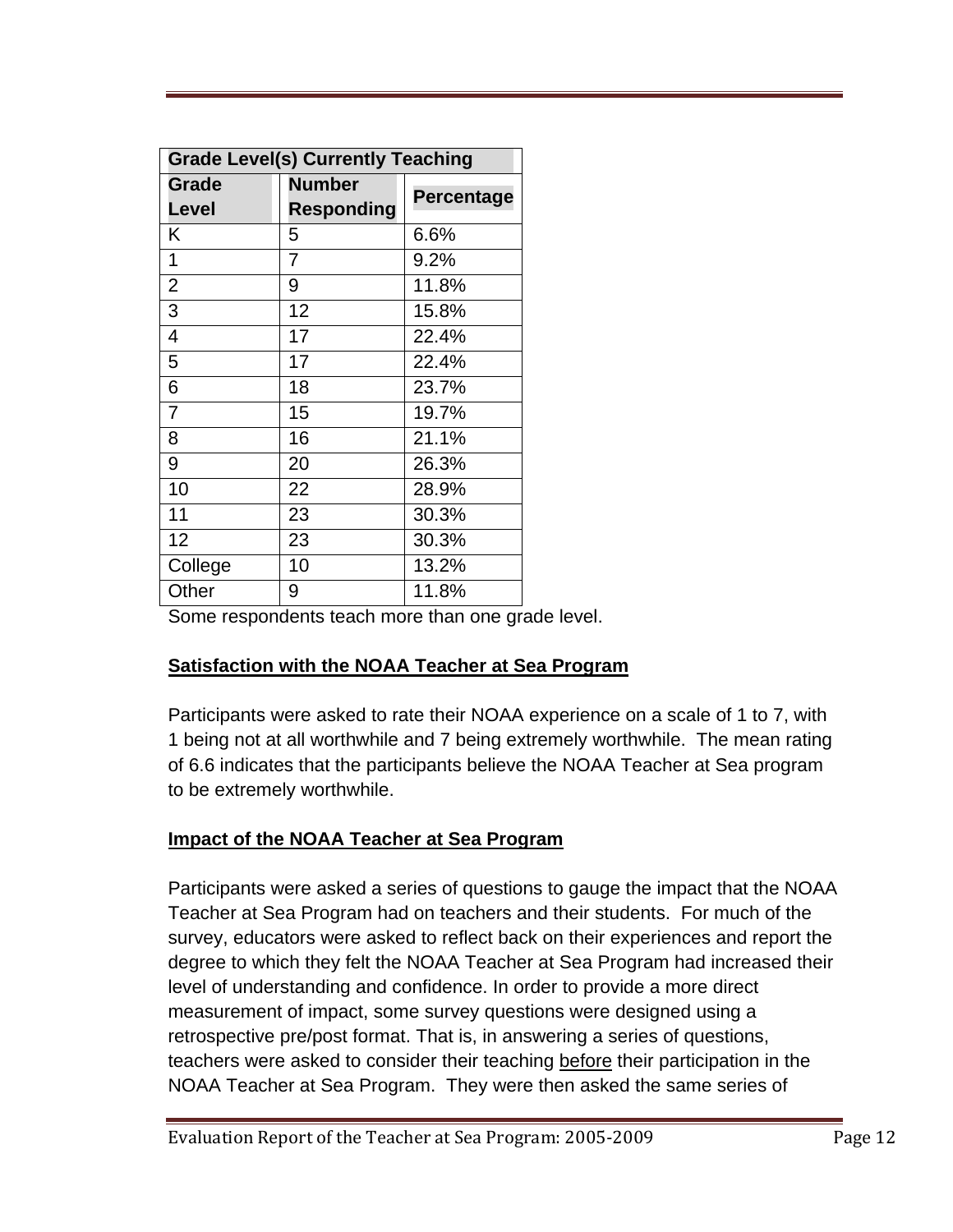questions, but asked to consider their teaching after their participation in the NOAA Teacher at Sea Program. By comparing the two answers (before and after), it is possible to gauge the impact of the NOAA Teacher at Sea Program on educators' practice.

#### **Teacher Understanding and Confidence**

If educators are going to change their teaching behavior and increase the degree to which they engage their students in real world science, they must first understand the science content and feel confident in their teaching abilities. Two sets of questions on the survey addressed these issues.

As can be seen in Table 1, teachers consistently report increased understanding across a range of topics. As might be expected, the two highest rated items relate directly to the understanding of science as it applies to the world's oceans and understanding of ocean-related environmental issues.

| <b>Table 1: Teacher Understanding</b>                             |              |
|-------------------------------------------------------------------|--------------|
|                                                                   | <b>Mean</b>  |
| <b>Rating scale: 1=Strongly disagree</b>                          | <b>Score</b> |
| 6=Strongly agree                                                  |              |
| Science as it applies to the world's oceans                       | 5.6          |
| Science as it applies to the world's atmosphere                   | 4.9          |
| Science as it applies to the world's climate                      | 4.9          |
| How NOAA research efforts can be linked to the National Science   | 5.2          |
| <b>Education Standards</b>                                        |              |
| How NOAA research efforts link to the Ocean Literacy: Essential   | 4.9          |
| <b>Principles and Fundamental Concepts</b>                        |              |
| How NOAA research efforts link to the Climate Literacy: essential | 4.7          |
| <b>Principles and Fundamental Concepts</b>                        |              |
| The key education and training paths that lead to NOAA-related    | 4.9          |
| careers                                                           |              |
| Ocean-related environmental issues                                | 5.4          |
| Climate-related environmental issues                              | 5.0          |
| How to access NOAA research data that can be incorporated into    | 5.1          |
| my classroom lessons                                              |              |
| The range of educational resources offered by NOAA                | 5.2          |

Similarly, educators report an increased confidence in their abilities (Table 2). It is noteworthy that the lowest rated items relate specifically to confidence in teaching science as it applies to the world's atmosphere and the world's climate.

Evaluation Report of the Teacher at Sea Program: 2005-2009 Page 13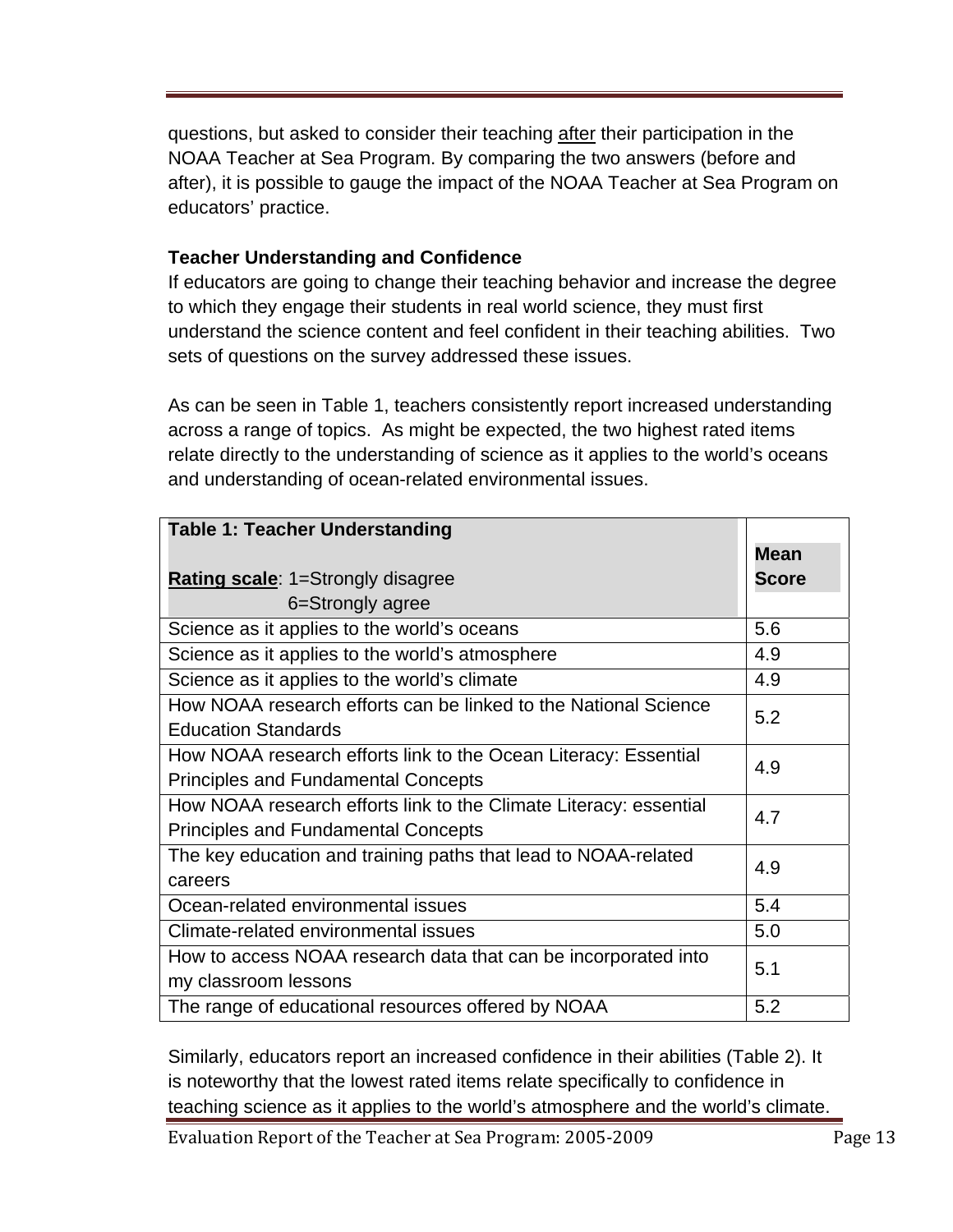Given the focus of the NOAA Teacher at Sea Program, these results are not surprising. Although a few of the participants conducted research involving climate (e.g., La Nina and El Nino) or the atmosphere, most conducted fisheries research (e.g., Alaska Pollock, Scallop, clams), phytoplankton research, or hydrographic surveys.

| <b>Table 2: Teacher Confidence</b>                           |              |
|--------------------------------------------------------------|--------------|
|                                                              | <b>Mean</b>  |
| <b>Rating scale: 1=Strongly disagree</b>                     | <b>Score</b> |
| 6=Strongly agree                                             |              |
| Teach science as it applies to the world's oceans            | 5.3          |
| Teach science as it applies to the world's atmosphere        | 4.8          |
| Teach science as it applies to the world's climate           | 4.9          |
| Incorporate NOAA education resources in my classroom(s)      | 5.3          |
| Integrate NOAA-related science lessons into the curriculum   | 5.3          |
| Research a NOAA-related environmental issue with my students | 5.2          |
| Use NOAA research data and other resources with my students  | 5.3          |

#### **NOAA Science**

NOAA education and research programs focus much of their attention on the atmosphere, ocean and climate. Through the NOAA Teacher at Sea Program, educators are given the opportunity to participate first hand in oceanographic and fisheries research. As can be seen in Table 3, educators consistently report a statistically significant pre/post increase in their likelihood of teaching NOAA science. As might be expected given the specific experiences gained on the research ships, teachers report a greater increase in teaching about the ocean as compared to the atmosphere or climate. Importantly, these teachers report that they are doing more than including the content of NOAA science in their classrooms. They are engaging their students in research and inquiry activities. Many are engaging their students in a long-term study of a NOAA-related topic (e.g., tracking hurricanes, mapping an expedition, graphing ocean water temperature). As a result of the NOAA Teacher at Sea Program, educators are changing their teacher behavior related to NOAA science.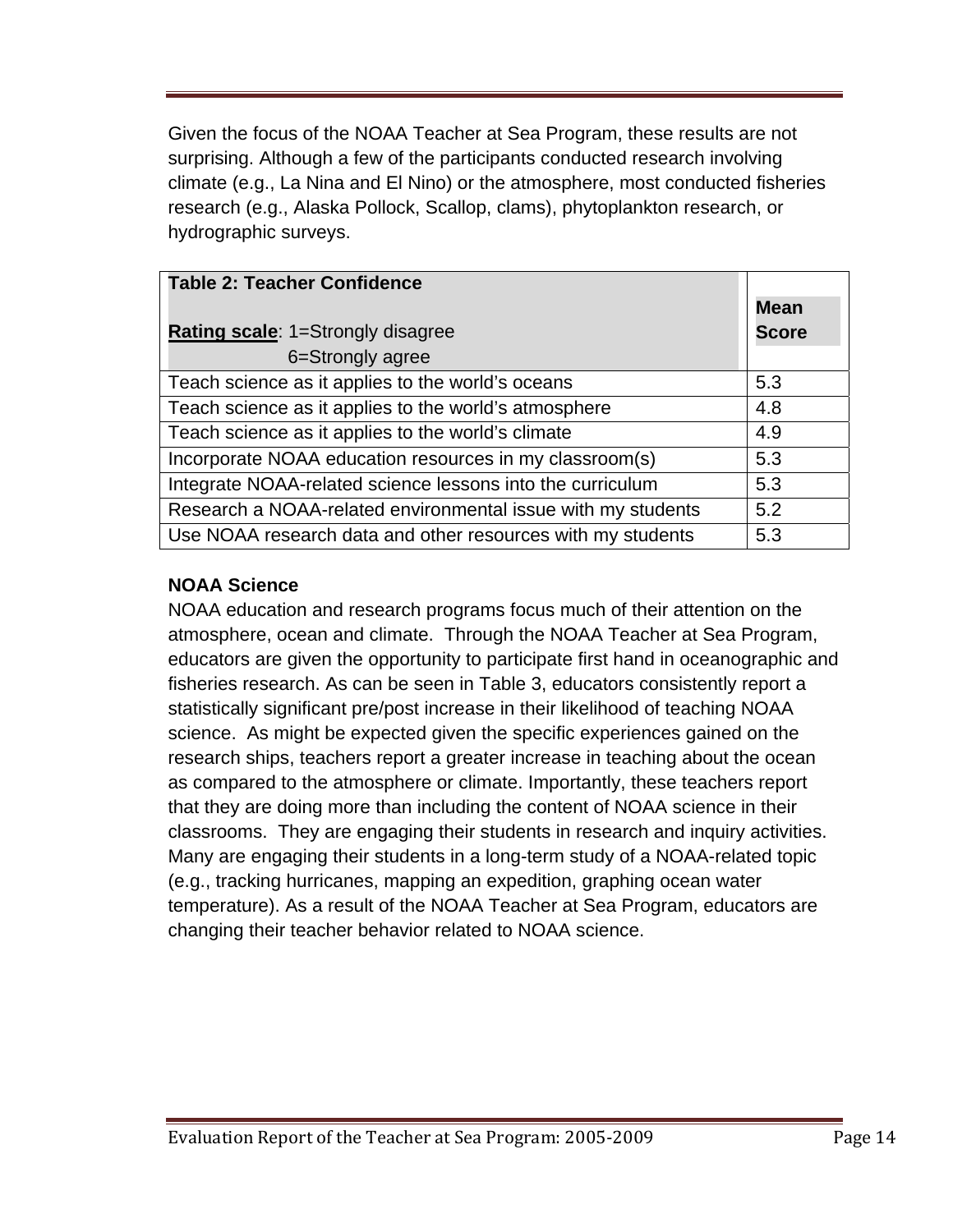| <b>Table 3: NOAA Science</b><br><b>Rating scale: 1= Extremely Unlikely</b><br>6= Extremely Likely | <b>Mean</b><br><b>Score</b><br><b>BEFORE</b> | <b>Mean Score</b><br><b>AFTER</b> |
|---------------------------------------------------------------------------------------------------|----------------------------------------------|-----------------------------------|
| Teach about atmosphere-related topics                                                             | 4.1                                          | $5.2**$                           |
| Teacher about ocean-related topics                                                                | 4.6                                          | $5.7**$                           |
| Teach about climate-related topics                                                                | 4.6                                          | $5.4**$                           |
| Research a climate/ocean/atmosphere-related                                                       | 4.0                                          | $5.3**$                           |
| environmental issue with your students                                                            |                                              |                                   |
| Talk with your students about the relevance of                                                    | 4.3                                          | $5.6**$                           |
| climate/ocean/atmospheric research                                                                |                                              |                                   |
| Engage your students in a long-term study of a                                                    | 2.8                                          | $4.9**$                           |
| NOAA-related topic (e.g., tracking hurricanes,                                                    |                                              |                                   |
| mapping an expedition, graphing ocean water                                                       |                                              |                                   |
| temperature).                                                                                     |                                              |                                   |
| Integrate lessons about climate/ocean/atmospheric                                                 | 4.3                                          | $5.5***$                          |
| sciences into your curriculum                                                                     |                                              |                                   |
| Use inquiry to teach science concepts and skills                                                  | 5.3                                          | $5.8*$                            |

\* Statistically different at the .01 level

\* Statistically different at the .001 level

# **NOAA Resources**

Like many government agencies and not-for-profit organizations, NOAA provides a range of resources designed to inform the public and assist educators. The results suggest that the teachers use these resources significantly more after their NOAA Teacher at Sea experience than before (Table 4). Before their NOAA Teacher at Sea experience, educators report that they were *unlikely* to use NOAA specific resources such as data or research examples (mean = 2.8), website (mean  $= 3.2$ ) or educational resources (mean  $= 3.1$ ). After their NOAA Teacher at Sea experience, however, they are *very likely* to use these resources (means  $= 5.3, 5.5,$  and  $5.4$  respectively). It is interesting to note that the teachers also report using more real world examples as well as graphics to teach about research. This seems to indicate a broadening of how they are engaging their students in the subject matter.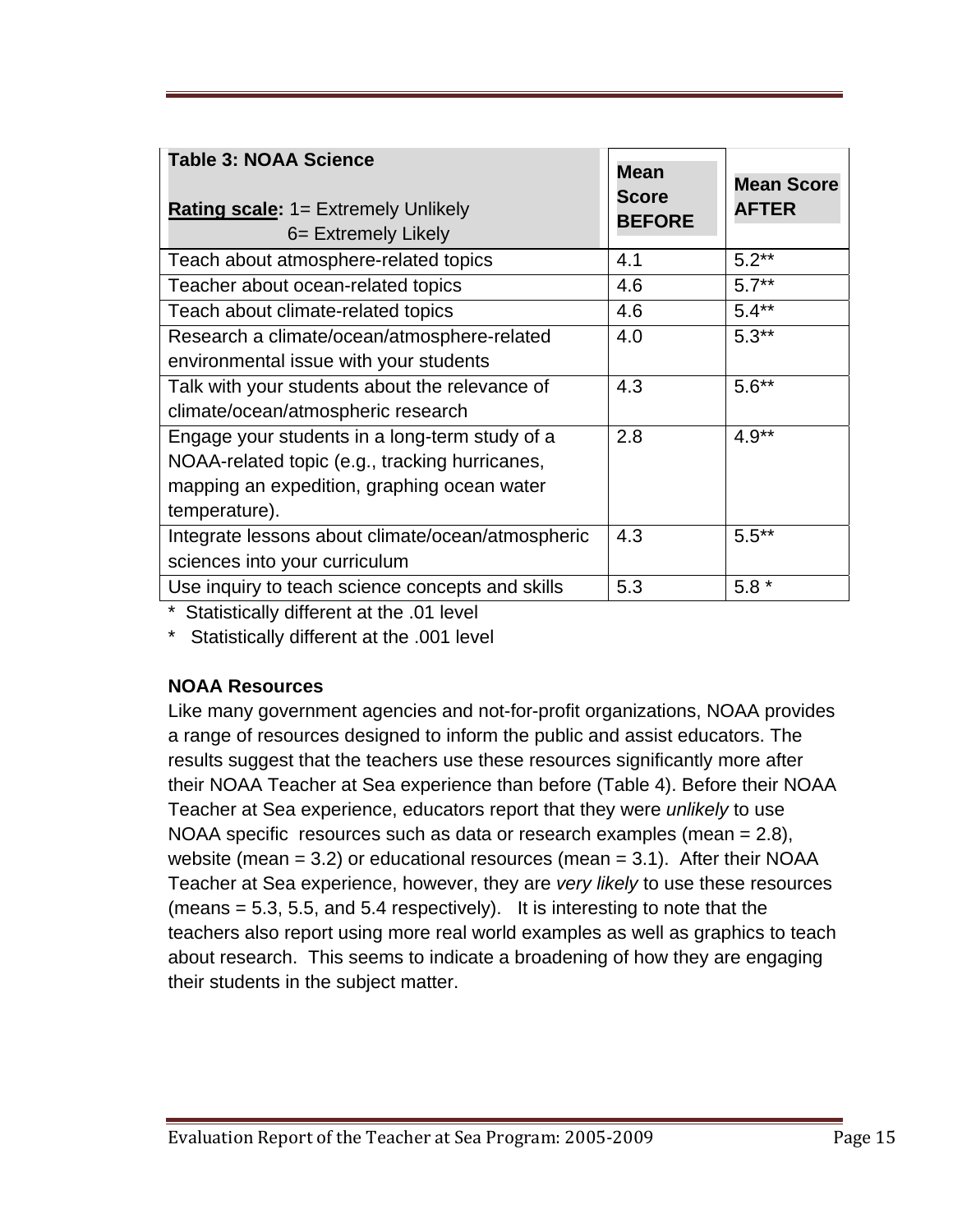| <b>Table 4: NOAA Resources</b><br><b>Rating scale: 1= Extremely Unlikely</b><br>6= Extremely Likely          | <b>Mean</b><br><b>Score</b><br><b>BEFORE</b> | <b>Mean Score</b><br><b>AFTER</b> |
|--------------------------------------------------------------------------------------------------------------|----------------------------------------------|-----------------------------------|
| NOAA data or research examples in your lessons                                                               | 2.8                                          | $5.3*$                            |
| NOAA websites as a resource in your lessons                                                                  | 3.2                                          | $5.5*$                            |
| NOAA educational resources in your classroom<br>instruction                                                  | 3.1                                          | $5.4*$                            |
| The Ocean Literacy: Essential Principles and<br><b>Fundamental Concepts when designing</b><br>lessons/units  | 2.4                                          | $5.0*$                            |
| The Climate Literacy-Essential Principles and<br><b>Fundamental Concepts when designing</b><br>lessons/units | 2.3                                          | $4.8*$                            |
| Real world examples of research studies/results to<br>teach science                                          | 4.1                                          | $5.8*$                            |
| Photos, maps. Graphs, etc. to illustrate how<br>scientists conduct research.                                 | 4.4                                          | $5.8*$                            |

\* Statistically significant at the .001 level

#### **Career Development**

With the aging of the baby boomer generation, resource and conservation agencies are particularly concerned about workforce development. Although school programs often work to prepare students for future careers in general, career path information targeted specifically to NOAA must be consciously included by a motivated educator. As can be seen in Table 5, *before* their NOAA Teacher at Sea experience educators were unlikely to engage in activities with students or colleagues that support NOAA career development. *After* the cruise, however, teachers report a statistically significant increase in their likelihood of talking with colleagues about NOAA careers, encouraging students to consider NOAA careers, using NOAA career information, and arranging for students to meet scientists.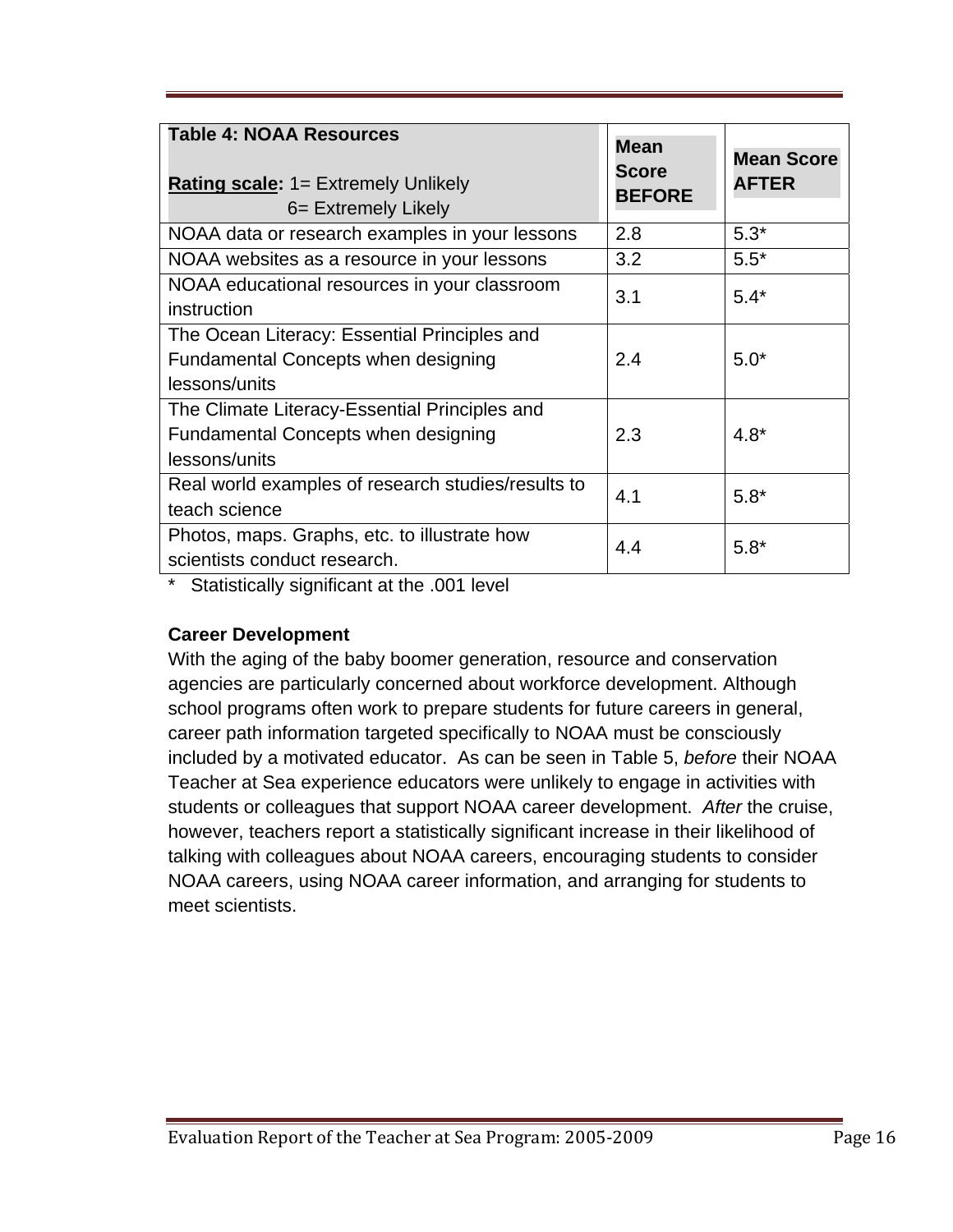| <b>Table 5: Career Development</b><br><b>Rating scale: <math>1 =</math> Extremely Unlikely</b><br>6= Extremely Likely | <b>Before</b><br><b>Mean</b><br><b>Score</b> | <b>After</b><br><b>Mean Score</b> |
|-----------------------------------------------------------------------------------------------------------------------|----------------------------------------------|-----------------------------------|
| Talk with colleagues about NOAA-related career<br>paths                                                               | 1.9                                          | $4.9*$                            |
| Encourage students to consider NOAA-related<br>careers                                                                | 2.2                                          | $5.3*$                            |
| Use NOAA-related career information to mentor<br>students                                                             | 1.9                                          | $4.9*$                            |
| Arrange for your students to meet scientists or<br>read about possible NOAA-related careers                           | 2.3                                          | $5.0*$                            |
| Talk with your students about what scientists do                                                                      | 4.8                                          | $5.9*$                            |

Statistically significant at the .001 level

#### **Student Impact**

Of course, the ultimate purpose of any educational program is the improvement of student learning. The teachers believe that their students are better prepared to use science, are more engaged in science learning, know more about science, and have a greater appreciation of science *because* of their participation in the NOAA Teacher at Sea Program.

| <b>Table 6: Student Impact</b>                                 |              |
|----------------------------------------------------------------|--------------|
|                                                                | <b>Mean</b>  |
| <b>Rating scale: 1=Strongly disagree</b>                       | <b>Score</b> |
| 6=Strongly agree                                               |              |
| Are better prepared to use the results of real world science   | 5.0          |
| Are more engaged in their science learning                     | 5.2          |
| Know more about science as it applies to the world's           |              |
| oceans/atmosphere/climate                                      | 5.2          |
| Have an appreciations for the relevance of scientific research | 5.1          |
| Are familiar with NOAA and what NOAA scientists do             | 5.1          |
| Are more likely to act to protect the environment              | 4.9          |
| Understand that NOAA provides research-based information that  | 5.0          |
| they can use to make important decisions                       |              |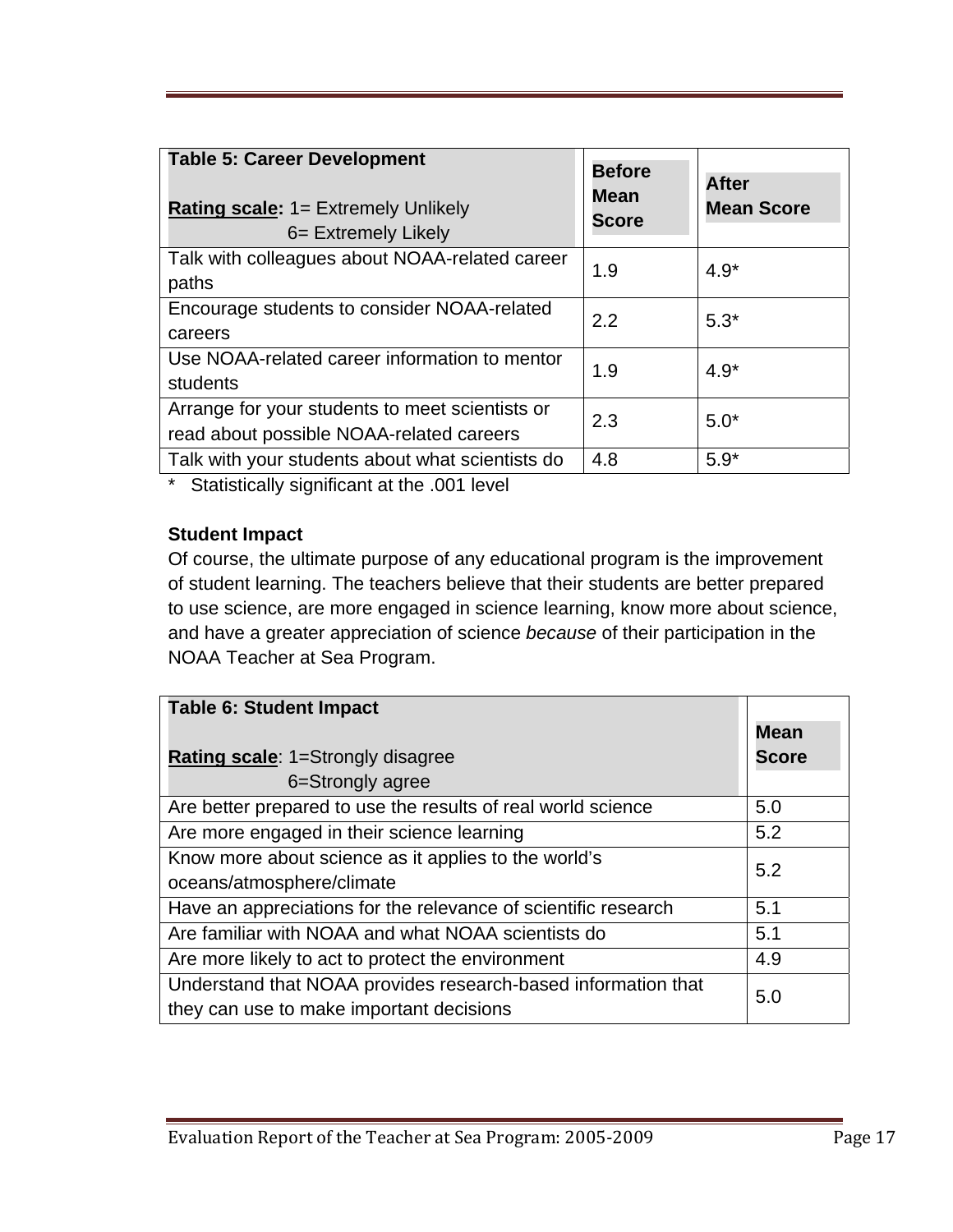#### **Suggestions for Improvement**

Finally, participants were asked how this NOAA program could be improved to better prepare educators to teacher about climate/ocean/atmospheric sciences. Most of the participants took this opportunity to express their gratitude and pleasure with the NOAA Teacher at Sea experience.

Sample comments included:

"I think NOAA does a fantastic job reaching out to educators about the research being conducted on the climate, ocean and atmosphere."

"I would change nothing!"

"They all do a really great job and are flexible! They gave me two chances at a truly fantastic experience!!"

"Amazing program!!!"

"TAS program is a wonderful experience…"

"Expand TAS for more teachers."

"I think NOAA does a great job!"

"…I can't state how highly impressed I was with the whole experience."

"Send out more people! It is a wonderful program that has brought more to my teaching than I can ever tell you."

"I think the program is fantastic."

"Teacher at Sea is an excellent program without compare. This program gave a land locked teacher the ocean experience of a lifetime. Because of this opportunity ALL my students have benefitted and for that I say Thank You."

"NOAA does an outstanding job. It is our responsibility as creative teachers to find ways to tie our experiences into our curricula. The blogs are fantastic. I think they are very powerful in the classroom."

Many of the participants also took this opportunity to make suggestions. Most of these suggestions fell into four categories: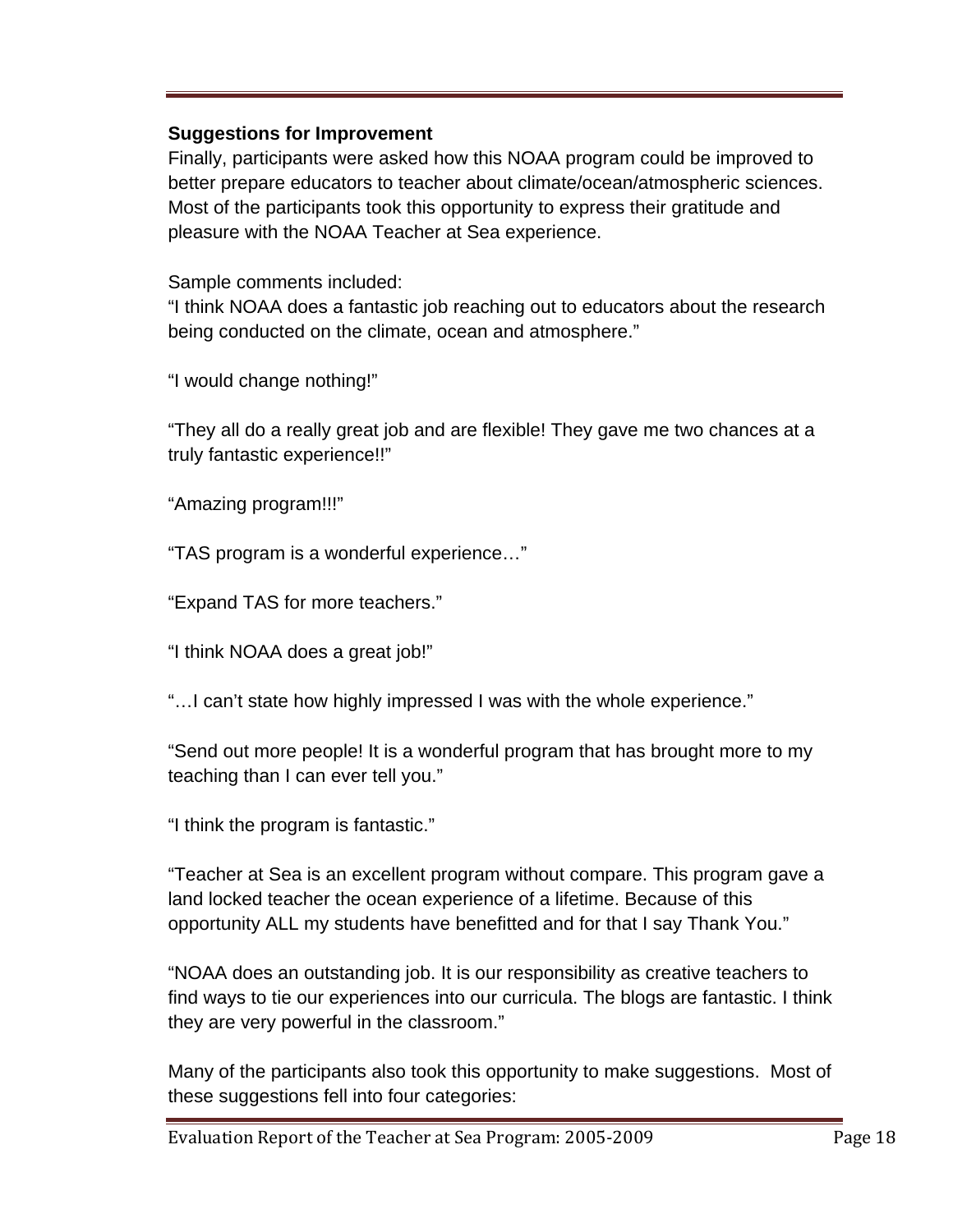# **1. Increased opportunities for** *collaboration* **amongst NOAA NOAA Teacher at Sea educators.**

Sample comments included:

"My only suggestion would be to create an avenue for continual collaboration amongst TAS alumni particularly as it pertains to the networking of people teaching similar grade levels. As an instructor at a junior college I work amid a demographic that is very different from K-12 and I would love nothing more than to join forces with another TAS alum who is also keeping the TAS experience alive both in the class room and laboratory. That being said, I hope that NOAA realizes that the TAS experience has been a shaping force for the development of our colleges first Marine biology course. My connection to NOAA and participation in their various programs has not only legitimized my efforts to bring ocean literacy to our landlocked community college but has given me a tremendous sense of confidence which for me comes only with real life experience."

"It is strictly up to the individual. A Google Group to share lessons and communicate between us would be the only addition. I appreciate that the responsibility is up to the individual, however I would like to be able to maintain contact with others to perhaps share images and resources learned."

"One of the best things about my experience was that two of us from my school were selected in the same year. I know our teaching was enhanced by the collaboration that grew out of our shared experience. Perhaps some consideration could be given to offering space when possible to two or three person teams from one school or school system. My only other thought is that I had to work very hard to transfer my new knowledge in a practical way to an elementary school setting. My students certainly benefited from a teacher with more depth of knowledge, and they really enjoyed and learned a lot from tracking the drifter buoy we released."

# **2. Access to increased information** *before* **the cruise.**

Sample comments included:

"Having a short "course" to front load teachers about the science they will be participating in while at sea. Other than that, the actual experience itself is the best preparation."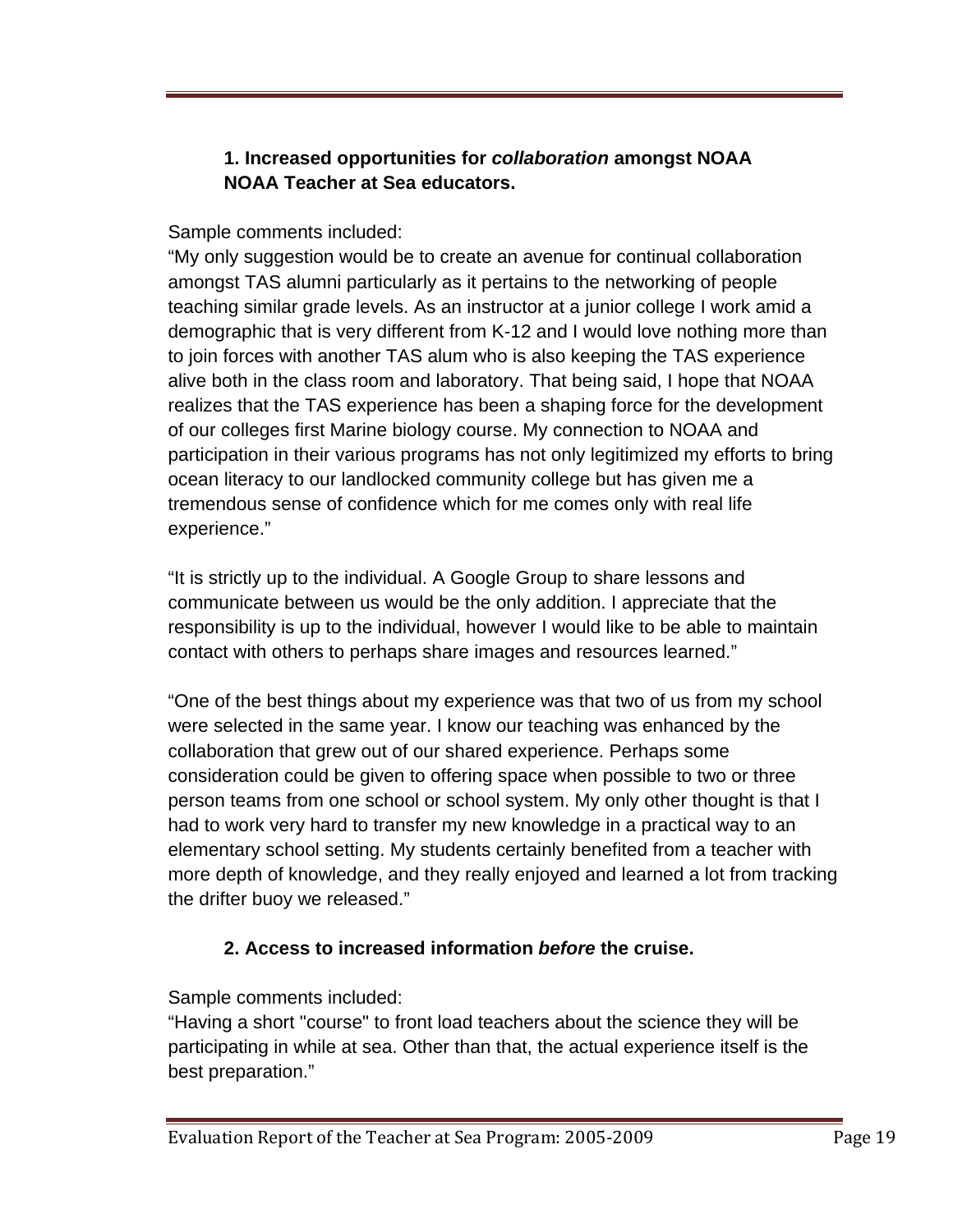"Provide resources and background prior to sailing about the work/projects related to the research that participants will be involved in to help them be more prepared."

"Possibly have some pre-work teachers must do before they leave. Like the ARMADA project does."

"Expand what you are currently doing. It wouldn't hurt to have a bit more teacher training before the research project."

"Would have love some advance resources about hydrographic surveying. On the ship I was exposed to s video detailing the history etc. This would have been great to have in advance. Excerpts from the HIC workbook would have also given some advance knowledge especially about how to start thinking about incorporating it into the classroom."

## **3. Access to increased resources/data/professional development** *after* **the cruise.**

These requests tended to focus on four areas: access to lesson plans, access to data gathered while they were at sea, professional development and availability of scientists to speak at schools.

#### Access to Lesson Plans

Sample comments included:

"I wish I could have access to the classroom units that previous Teacher at Sea participants produced after their tours."

"Easier way to locate lesson plans and activities."

"Provide a database for collecting lessons/ ideas used by TAS alumni."

"More feedback about lesson plans created after the experience is over. Provide a venue for TAS alumni to share classroom resources they create or obtain related to the experience."

"If we are trying to reach all teachers attempting to provide instruction in climate/ocean/atmospheric sciences/increase instruction in these areas, I have these suggestions: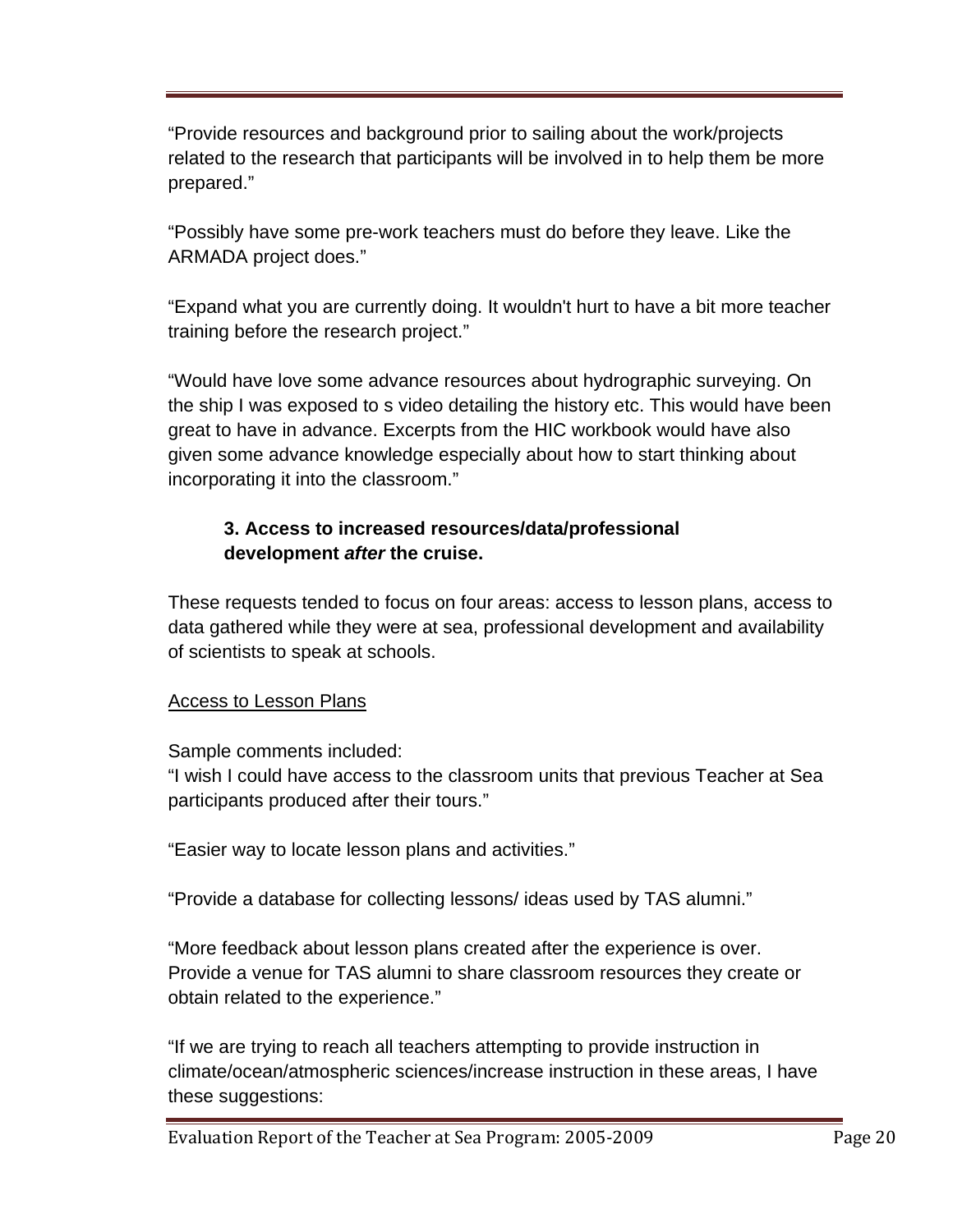1. Assemble groups of NOAA Teacher at Sea Alumni to collaborate in developing lesson modules to address National Standards for various grade levels and topics. These teachers could meet in Maryland or other NOAA location for one to two weeks during the summer.

2. Existing lesson plans could be distributed to TAS alumni for review by grade level and topic. The reviewing teachers could make suggestions for additional plans to add to these plans in an attempt to create a complete learning module or unit. The next step would be to "assign" a topic for each teacher to create a plan. The teachers could assemble as a group to edit and extend these plans/modules and produce this excellent resource for other educators to utilize.

I also believe the nature of NOAAs resources lend themselves to interdisciplinary work - It would be great to create an online site and activities like the JASON Project - for students to interact - it may be a good place for Teachers at Sea to take data, picts and video and create curriculum that can be used by students all over. NOAA also has a place on Second Life - this would be great in an online site that is a little better accessible for younger students."

#### Access to Data

#### Sample comments included:

"I also wish real data, gathered while at sea, could be accessible to teachers, with lesson plans showing how to analyze and interpret the data. I also wish there was some way to know what happened to the data we collected."

"Provide access to specific data and other resources that will make lesson planning based on the experience easier."

#### Professional Development

#### Sample comments included:

"The experience has been very beneficial and productive for my school and me personally. The hands-on on site learning is invaluable to teacher and students alike. My students are able to go the NOAA TAS website and share my experiences. I have participated in NOAA twice at sea and once as a contributor to the Teacher at NOAA program while in Silver Springs, MD. This program is outstanding and needs little tweaking, however, a yearly week long workshop to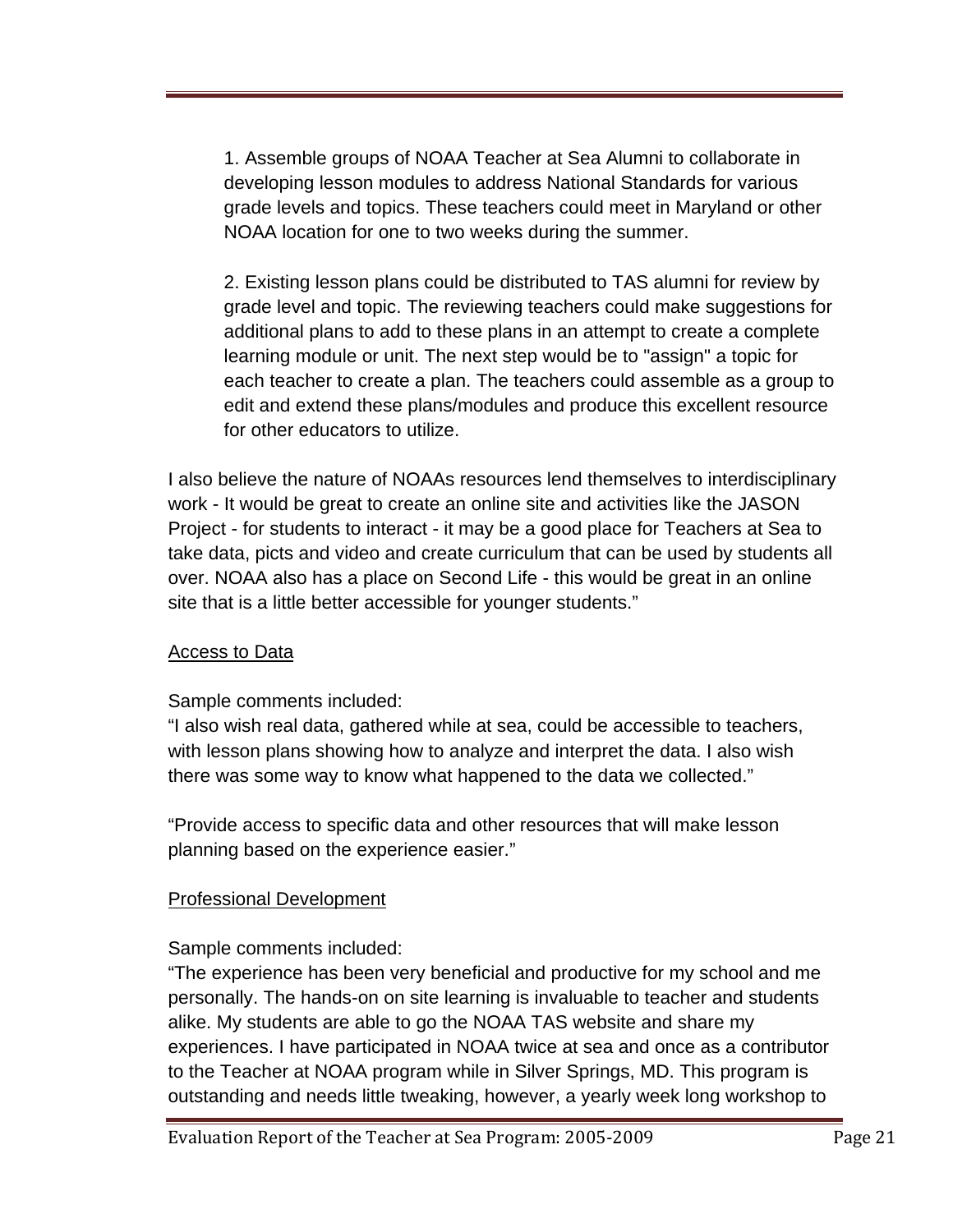show teachers how to teach literacy principles or ocean concepts using inquiry could be beneficial for teachers. Many teachers need some professional development to help take their experiences into the classroom with a hands-on approach for their students and relate them to other related topic areas in marine biology, geography, or other ocean sciences. Overall the program is very successful and should be funded even further to allow more teachers to experience and bring the experience into their classrooms."

"One final thought would be for NOAA to host teacher workshops that align with state standards where teachers can learn/plan/develop a unit to take back to the classroom."

#### NOAA Scientists

Sample comments included: "Also setup video conferencing with scientists."

"Offer to come to schools to do presentations."

"NOAA could send a person to schools to speak on behalf of their work, resources, and opportunities available to encourage schools and teachers to use NOAA's resources more effectively. A traveling assembly for school groups or education workshops would be a great way to bring NOAA to schools and encourage teachers to teach about climate/ocean/atmospheric sciences. "

#### **4. Expanded Communication** *During* **the Cruise**

Sample comments included:

"TAS program is a wonderful experience as technology improves communications between teacher and students would be a plus for the program. For instance, via satellite classroom! I was able to briefly chat online with my students while on my cruise and they were able to ask the scientists questions which made it a very realistic experience for my students. As technology develops I would enjoy seeing other teachers at sea with video feedback classrooms. Thank you NOAA for the experience and for all you do!"

"My experience almost could not have been better. The only thing I could say was if I could have reported back to the classroom live from the ship. Overall it was a very worthwhile experience that I will never forget."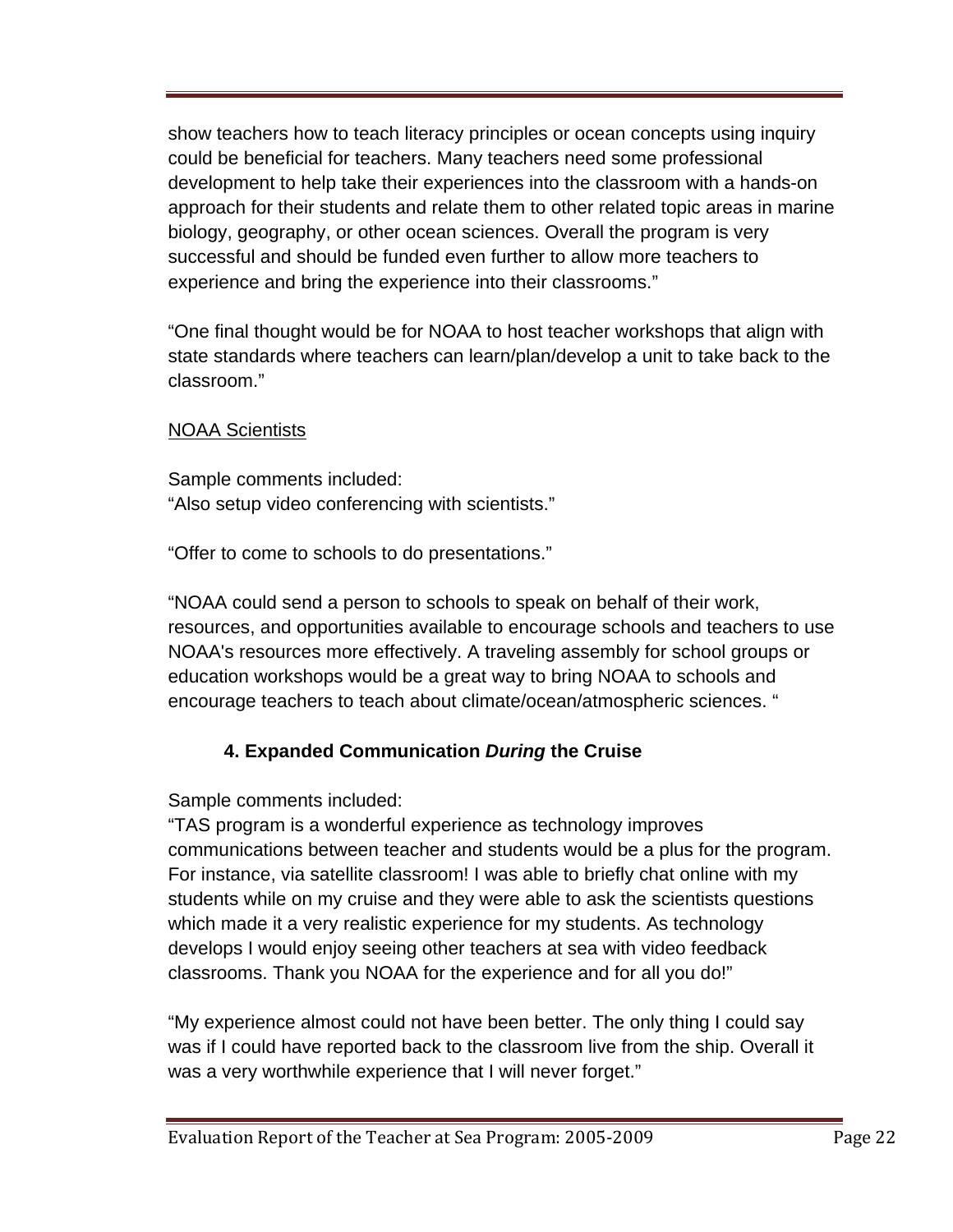# **Relevance of Ocean/Atmosphere/Climate Topics to Standards**

Most educators in K-12 public schools are held accountable to meeting specific state and local student standards. Participants were asked to indicate whether NOAA topics (i.e., world's oceans, atmosphere, and climate) were part of the required science curriculum in their school, district, and state. In addition, they were asked if their NOAA research topic was part of the required curriculum. As can be seen in the following tables, there seems to be a reasonable amount of overlap between NOAA topics and the required curriculum.

Are topics related to the world's oceans part of the required science curriculum for your:

|                 | <b>Yes</b> | <b>No</b> | N/A   |
|-----------------|------------|-----------|-------|
| School          | 69.2 %     | 26.9%     | 3.8%  |
| <b>District</b> | 67.5%      | 19.5%     | 13.0  |
| <b>State</b>    | 72.7%      | 15.6%     | 11.7% |

Are topics related to weather and atmosphere part of the required science curriculum for your:

|                 | <b>Yes</b> | <b>No</b> | N/A   |
|-----------------|------------|-----------|-------|
| School          | 81.8%      | 14.3%     | 3.9%  |
| <b>District</b> | 75.3%      | 11.7%     | 13.0% |
| <b>State</b>    | 77.6%      | 10.5%     | 11.8% |

Are topics related to the world's climate part of the required science curriculum for your:

|                 | Yes   | No    | N/A   |
|-----------------|-------|-------|-------|
| School          | 79.2% | 16.9% | 3.9%  |
| <b>District</b> | 71.1% | 14.5% | 14.5% |
| <b>State</b>    | 77.6% | 9.2%  | 13.2% |

In reference to your experience with NOAA, are the research topics you learned about part of the required science curriculum for your:

|                 | Yes   | No    | N/A   |
|-----------------|-------|-------|-------|
| School          | 64.1% | 33.3% | 2.6%  |
| <b>District</b> | 57.1% | 28.6% | 14.3% |
| <b>State</b>    | 58.4% | 29.9% | 11.7% |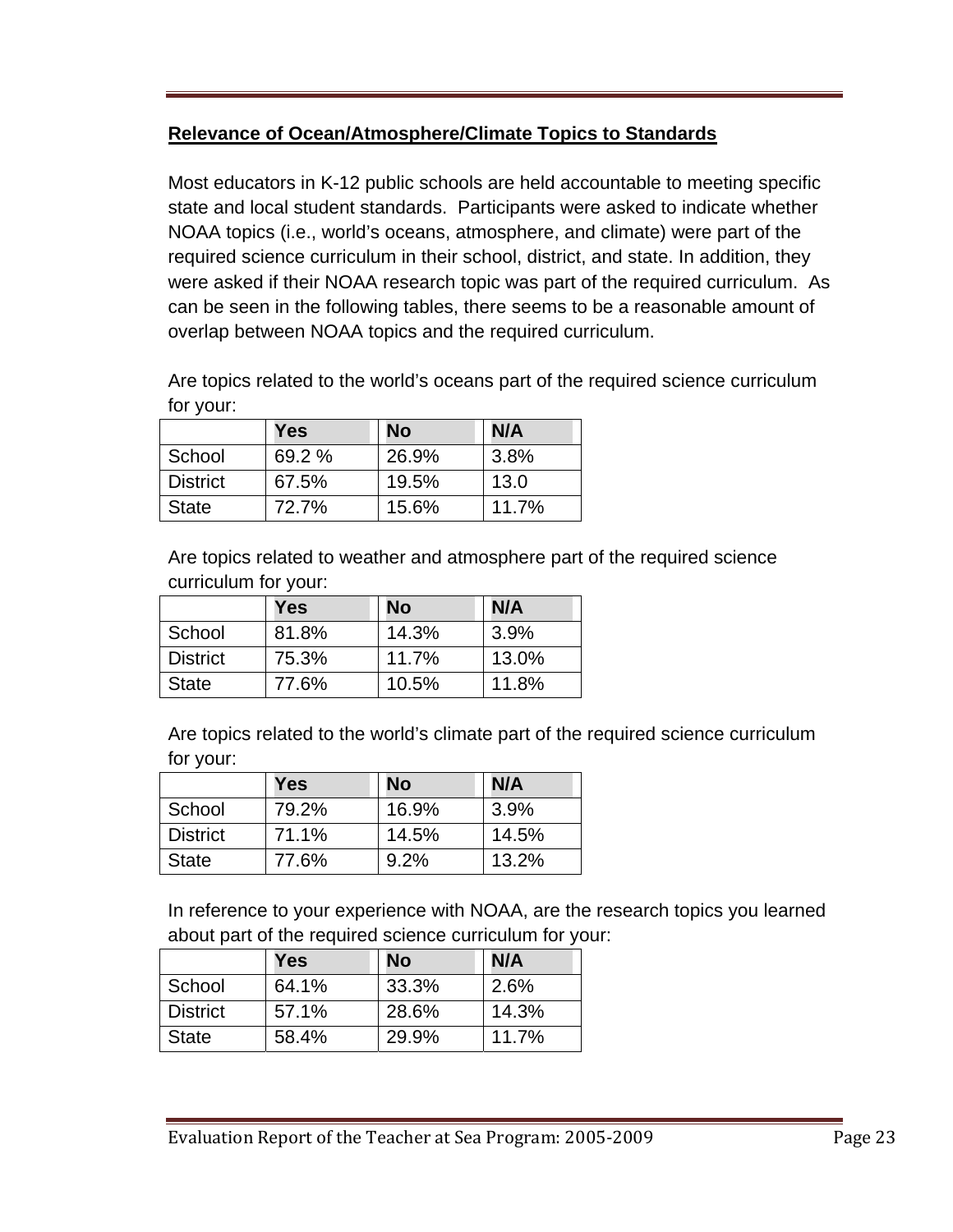# <span id="page-29-0"></span>**Summary**

Phase II evaluation results are positive. Teachers rated the experience as extremely worthwhile (mean=6.6). In open-ended responses, they offered enthusiastic endorsements of the program and what it has done for their teaching. The survey results indicate that that the NOAA Teacher at Sea experience impacts both *how* and *what* teachers teach:

- Teachers report that they have increased their understanding of NOAA science, especially as it relates to the world's oceans.
- Teachers report increased confidence in their abilities to teach about the world's oceans, use NOAA research data and other resources, and to integrate NOAA-related science lessons into the curriculum.
- As compared to their teaching before they participated in the NOAA Teacher at Sea Program, educators are significantly more likely to use NOAA resources and data, teach about ocean-related topics, use inquiry to teach science concepts and skills, and engage their students in a longterm study.
- As compared to their teaching before they participated in the NOAA Teacher at Sea Program, educators are significantly more likely to talk with students and teachers about NOAA-related career opportunities.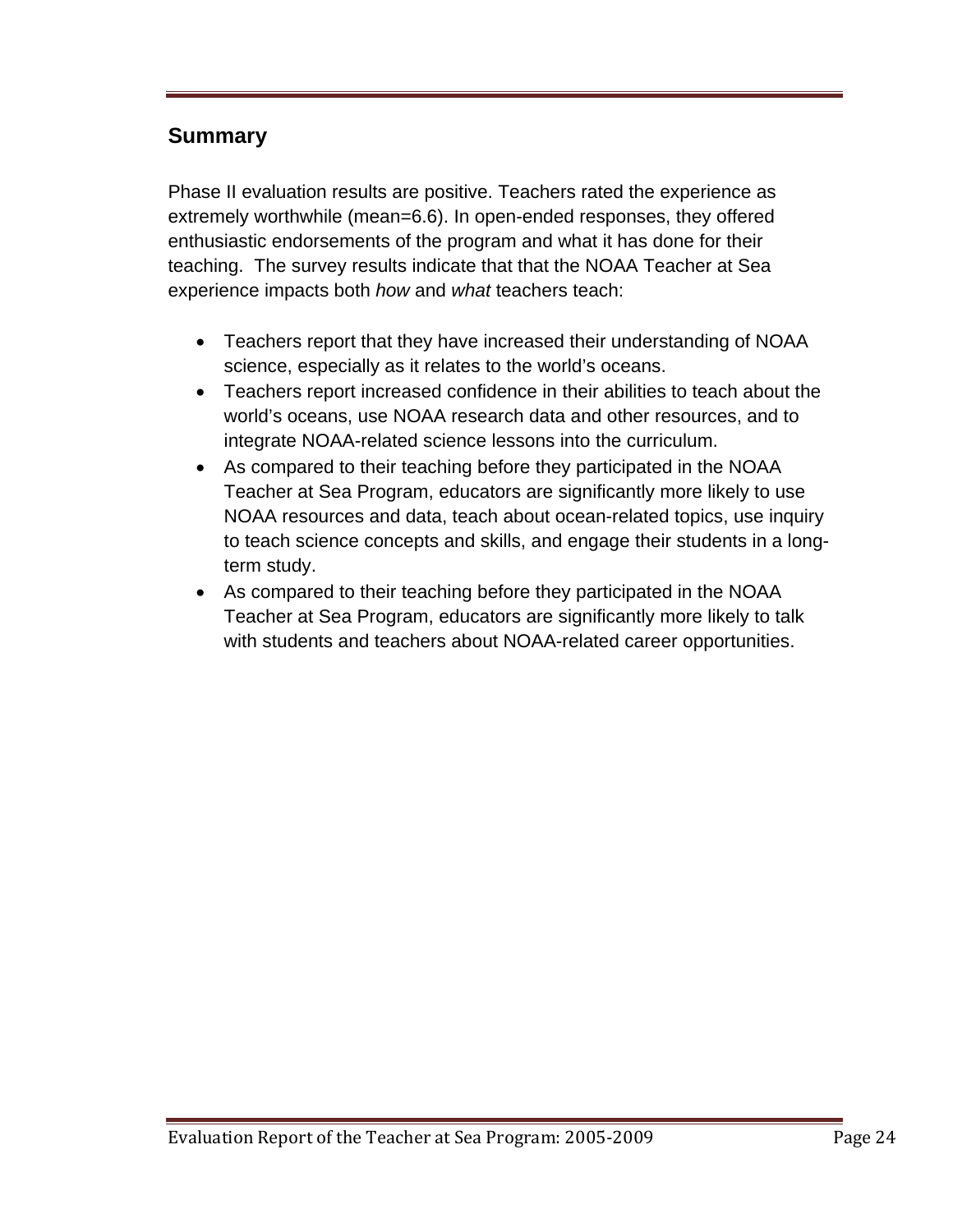# **Phase III – In-depth Follow-up Interviews**

<span id="page-30-0"></span>Building directly off of the survey results, the primary purpose of Phase III of the evaluation strategy was to provide an expanded understanding of how the program impacts teachers and their students. In addition, these follow-up interviews afforded an opportunity to explore questions related to NOAA website use and interest in the NOAA Teacher at Sea Alumni Association.

# **In-depth Follow-up Interview Methodology**

Using a list of all participants and their contact information for the previous five seasons (2005-2009) and a random number table, participants were selected for interview. These teachers were contacted, in order, by email and asked if they would be willing to participate in a 30 minute phone interview. The general purpose of the interview was outlined in the email invitation (Appendix D). When nine of the teachers consented, mutually agreed upon times for the phone interview were established.

Each interview followed the same protocol. Participants were called at the appointed time. After a short introduction and explanation of the purpose of the interview, participants were asked a series of open-ended questions (see Appendix E). The questions were designed to allow participants the opportunity to talk freely about the impact of their NOAA Teacher at Sea experiences on themselves and their students as well as how they use NOAA resources. The interviews were all conducted in March-April 2010.

# **In-depth Follow-up Interview Results**

Interview results from Phase III of the evaluation were positive. Participants described ways in which the NOAA Teacher at Sea experience had impacted them, their teaching and their students.

#### **Participant Demographics**

Interview participants were, for the most part, experienced teachers, ranging from 8 years in the classroom to over 25 years. Although most of the interviewees teach science at the middle school or high school levels, one teaches in a selfcontained third grade classroom and another teaches at a university.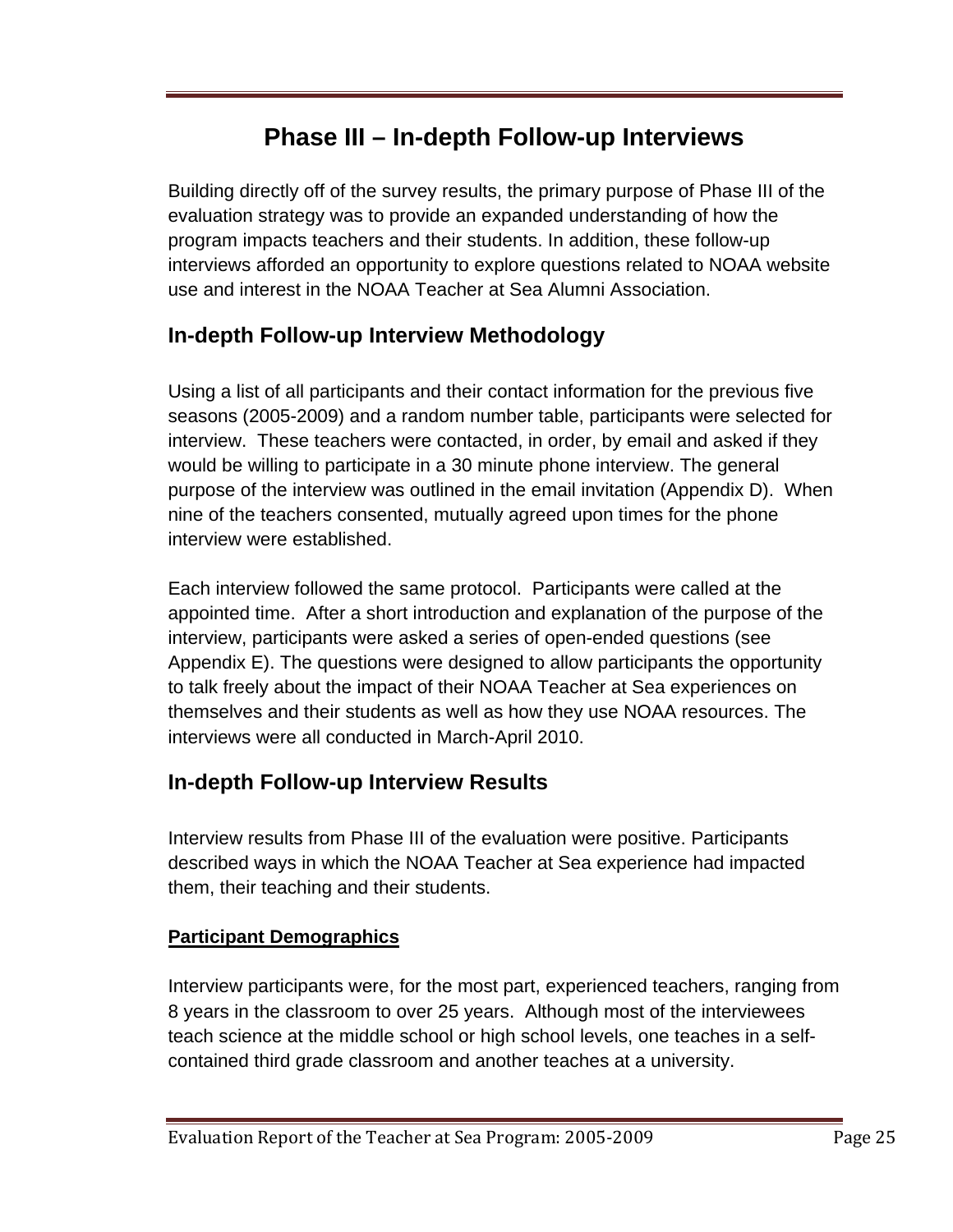# **Teacher Impact**

Interview participants were asked two questions that were designed to gauge how the program has impacted them:

- What do you think was the single most important outcome of your participation in the NOAA Teacher at Sea program?
- In what ways, if at all, has your NOAA Teacher at Sea experience affected your long-term interest in teaching?

 Responses to both of these questions were overwhelmingly positive. Only one individual expressed some disappointment in how the cruise was organized and thus, did not feel that she gained as much as could have been possible.

# **Single Most Important Outcome**

The educators expressed impact in very personal terms, but a common theme centered on being part of a real world research experience and learning science directly from scientists. As one teacher said, the most important outcome was "seeing science in action - first hand." Others focused specifically on what they learned from the crew: "I think it is fair to say that I gained an appreciation for the kind of work NOAA scientist do and the important role they play. For someone who started out wanting to be Jacque Cousteau – anything on the ocean is/was interesting. Learning and doing and preserving the oceans was a thrill. Learning the crew's stories and how they got into it their careers was fascinating and a life altering experience." Another participant offered this, "I walked away really understanding the whole process of how the climate data is collected. I gained such a good understanding of the efforts of collecting data to predict El Nino and La Nina. I really don't think other people understand it. I certainly didn't." One participant said that meeting a visiting scientist from Japan was a highlight of the experience, "It was particularly interesting talking to him and learning what he was doing as a scientist in his country."

Finally, one participant focused on the importance of documenting her experience through photographs and how that allows her to "bring the whole experience back home – make it come alive." Having taken over 1000 photographs, she has been able to create "…a time line from day one to the end. I'm able to show my students how we lived and how we did surveys. I have pictures of all the NOAA employees. My students got to meet the cook, and the executive officer. The greatest outcome of all is watching their little faces when I share my experiences in these photos."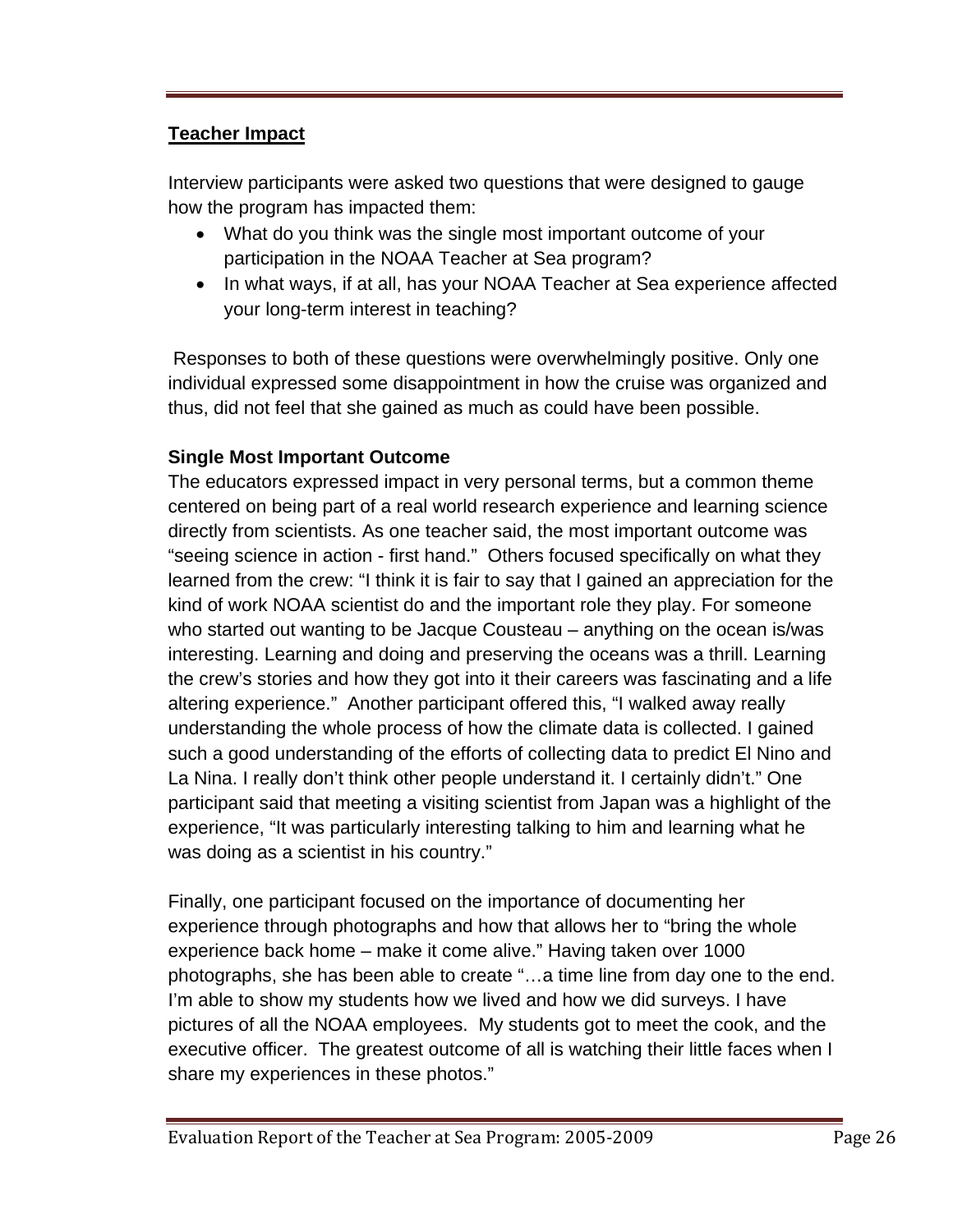For one participant, the major outcome was quite tangible. She was able to earn "…three graduate credits, put something on her resume, and gain some credibility with colleagues."

# **Long-term Interest in Teaching**

 Participants describe the NOAA Teacher at Sea Program experience as "once in a lifetime," "rejuvenating," and "a motivator, each and every day." Although most didn't describe it as a defining reason for staying in teaching, they did see the experience as reinforcing. As one teacher said, "…I hit the 25 year mark – you know – I thought, how many more years do I have? This totally rejuvenated me. It had me look at the impact of what I'm doing, how I'm doing it, how I'm impacting students, and how my passion is impacting students' interest in science." Another teacher said, "It was a very nice and welcomed spark or refresher or reminder of why I got involved in science in the first place." For one participant, the NOAA Teacher at Sea was such an eye-opening experience that she expressed the desire to work fulltime for NOAA: "I loved the experience so much it makes me want to quit teaching. I want to go out and do a NOAA career – I would like to get outside of the classroom on a day-to-day basis. I'd love a career opportunity where I could go around to different schools and teach them what NOAA has to offer. Teaching is so important and what NOAA is doing is so important. Wouldn't it be great to continue teaching, but do it outside of the classroom and tell others about what NOAA is doing."

# **Student Impact**

The participants were asked about the impact their NOAA Teacher at Sea experience has had on their students and their students' interest in science. Again, the responses were positive. All of the educators spoke of ways they were sharing what they learned with their students. They described bringing real world science into the classroom through photographs, stories, lesson plans and NOAA data. They talked about how the NOAA Teacher at Sea Program has impacted what and how their students learn. For most, there was an expression of "intangibles – the look on their faces" or "a sense of excitement every time I bring it up." One participant summed the impact up by saying: "I don't think it is the specific details of my lesson plan, but the enthusiasm that they get to see. They get to see how the real world works. They say to me 'We got to hear about this really cool thing.' 'Maybe I can be a marine biologist.' The real strength of TAS is the qualitative experience I can share with my students – I can see it in their eyes when I talk with them."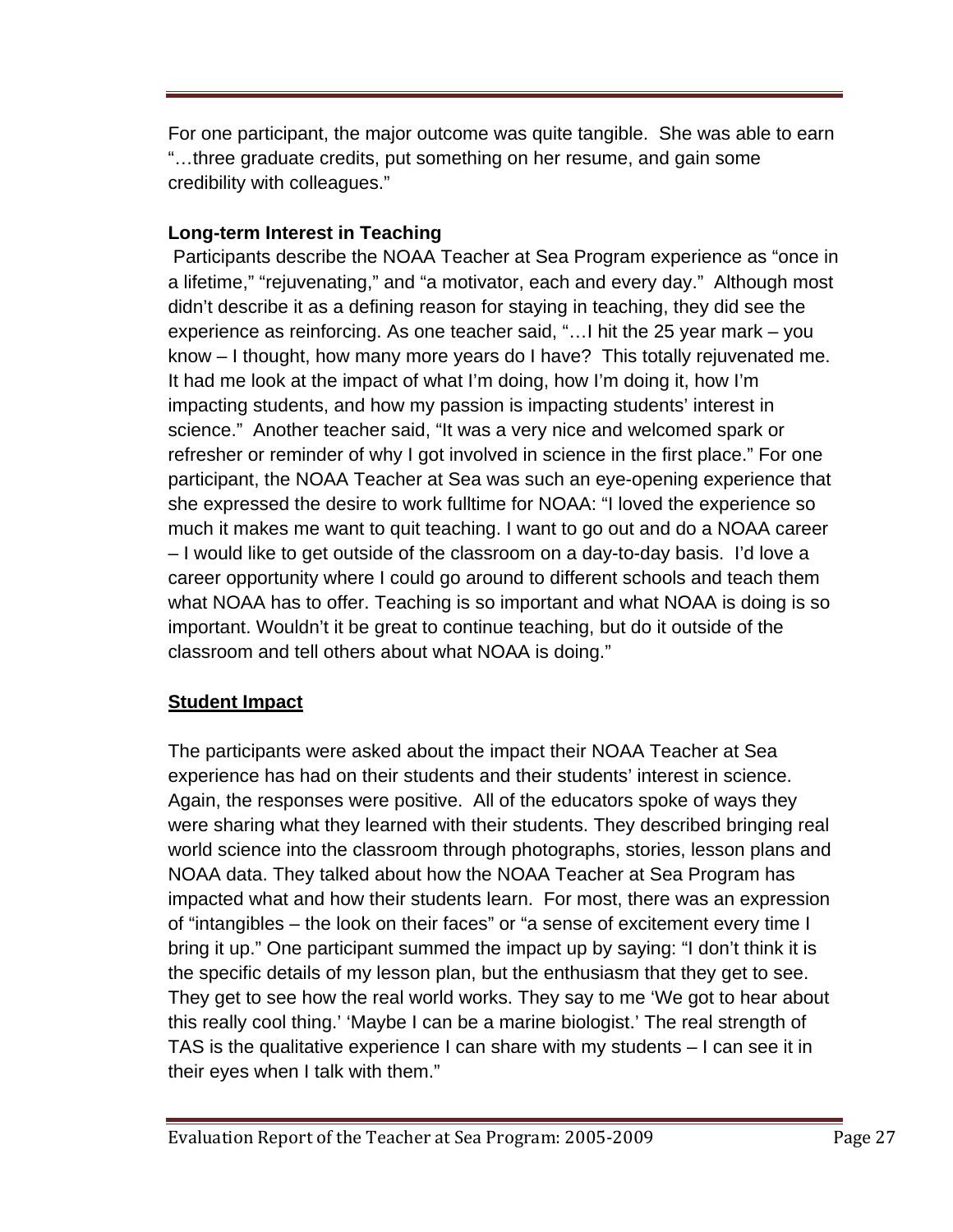For some of the educators, there was tangible evidence that the NOAA Teacher at Sea Program had made a difference to their students. One educator who described her school as far from the ocean in a rural area said "My Teacher at Sea experience sparked their interest – I was shocked – my students were begging to go to the library to learn about ocean animals and careers. These are lower socio-economic kids who have never been exposed. It is pretty amazing how interested they are and how peaked to learn." Another teacher said that being able to show her students how science really works brought her credibility, "When I tell them – take a look at these pictures of real scientists – this is what they do. They are recording data. They are concerned with safety. It all ties into together – teamwork, shared data, people work together to problem-solve. I can show them that this is what scientists really do  $-1$  know this is what they do  $$ because I was there."

#### **Increased Interest in Science Careers**

There seemed to be a general consensus that exposure to the NOAA Teacher at Sea Program helped peak students' interest in science careers. At one teacher's school they hold a yearly career day, "For the past two years at least a couple of my students have dressed like a marine biologist. They want to be marine biologists. These kids haven't ever even seen the ocean."

# **Use of NOAA Website**

 Participants were asked how they used the NOAA websites and what types of information or resources they are typically trying to find or access. The NOAA website is used by all of the educators to one degree or another. Some of the teachers report using the website to access information for specific lessons (e.g., meteorology), for their own reference ("I use it at select points – mostly for my own education."), or when searching for lesson ideas ("Mostly I'm looking for activities - ideas I can steal modify or spark something new.").

Some of the educators are active users of the website, "There are a jillion ways I use the website. The general home page is where I start off. Then, I go to the TAS page – to check on others to see what people are doing. I'm getting my department involved in the Adopt a Drifter program. Since I am a department chair I'm always looking for good stuff I can pass on to others – links to climate and buoy data. My kids love the NOAA games." Another educator said that "There's not just one reason to go to the website. It's a tossup between going after lesson activities or real time data. Sometimes I have an idea and am looking for the raw data that supports the activity. Sometimes I'm out of ideas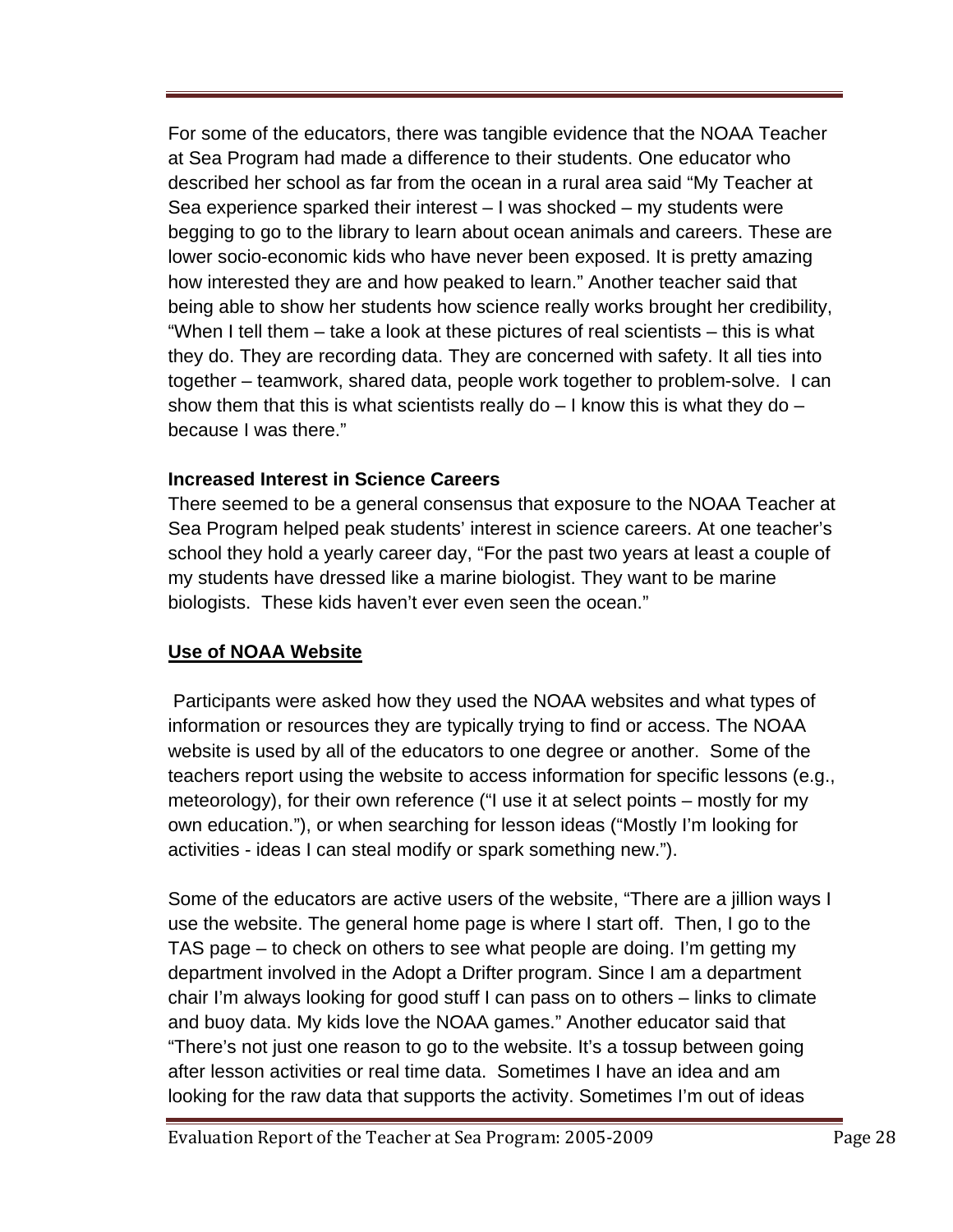and looking for what someone else has done." Finally, one teacher wanted to emphasize that the website could be used for other subjects in the curriculum: "I use it for a lot of things – not just science. For example, we use it for every day math. We record sunrise and sunset on a chart to compare."

# **NOAA Teacher at Sea Alumni Association**

The final interview question asked participants: What services would you like to see the TAS alumni association support and provide in the future? For the most part, participants wanted increased or easy to use avenues for sharing information, lesson ideas and experiences with one another. Participants took this opportunity to offer a number of suggestions:

- Searchable data base of lesson ideas
- Interactive on-line community where participants could participate in threaded discussions and work collaboratively
- Opportunities to share with future Teachers at Sea
- Strategies for using NOAA data effectively
- Hints and tips for setting up labs
- Easy access to data from a number of different surveys
- Information about grant opportunities

Additionally, participants expressed a strong interest in remaining engaged with NOAA and the NOAA Teacher at Sea Program. Participants suggested that they would welcome opportunities to:

- Participate in expanded programs such as Teacher in the Air and Teacher in the Lab
- Participate a second time in the NOAA Teacher at Sea Program
- Serve as an ambassador for NOAA and the NOAA Teacher at Sea Program at other schools in their regions
- Maintain an on-going relationship with research scientists
- Work on novel ways of using NOAA science and data in lessons and units
- Serve as ambassadors to school administrators and school boards to help them understand the benefits of allowing a teacher to participate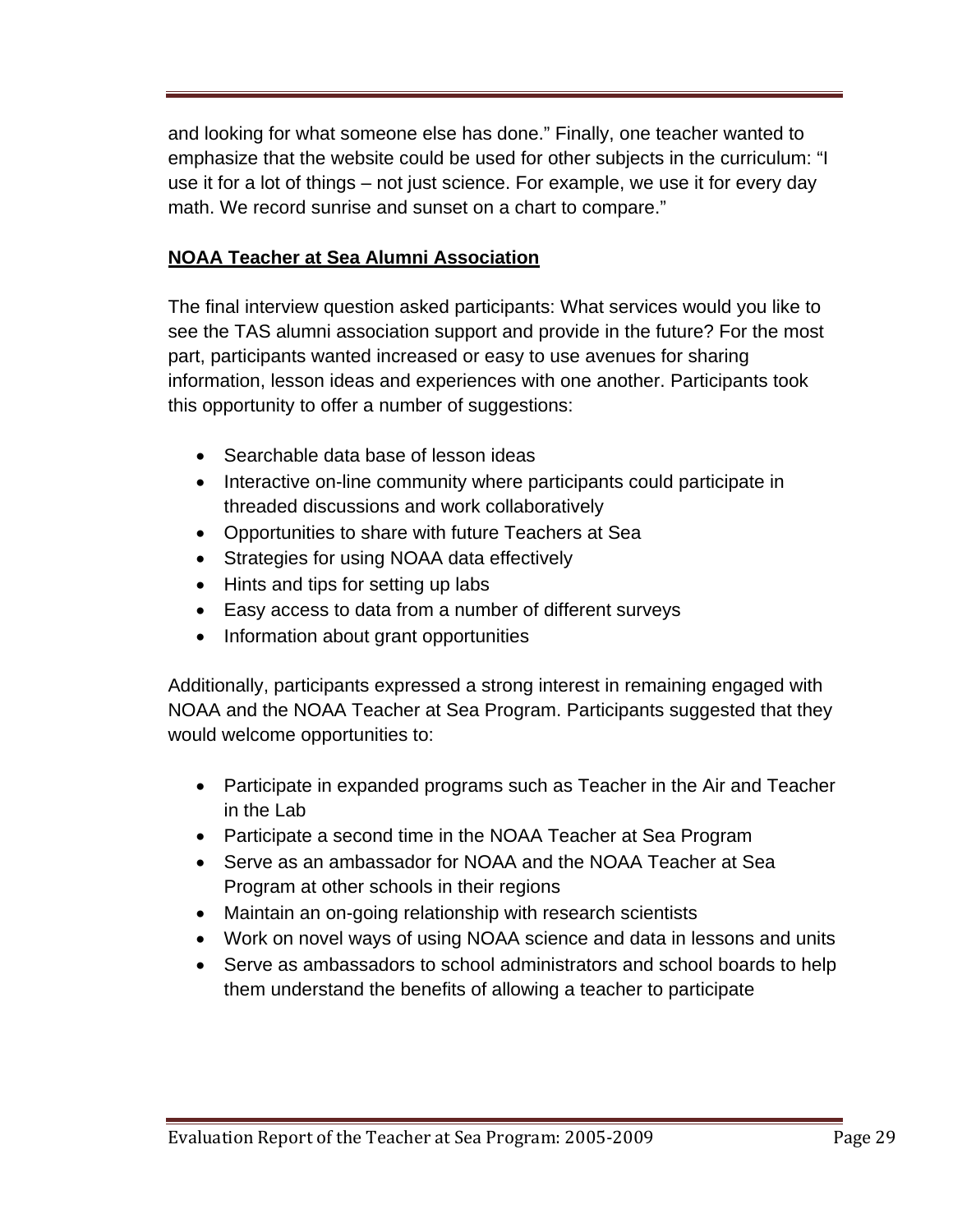# <span id="page-35-0"></span>**Summary**

Overall results of Phase III are consistent with past findings of the evaluation study. Participants are supportive of the program and describe positive outcomes for themselves as educators and for their students. The interviews provide additional qualitative evidence that the NOAA Teacher at Sea Program is impacting science teaching and learning:

- Teachers identify participation in real world science and the opportunity to learn science directly from research scientists as the major outcome of the NOAA Teacher at Sea experience.
- Teachers report that the NOAA Teacher at Sea experience rejuvenated their interest in teaching.
- Teachers report both tangible and intangible impacts of the NOAA Teacher at Sea experience on their students' science learning and their interest in science careers.
- Teachers use the NOAA website for background information, as a resource for lesson ideas, and as a resource for data.
- Teachers welcome opportunities to remain active in the NOAA Teacher at Sea Program.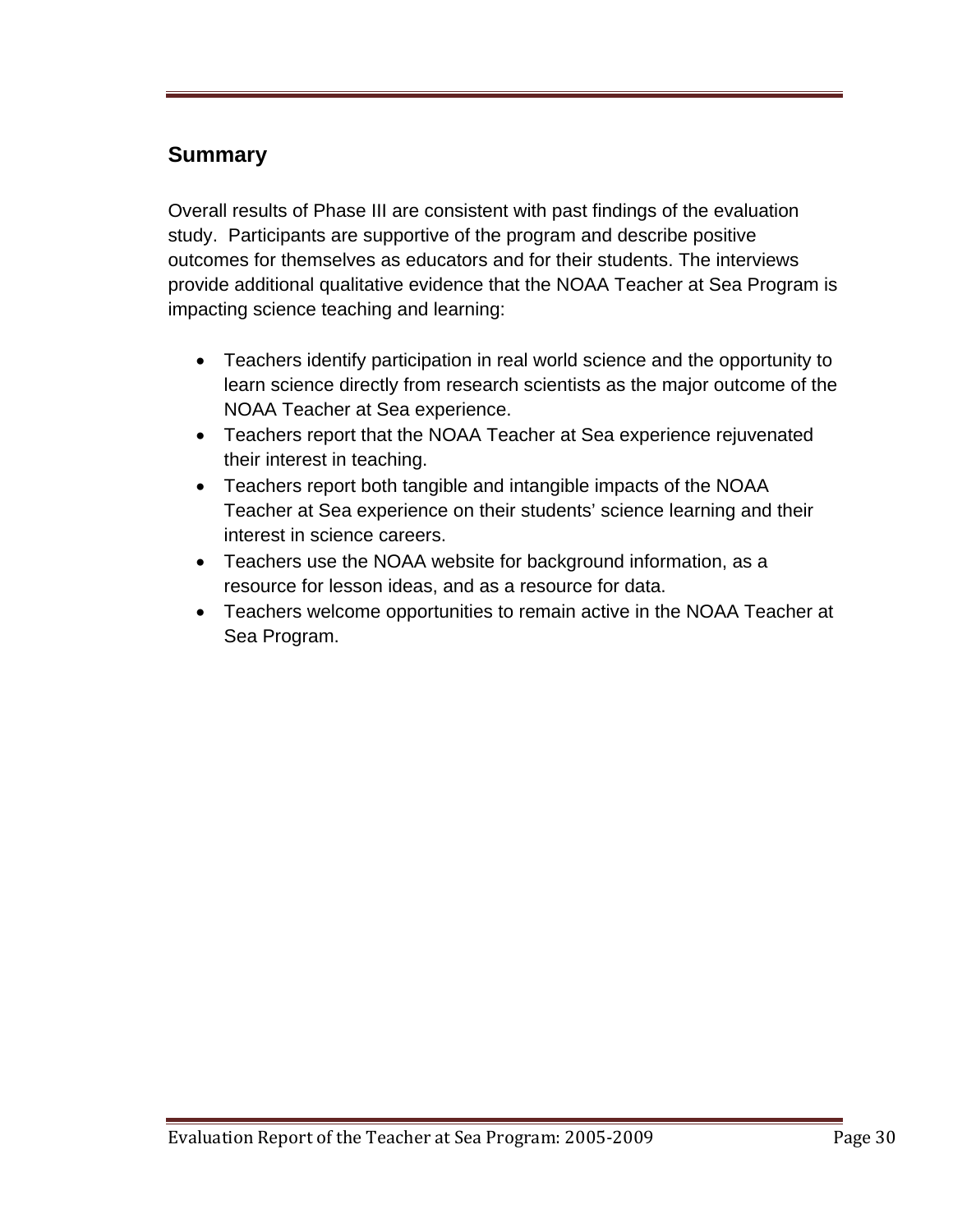# **Discussion and Recommendations**

# <span id="page-36-0"></span>**Discussion**

Across all three phases of the evaluation study, educators consistently report positive impacts of the NOAA Teacher at Sea Program experiences on their teaching and student learning. Satisfaction levels are high. When survey participants were asked to rate the NOAA Teacher at Sea experience an overall mean rating of 6.6 (on a seven point scale) was given; educators consider the NOAA Teacher at Sea program to be "extremely worthwhile." The qualitative and quantitative results described throughout this report offer specific insight into why teachers rate the program highly.

For overall program planning, however, it is most instructive to consider these findings in relation to the short-, mid- and long-term goals of the NOAA Teacher at Sea Program:

# **Short-term Goals (Skills and Knowledge)**

Teachers will:

- Understand how NOAA oceanic and atmospheric research is linked to National Education Science Standards and Ocean Literacy Principles.
- Understand the education and training paths that lead to NOAA-related careers.

# **Mid-term Goals (Behavior and Action)**

Teachers will:

- Use NOAA data and resources in classroom activities.
- Use NOAA-related career information in classroom activities, when mentoring students and when working with colleagues.

# **Long-term Goals (Social, Environmental, and Economic)**

The NOAA Teacher at Sea Program will:

- Build an understanding of NOAA-related sciences among teachers and students.
- Build a workforce for NOAA-related careers.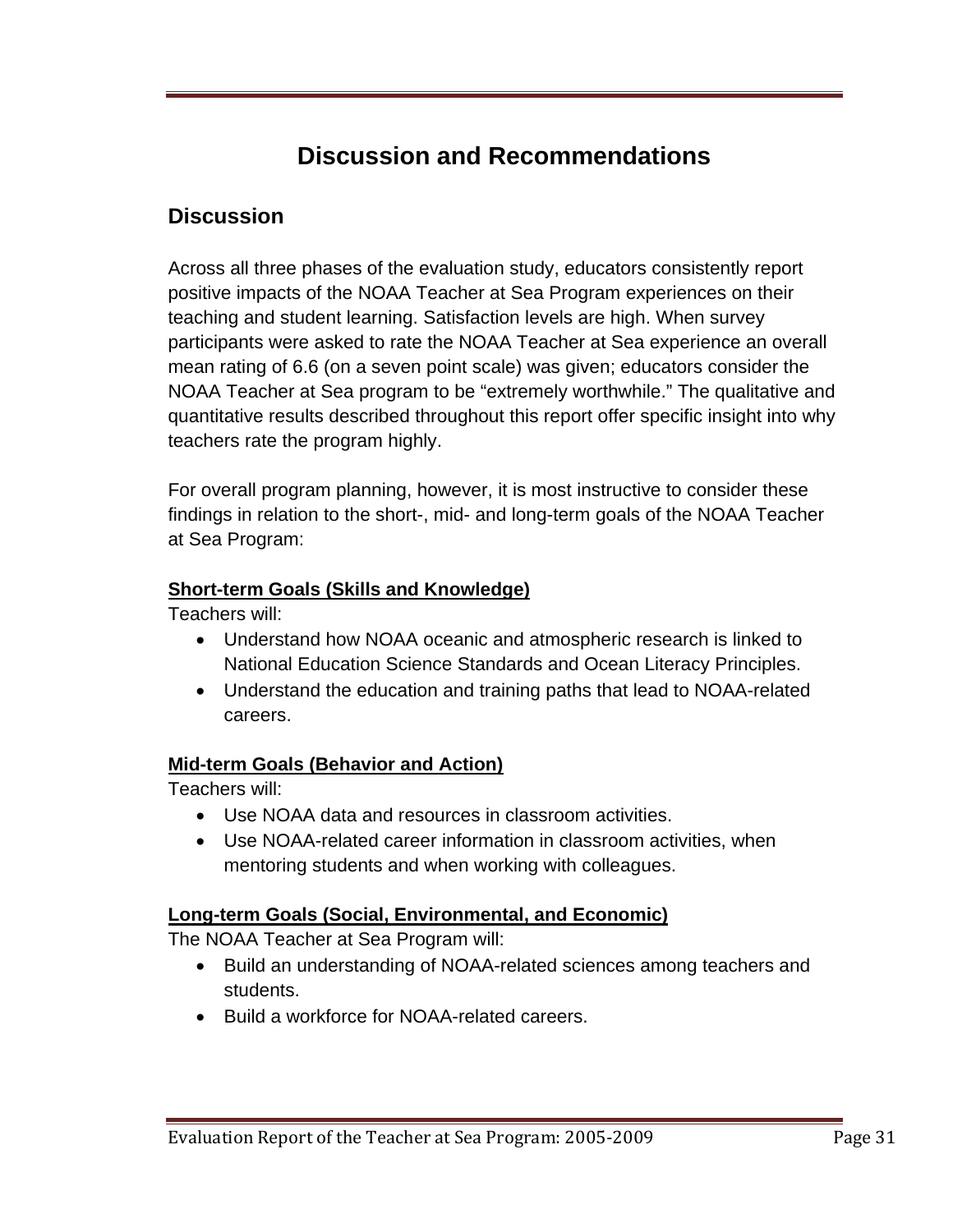When evaluation results from all three phases are synthesized they indicate that the NOAA Teacher at Sea program is addressing both its short-term and midterm goals as well as the first long-term goal<sup>2</sup>.

## **Short-term Goals (Skills and Knowledge)**

# **Teachers understand how NOAA research efforts link to the National Science Education Standards and Ocean Literacy Principles.**

When asked to compare their pre and post NOAA Teacher at Sea experiences, teachers consistently report increased understanding across a range of NOAA related topics. In particular, teachers report an increased understanding of how NOAA research efforts can be linked to the National Science Education Standards (mean = 5.2 on a 6 point scale) and the Ocean Literacy: Essential Principles and Fundamental Concepts (mean = 4.9). Additionally, a majority of the teachers report that topics related to NOAA science are included in their required state, district and local standards.

# **Teachers express an increased understanding of NOAA career pathways.**

When asked to compare their pre and post NOAA Teacher at Sea experiences, teachers report an increased understanding of key education and training paths that lead to NOAA-related careers (mean = 4.9). In addition, teachers report incorporating career-related activities into their instruction such as inviting guest speakers to their classes to talk about careers and sharing career-oriented websites with their students.

# **Mid-term Goals (Behavior and Action)**

# **Teachers use NOAA data, lesson plans and website resources.**

Teachers report that the NOAA Teacher at Sea experience positively impacted their understanding and appreciation of science and scientific research and that they brought that increased understanding back into the classroom. In addition, they express increased confidence in their abilities to incorporate NOAA education resources into their classroom, integrate NOAA-related science lessons into the curriculum and use NOAA research data with their students. The teachers report a statistically significant pre/post increase in their likelihood of teaching NOAA science.

 $\overline{a}$  $2$  It should be noted that measuring success on the final goal, "Build a workforce for NOAA-related careers," requires a longitudinal approach not within the scope of this evaluation.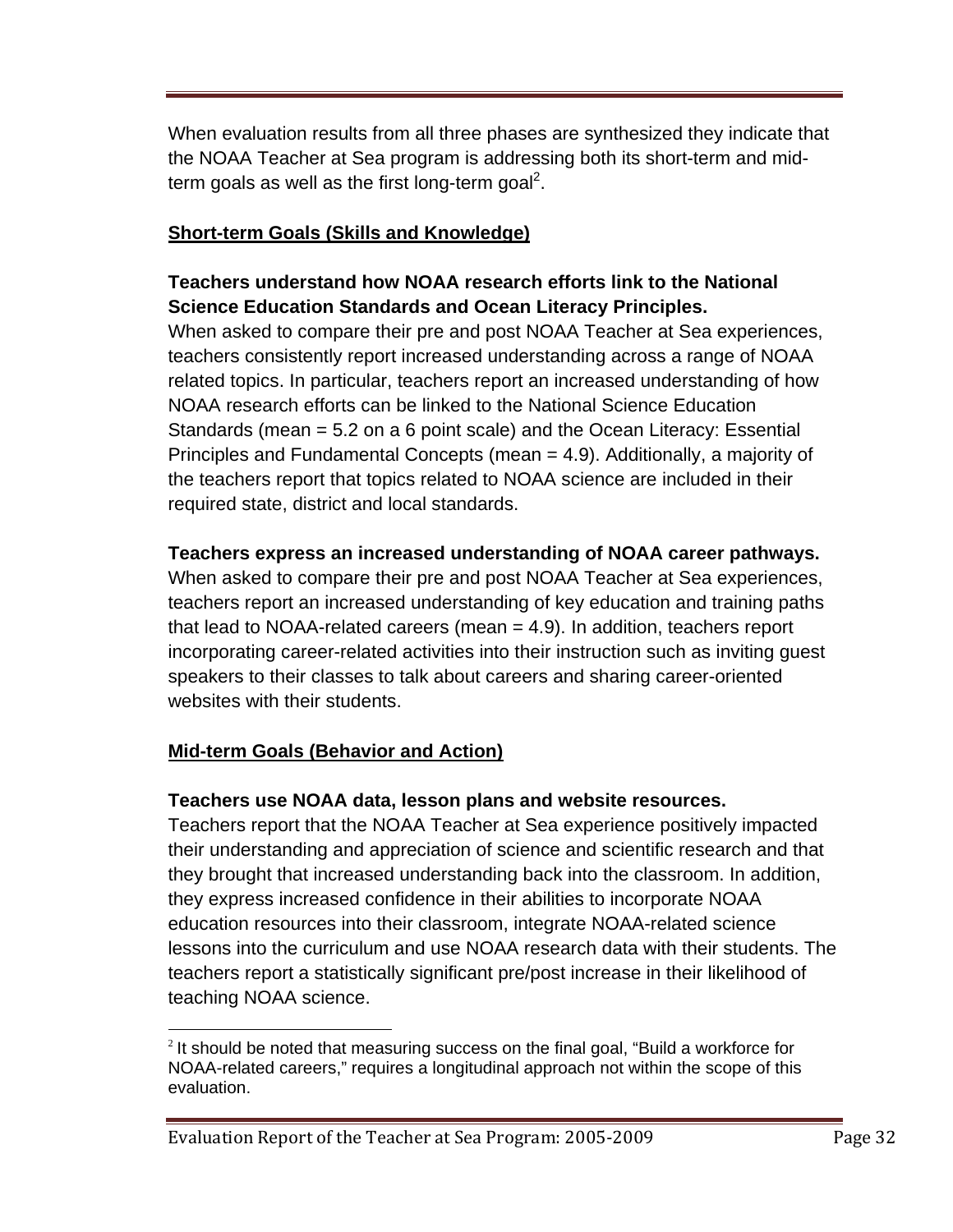Enhanced levels of understanding and confidence have resulted in increased use of NOAA data and resources in lesson preparation. The teachers report using NOAA resources for background research and to access and create lesson plans. In addition, they use NOAA data and website pages *with* their students. Importantly, the teachers report that they are doing more than including the content of NOAA science in their classrooms. They are engaging their students in research and inquiry activities. Many are engaging their students in a longterm study of a NOAA-related topic (e.g., tracking hurricanes, mapping an expedition, graphing ocean water temperature). As a result of the NOAA Teacher at Sea Program, educators are changing their teacher behavior related to NOAA science.

## **when working with colleagues and community members. Teachers use NOAA-related career information in classroom activities and**

Survey results suggest that *before* their NOAA Teacher at Sea experience educators were unlikely to engage in activities with students or colleagues that support NOAA career development. *After* the cruise, however, teachers report a statistically significant increase in their likelihood of talking with colleagues about NOAA careers, encouraging students to consider NOAA careers, using NOAA career information, and arranging for students to meet scientists.

# **Long-term Goal (Social, Environmental, and Economic)**

# **and students. An understanding of NOAA-related sciences is being built among teachers**

Educators report that their own understanding of NOAA sciences has increased significantly as a result of participating in a cruise. In addition, the educators report, at statistically significant levels, that their students are more engaged in their science learning, know more about science as it applies to the world's oceans/atmosphere/climate, and have an increased appreciation for the relevance of scientific research *because* of their participation in the NOAA Teacher at Sea Program. Teachers use cruise experiences to craft lessons on a variety of topics, including measurement, symmetry, the scientific way of knowing, ecology, fisheries, weather and climate, and global issues.

Participants often reported using pictures and other artifacts from their cruises to illustrate lessons and to share information with others at their school and in their community. In addition, they report sharing lesson plans, NOAA data and NOAA resources with colleagues.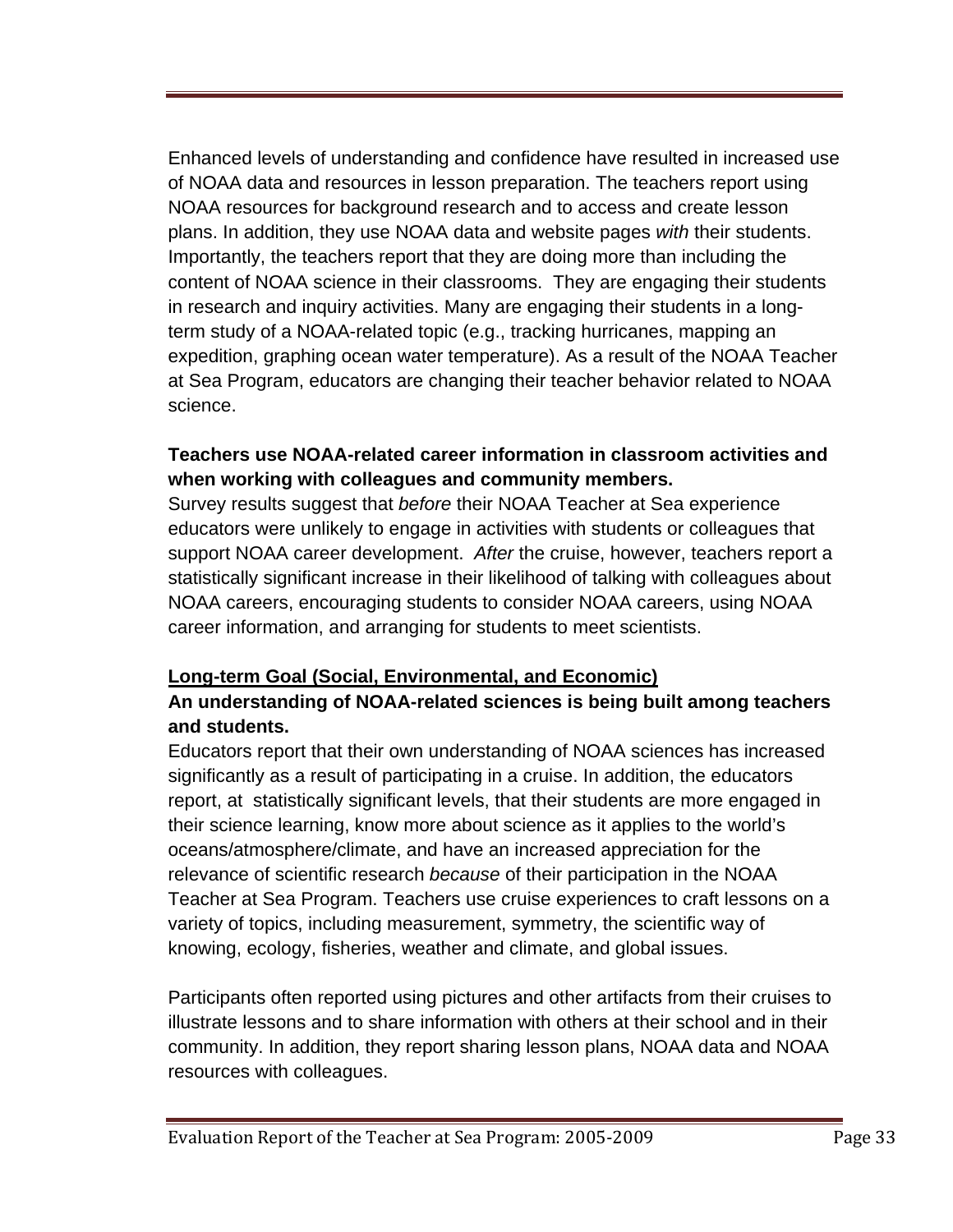The results of this evaluation indicate that the NOAA Teacher at Sea Program is meeting its short-, mid, and long-term goals. The program impacts teacher and student learning.

# **Recommendations**

The NOAA Teacher at Sea Program enjoys high rates of satisfaction amongst past participants. Consequently, most of the recommendations derived from this evaluation relate to the on-going professional development and involvement of NOAA Teacher at Sea alums.

1. Opportunities for *collaboration* amongst NOAA Teacher at Sea educators. Teachers expressed a desire for resources such as an interactive on-line community where participants could participate in threaded discussions, share lesson ideas and teaching strategies, and work collaboratively.

2. Increase opportunities for NOAA Teacher at Sea alum to *participate in another*  NOAA Teacher at Sea experience or to participate in new programs such as Teacher in the Air and Teacher in the Lab.

3. Facilitate opportunities for NOAA Teacher at Sea alums to *communicate with NOAA scientist*, especially those research scientists involved with NOAA Teacher at Sea surveys.

4. Increase *access to resources* (e.g., lesson plans, data, information about grants, teaching strategies).

5. Provide additional background information, particularly related to the scientific focus of the survey, *before* the cruise.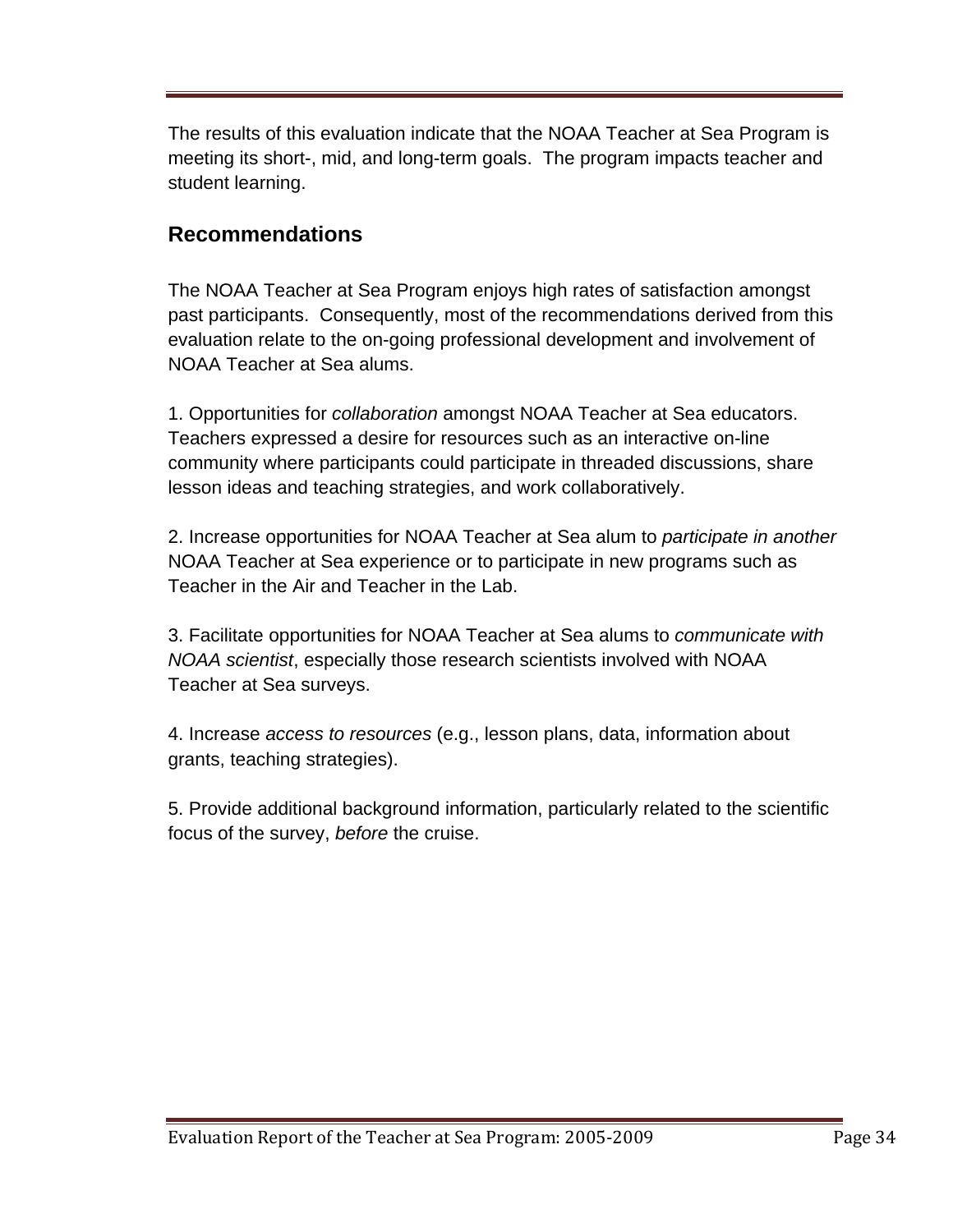# **Appendices**

# <span id="page-40-0"></span>**Appendix A – Participant Phase I In-depth Interview Invitation**

Dear

During 200X you participated in NOAA's Teacher at Sea Program. NOAA is very interested in learning more about your experiences as a NOAA Teacher at Sea and how you have used these experiences in your own classroom. Jennifer Hammond, TAS Program Manager, and I have designed a three phased evaluation plan, involving interviews and surveys of program participants. As part of the first phase of the evaluation, I would like to interview you. Your assistance would be invaluable.

If you agree, I would like to set up a time to talk with you by phone during June or July. The interview would take no longer than 30 minutes. Your responses will be kept confidential.

Taking a few minutes to share some of your thoughts about being a NOAA Teacher at Sea will help to improve the program and make it a better experience for everyone.

Please let me know if you are interested in participating. We can set up a time for the interview that is mutually convenient.

Thank you in advance.

Bora Simmons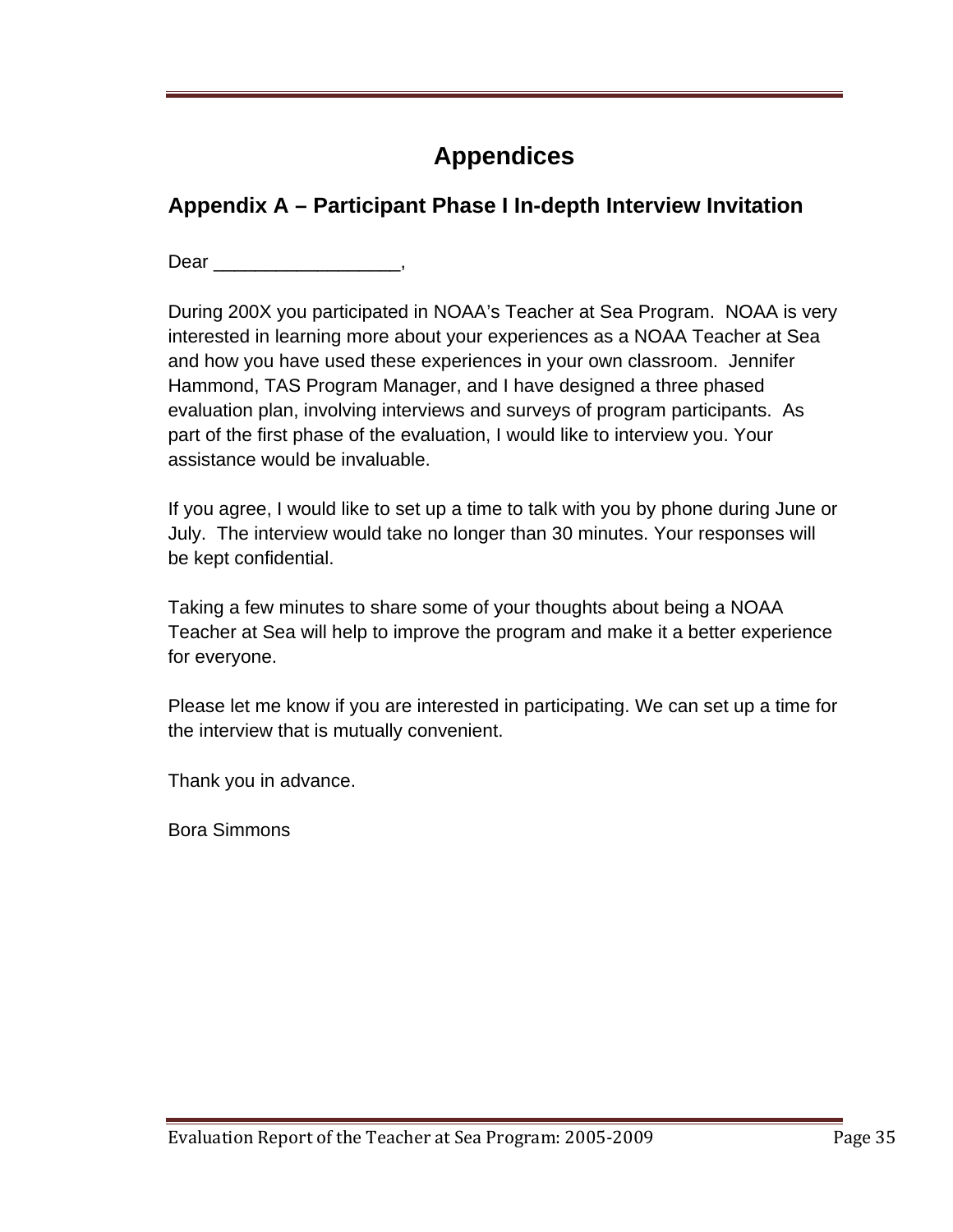# <span id="page-41-0"></span>**Appendix B – Phase I In-depth Pilot Interview Questions**

#### **NOAA Teacher at Sea Initial Interview**

Thank you for taking the time to talk with me. Your responses will help NOAA design effective, efficient educational opportunities for teachers like you. Please answer the following as completely as possible. Your comments will remain confidential.

#### **Background:**

Number of years in teaching: Grade levels taught: Subjects taught: Ability level?

#### **NOAA Teacher at Sea Experience:**

What are the 2-3 main things that you gained from being a NOAA Teacher at Sea?

What, if any, were the biggest challenges?

#### **Back in the classroom:**

How have you used your NOAA Teacher at Sea experience back in your classroom(s)?

How has your teaching changed as a result of your NOAA Teacher at Sea experience?

If you have not been able to use your NOAA Teacher at Sea experience yet, do you have any plans? If so, could you tell me about those plans?

Have you had the opportunity to share your experiences with others (e.g., teachers, parents, community members)? How?

One of NOAA's long term concerns relates to what they call workforce recruitment. To what extent have you talked to others (students, other teachers) about possible NOAA-related career opportunities?

Were there any unexpected results from your participation as a NOAA Teacher at Sea?

How has this program impacted you as an educator? Person?

Overall, if you were going to rate (on a 7 point scale) how worthwhile your NOAA Teacher at Sea experience was, how would you rate it? Not at all Worthwhile =1/ Extremely Worthwhile=7

Additional comments?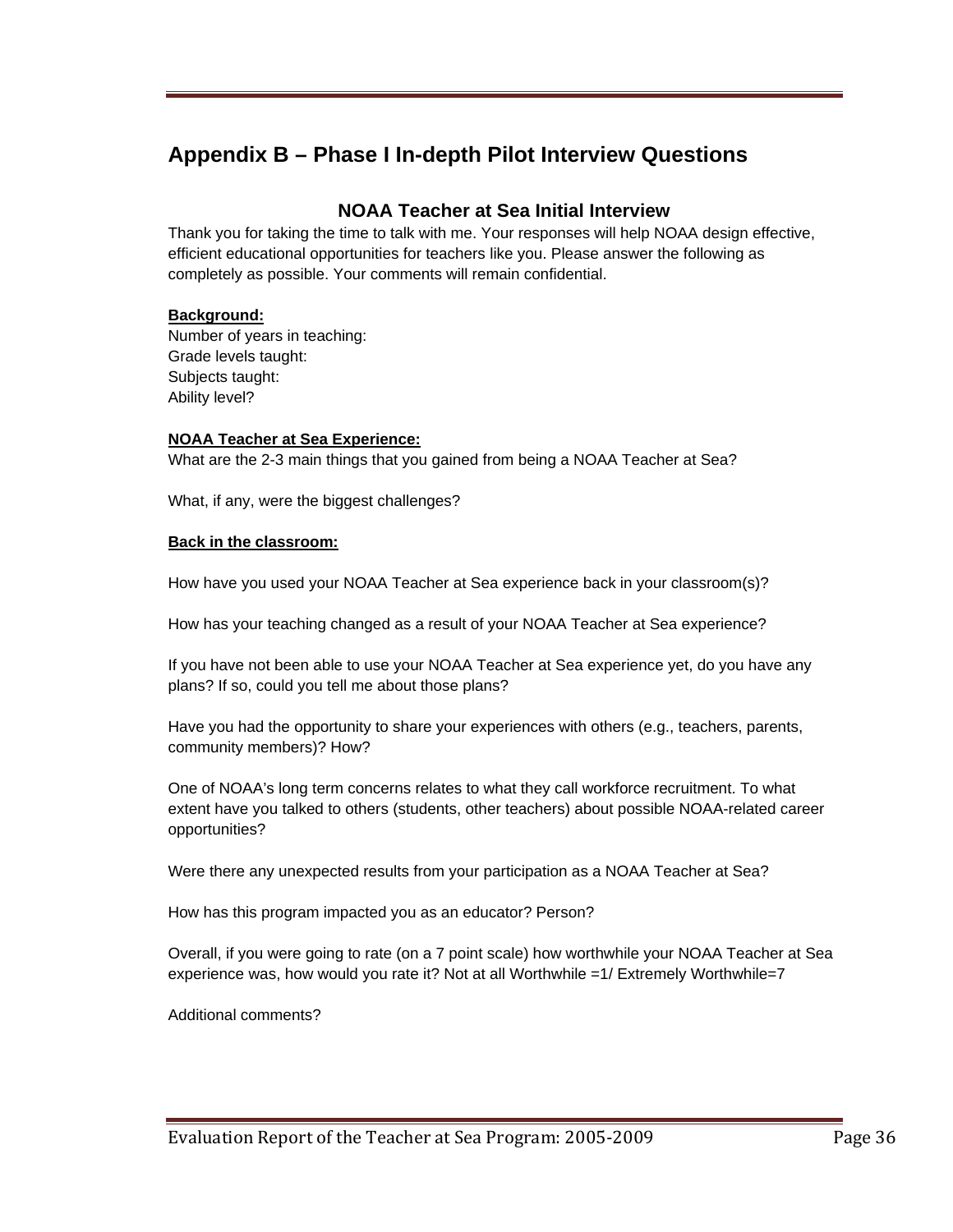# <span id="page-42-0"></span>**Appendix C - Classroom Implementation Survey**

See attached.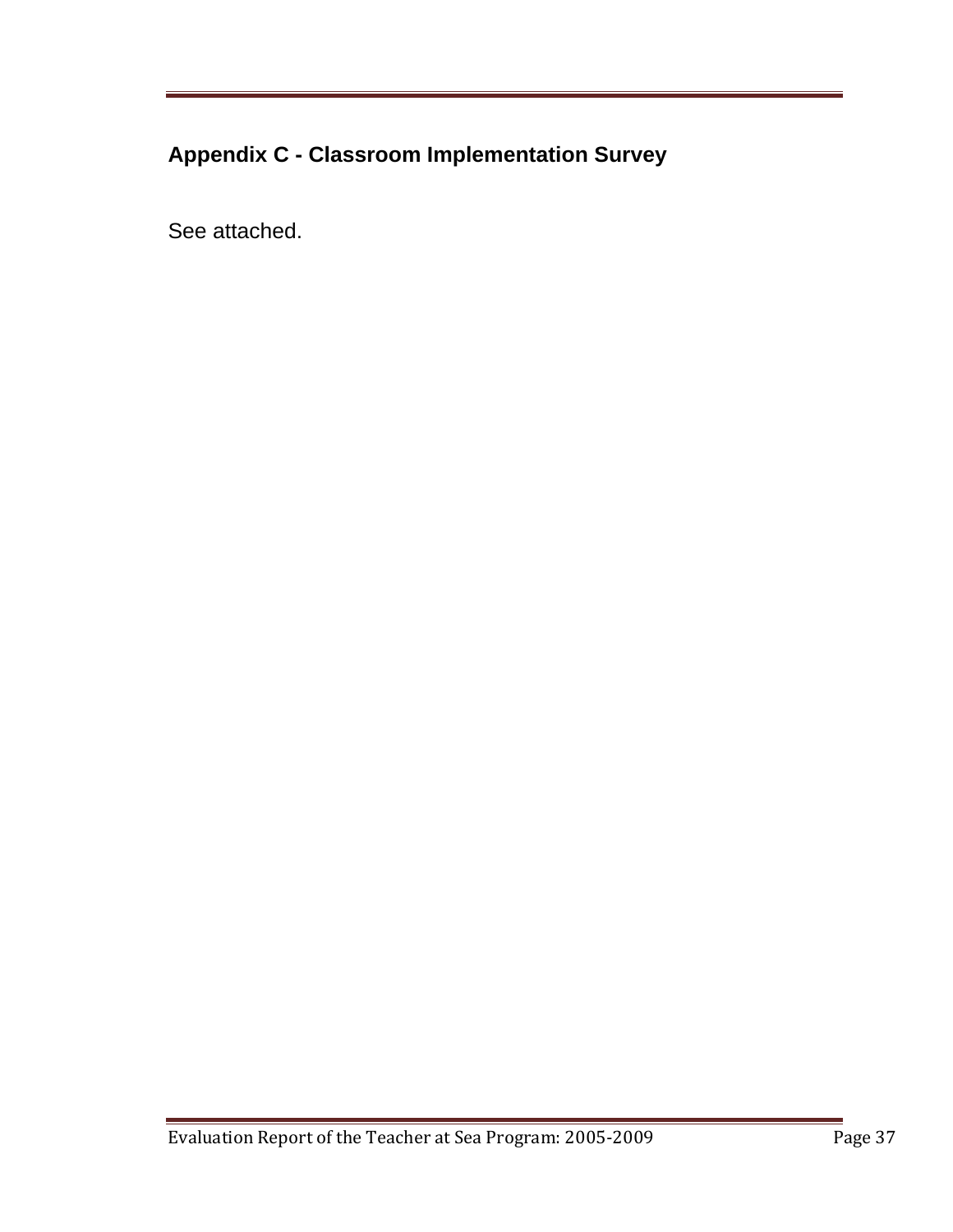# n n n n n n n n n n n  $\vert$  K  $\vert$  1  $\vert$   $\vert$  2  $\vert$   $\vert$  3  $\vert$   $\vert$  4  $\vert$   $\vert$  5  $\vert$   $\vert$  6  $\vert$   $\vert$  7  $\vert$   $\vert$  8  $\vert$   $\vert$  9  $\vert$   $\vert$  10  $\vert$   $\vert$  11  $\vert$ Science ||Math ||Social ||English ||Reading || **NOAA Teacher Survey 1. NOAA Teacher at Sea Program Alumni Survey**  OMB Control No.: 0648-0600 Expires 12/31/12 Participation in this survey is completely voluntary. As a past participant of a NOAA sponsored professional development program, your opinions are important. Survey responses will be used to improve this and other programs sponsored by NOAA. It is estimated that the survey will take 30 minutes to complete. Please be completely honest in your responses. YOUR RESPONSES WILL BE ANONYMOUS. **1. In which NOAA professional development program (e.g., Teachers at Sea, Teachers in the Air) did you participate? 2. Where was your NOAA program located?**  Alaska mlkj Pacific Islands () Pacific Islands () Colorado & Wyoming Central (e.g., ND, SD, IA, OK,  $\left( \begin{array}{c} \end{array} \right)$  Southeast & Caribbean  $\left( \begin{array}{c} \end{array} \right)$  Florida WV) Gulf of Mexico  $\left( \begin{array}{c} \end{array} \right)$  New York & Pennsylvania **Great Lakes** Western North Atlantic Other (please specify) **3. What grade(s)/level(s) do you currently teach? (Check as many as apply)**  fedcate federal federal federal federal federal federal federal federal federal federal federal federal federa<br>The federal federal federal federal federal federal federal federal federal federal federal federal federal fe Other (please specify) **4. What subject(s) do you teach? (Check as many as apply)**  federation federal federal federal federal federation in the Arts of Social federal federation in the Arts Studies Other (please specify) **5. How many years have you been teaching?**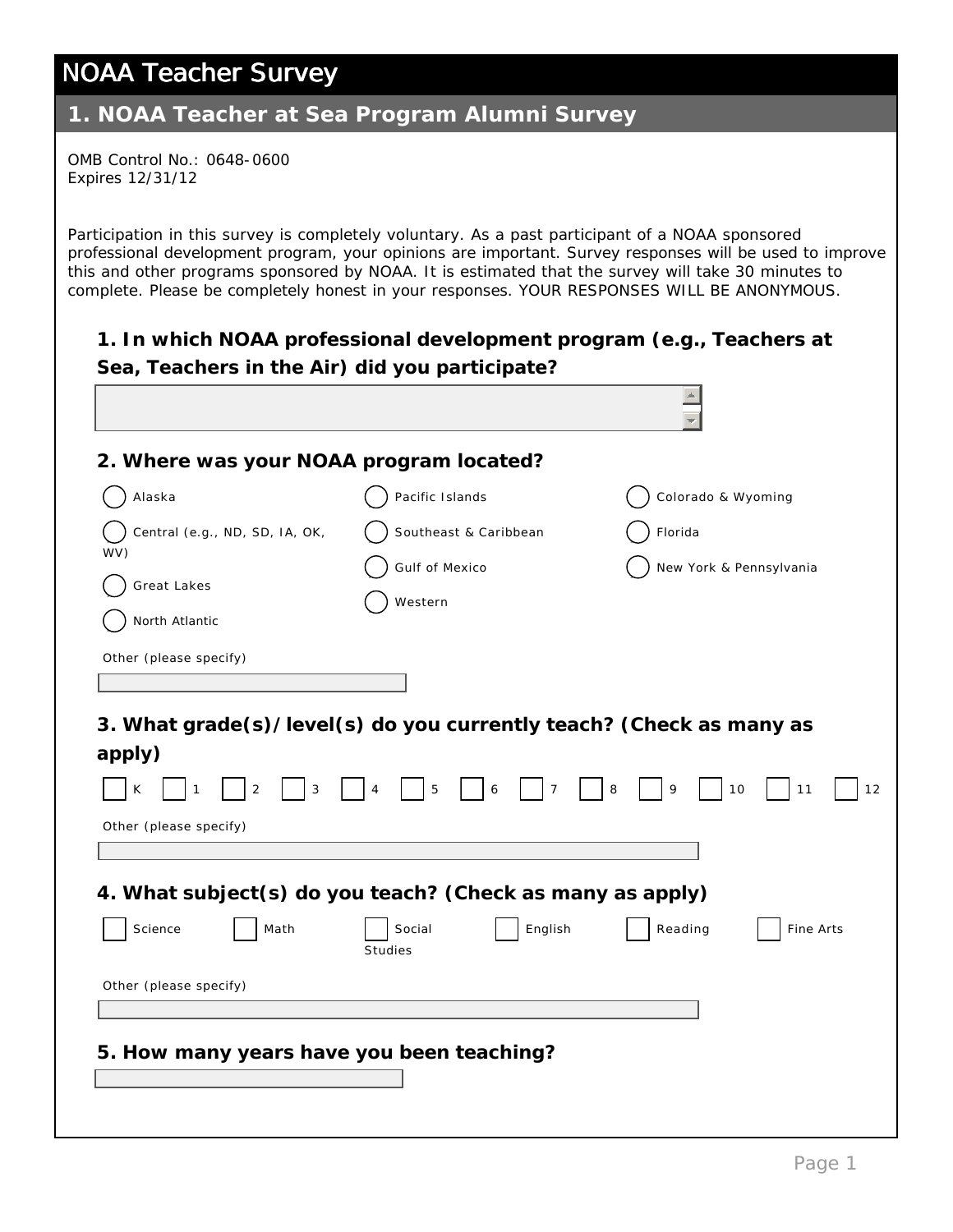**6. Describe the research you were involved in or learned about during your experience with NOAA (e.g., fisheries research, hydrographic survey, marine mammal or bird survey, climate or atmospheric research, ecosystem monitoring, archaeological expedition).**

 $\blacktriangle$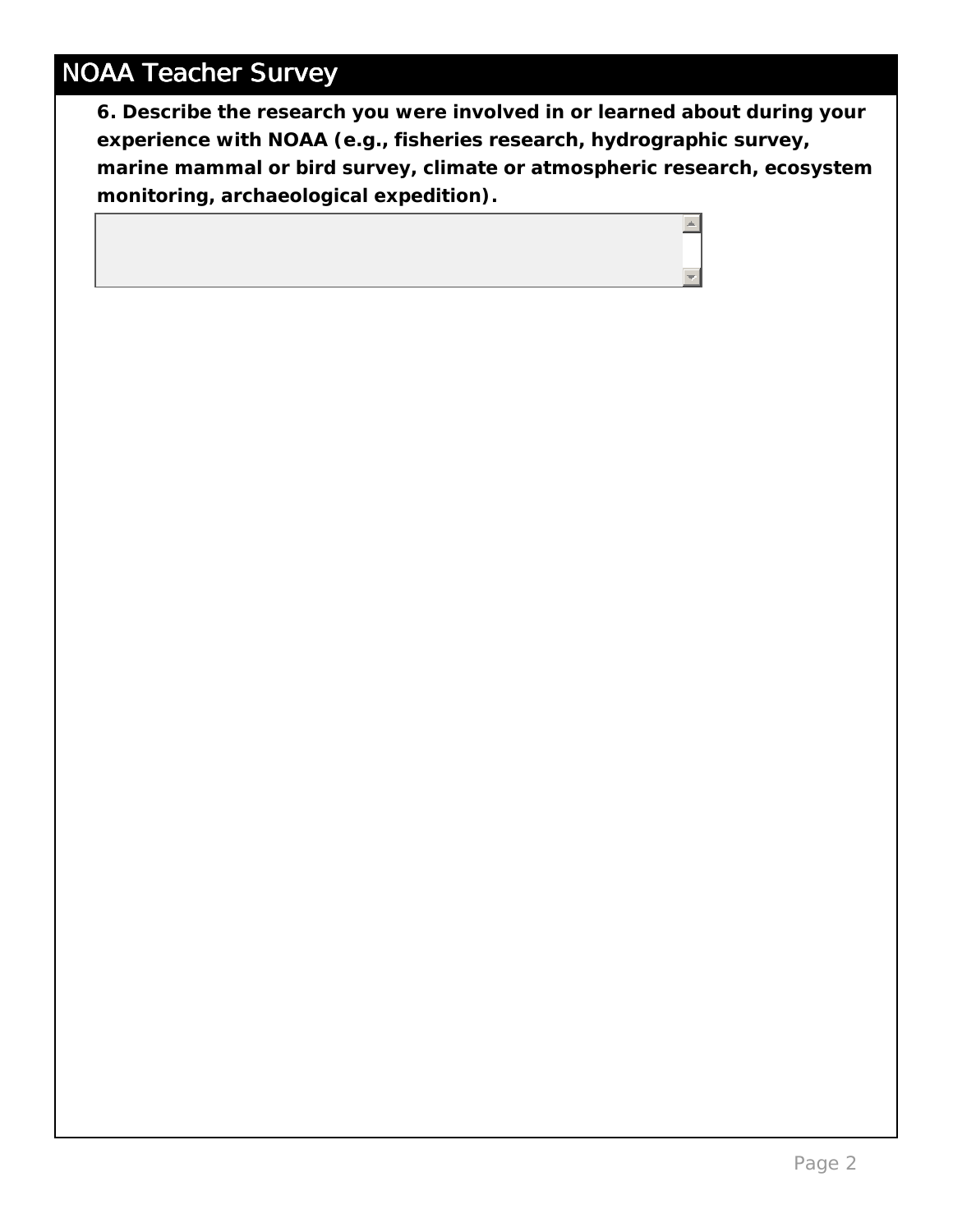# <span id="page-45-0"></span>**2. Before Your NOAA Experience**

We would like to know something about your teaching BEFORE you participated in this NOAA program. Please answer all of the questions to the best of your ability. If a particular question does not apply to your teaching situation, check the N/A box.

## **1. BEFORE your participation in this NOAA program, how likely or unlikely WAS IT that you would \_\_\_\_\_\_\_\_\_\_\_ during the school year:**

|                                                                                                                                                                         | Extremely<br>unlikely 1 | $\overline{2}$ | 3 | 4 | 5         | Extremely<br>likely 6 | N/A |
|-------------------------------------------------------------------------------------------------------------------------------------------------------------------------|-------------------------|----------------|---|---|-----------|-----------------------|-----|
| Teach about atmosphere-<br>related topics.                                                                                                                              | ê                       | ê              | ê | п | п         | п                     |     |
| Teach about ocean-related<br>topics.                                                                                                                                    | e                       | ê              | e | e | e         | e                     |     |
| Teach about climate-<br>related topics.                                                                                                                                 | п                       | ê              | ê | ê | ê         | ê                     |     |
| Research a<br>climate/ocean/atmosphere-<br>related environmental<br>issue with your students.                                                                           | п                       | ê              | e | e | $\ominus$ | e                     |     |
| Talk with your students<br>about the relevance of<br>climate/ocean/atmospheric<br>research.                                                                             | ê                       | ê              | ê | ê | ê         | ê                     |     |
| Engage your students in a<br>long-term study of a NOAA-<br>related topic (e.g., tracking<br>hurricanes, mapping an<br>expedition, graphing ocean<br>water temperature). | п                       | ê,             | ê | ê | ê         | ê                     |     |
| Integrate lessons about<br>climate/ocean/atmospheric<br>sciences into your<br>curriculum.                                                                               | - 11                    | ê              | ê | ê | ê         | ê                     |     |
| Use inquiry to teach science<br>concepts and skills.                                                                                                                    | п                       | ê              | ê | ê | ê         | ê                     |     |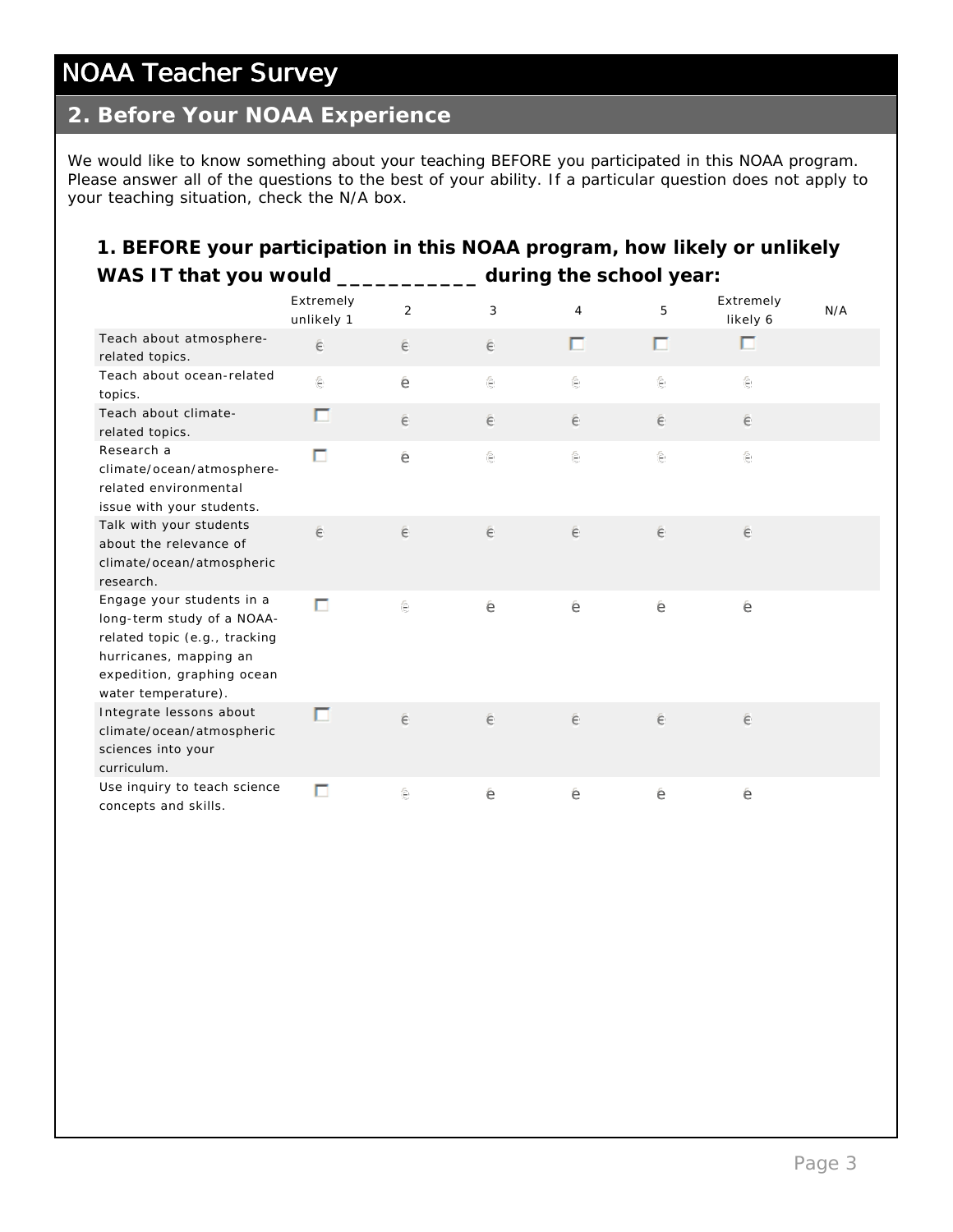**2. BEFORE your participation in this NOAA program, how likely or unlikely WAS IT that you would USE \_\_\_\_\_\_\_\_\_\_\_ during the school year:**

|                                                                                                                           | Extremely<br>unlikely 1 | $\overline{2}$ | 3        | $\overline{4}$  | 5 | Extremely<br>likely 6 | N/A |
|---------------------------------------------------------------------------------------------------------------------------|-------------------------|----------------|----------|-----------------|---|-----------------------|-----|
| NOAA data or research<br>examples in your<br>lessons.                                                                     | ê                       | ê              | ê        | $\in$           | ê | ê                     | ê   |
| NOAA websites as a<br>resource in your lessons.                                                                           | ê                       | ê              | ê        | ê               | ê | ê                     | ê   |
| NOAA educational<br>resources in your<br>classroom instruction.                                                           | п                       | e              | ê        | ê               | e | ê                     | ê   |
| The Ocean Literacy:<br><b>Essential Principles and</b><br><b>Fundamental Concepts</b><br>when designing<br>lessons/units. | п                       | $\hat{e}$      | $\oplus$ | e               | e | $\epsilon$            | ê   |
| The Climate Literacy:<br>Essential Principles and<br><b>Fundamental Concepts</b><br>when designing<br>lessons/units.      | п                       | e              | ê        | €               | e | $\hat{\mathbf{e}}$    | ê   |
| Real world examples of<br>research studies/results<br>to teach science.                                                   | п                       | ê              | ê.       | e               | e | e                     | e   |
| Photos, maps, graphs,<br>etc. to illustrate how<br>scientists conduct<br>research.                                        | п                       | ê              | ê        | $\widehat{\in}$ | ê | e                     | ê   |

# **3. BEFORE your participation in this NOAA program, how likely or unlikely WAS IT that you would \_\_\_\_\_\_\_\_\_\_\_ during the school year:**

|                                                                                                       | Extremely<br>unlikely 1 | $\overline{2}$ | 3     | $\overline{4}$  | 5 | Extremely<br>likely 6 | N/A |
|-------------------------------------------------------------------------------------------------------|-------------------------|----------------|-------|-----------------|---|-----------------------|-----|
| Talk with colleagues<br>about NOAA-related<br>career paths.                                           | $\in$                   | ê              | $\in$ |                 |   |                       | ш   |
| Encourage students to<br>consider NOAA-related<br>careers.                                            | ê                       | e              | e     | e               | ê | ê                     | ê   |
| Use NOAA-related career<br>information to mentor<br>students.                                         | п                       | ê              | ê     | $\widehat{\in}$ | ê | $\in$                 | ê   |
| Arrange for your<br>students to meet<br>scientists or read about<br>possible NOAA-related<br>careers. | ப                       | e              | ê     | ê               | ê | ê                     | ê   |
| Talk with your students<br>about what scientists do.                                                  | п                       | ê              | $\in$ | $\oplus$        | ê | ê                     | ê   |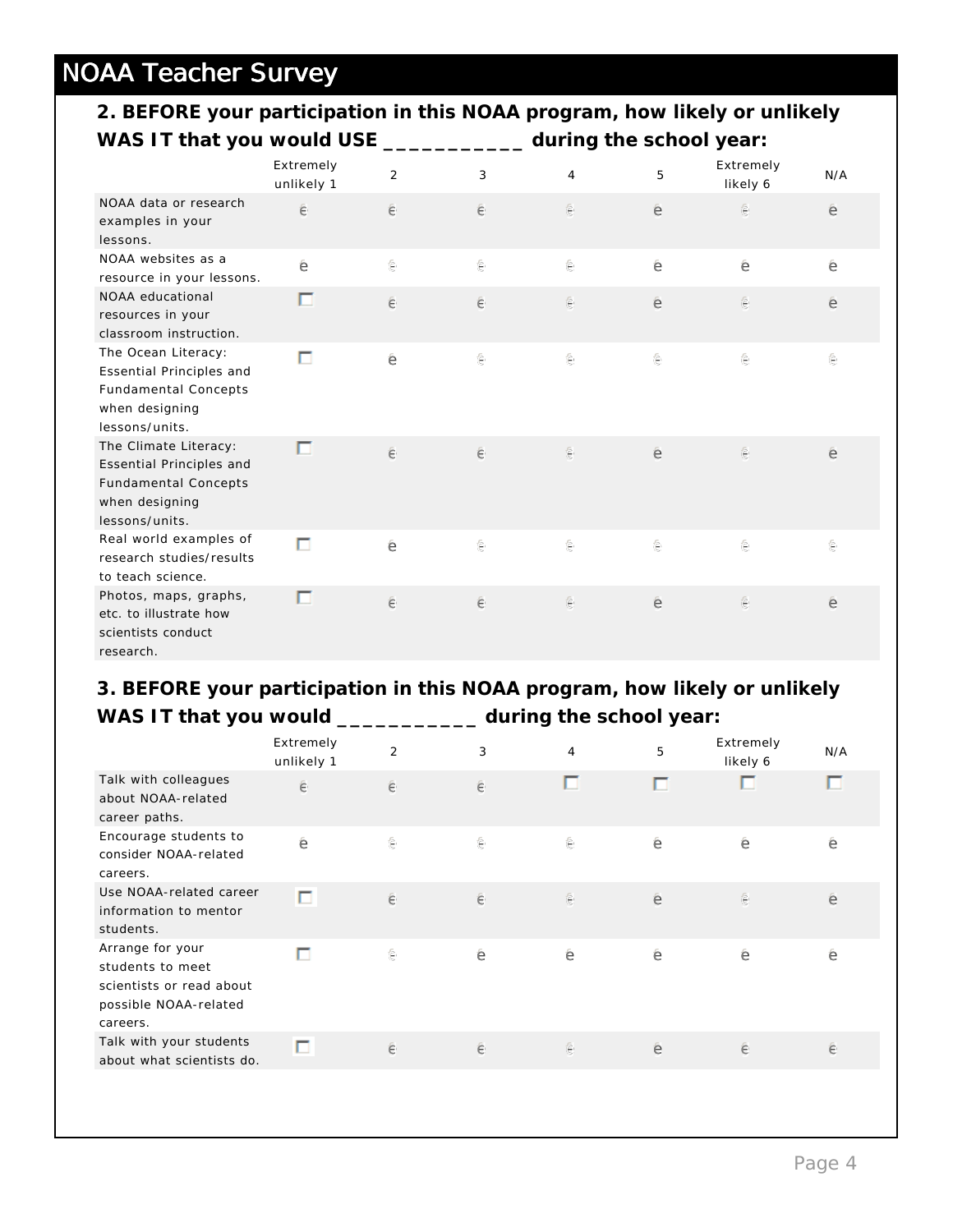# **3. After Your NOAA Experience**

# **1. AFTER your participation in this NOAA program, how likely or unlikely IS IT that you will \_\_\_\_\_\_\_\_\_\_\_\_\_ during the school year:**

|                                                                                                                                                                                                                                                                                                                                             | <b>NOAA Teacher Survey</b>                                                                                                                                              |                         |                |   |                |   |                       |     |  |
|---------------------------------------------------------------------------------------------------------------------------------------------------------------------------------------------------------------------------------------------------------------------------------------------------------------------------------------------|-------------------------------------------------------------------------------------------------------------------------------------------------------------------------|-------------------------|----------------|---|----------------|---|-----------------------|-----|--|
|                                                                                                                                                                                                                                                                                                                                             | 3. After Your NOAA Experience                                                                                                                                           |                         |                |   |                |   |                       |     |  |
| Now, we would like to focus on your teaching since participating in this NOAA program. Again, if a<br>particular question does not apply to your teaching situation, please check the N/A box.<br>1. AFTER your participation in this NOAA program, how likely or unlikely IS<br>IT that you will _________________ during the school year: |                                                                                                                                                                         |                         |                |   |                |   |                       |     |  |
|                                                                                                                                                                                                                                                                                                                                             |                                                                                                                                                                         | Extremely<br>unlikely 1 | $\overline{2}$ | 3 | $\overline{4}$ | 5 | Extremely<br>likely 6 | N/A |  |
|                                                                                                                                                                                                                                                                                                                                             | Teach about atmosphere-<br>related topics.                                                                                                                              | ê                       | e              | ê | e              | e | e                     | e   |  |
|                                                                                                                                                                                                                                                                                                                                             | Teach about ocean-related<br>topics.                                                                                                                                    | п                       | ê              | e | e              | e | e                     | e   |  |
|                                                                                                                                                                                                                                                                                                                                             | Teach about climate-<br>related topics.                                                                                                                                 | п                       | ê              | ê | e              | e | ê                     | ê   |  |
|                                                                                                                                                                                                                                                                                                                                             | Research a<br>climate/ocean/atmosphere-<br>related environmental<br>issue with your students.                                                                           | п                       | ê              | ê | e              | e | $\oplus$              | e   |  |
|                                                                                                                                                                                                                                                                                                                                             | Talk with your students<br>about the relevance of<br>climate/ocean/atmospheric<br>research.                                                                             | ê                       | ê              | ê | ê              | ê | ê                     | ë   |  |
|                                                                                                                                                                                                                                                                                                                                             | Engage your students in a<br>long-term study of a NOAA-<br>related topic (e.g., tracking<br>hurricanes, mapping an<br>expedition, graphing ocean<br>water temperature). | п                       | e              | ê | ê              | ê | ê                     | ê   |  |
|                                                                                                                                                                                                                                                                                                                                             | Integrate lessons about<br>climate/ocean/atmospheric<br>sciences into your<br>curriculum.                                                                               | П                       | e              | ê | ē              | e | e                     | e   |  |
|                                                                                                                                                                                                                                                                                                                                             | Use inquiry to teach science<br>concepts and skills.                                                                                                                    | п                       | e              | ê | ê              | ê | ê                     | ê   |  |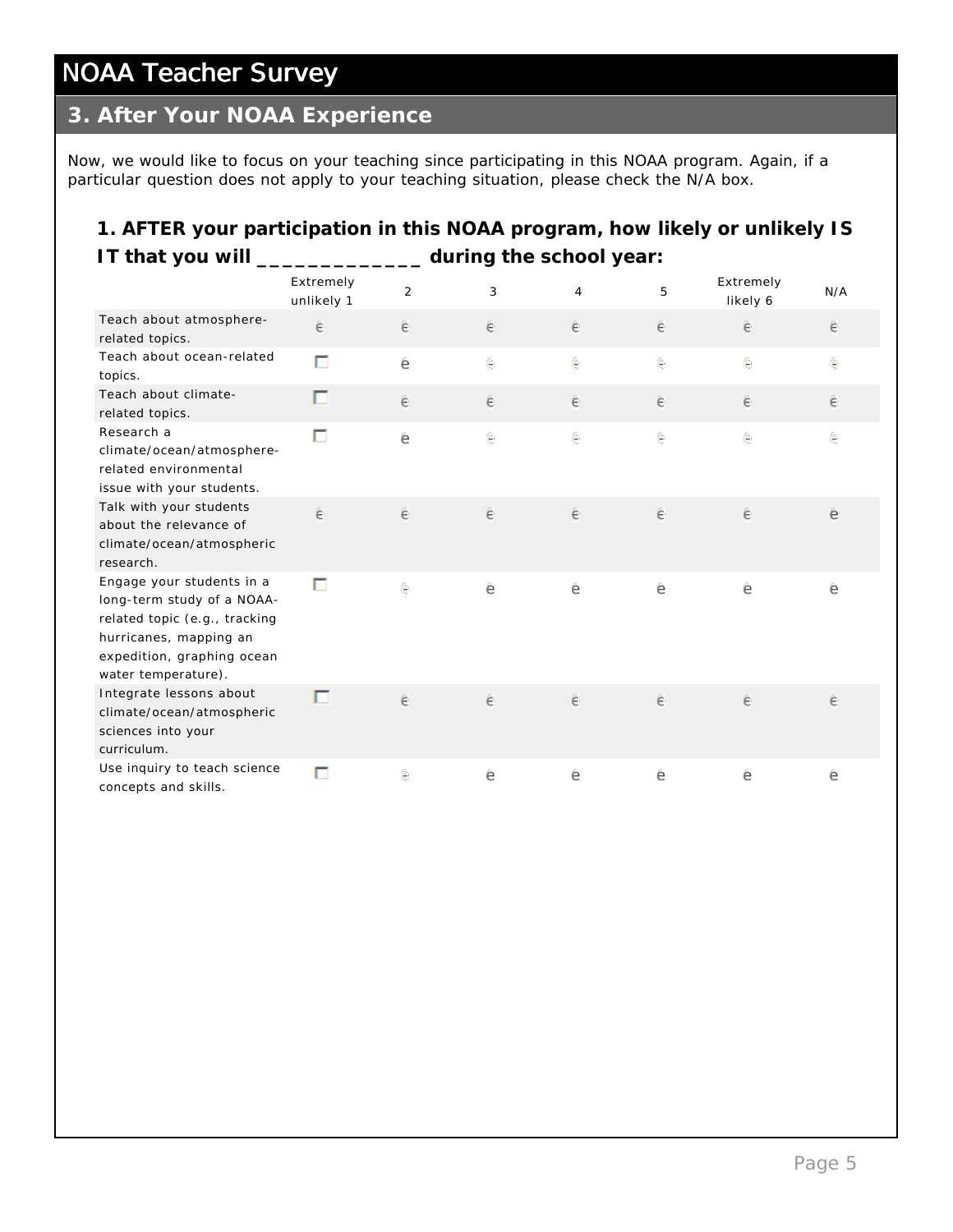**2. AFTER your participation in this NOAA program, how likely or unlikely IS IT that you will USE \_\_\_\_\_\_\_\_\_\_\_\_\_ during the school year:**

|                                                                                                                             | Extremely<br>unlikely 1 | 2 | 3  | $\overline{4}$   | 5 | Extremely<br>likely 6 | N/A                |
|-----------------------------------------------------------------------------------------------------------------------------|-------------------------|---|----|------------------|---|-----------------------|--------------------|
| NOAA data or research<br>examples in your<br>lessons.                                                                       | ê                       | ê | ê  | ê                | ê | ê                     | ê                  |
| NOAA websites as a<br>resource in your lessons.                                                                             | п                       | e | Ĉ. | e                | ê | ê                     | ê                  |
| NOAA educational<br>resources in your<br>classroom instruction.                                                             | ⊓                       | ê | ê  | ê                | ê | ê                     | ê                  |
| The Ocean Literacy:<br><b>Essential Principles and</b><br><b>Fundamental Concepts</b><br>when designing<br>lessons/units.   | п                       | ê | ê  | $\hat{\epsilon}$ | ê | ê                     | $\mathbf{\hat{e}}$ |
| The Climate Literacy:<br><b>Essential Principles and</b><br><b>Fundamental Concepts</b><br>when designing<br>lessons/units. | ⊓                       | ê | ê  | $\epsilon$       | ê | ê                     | ê                  |
| Real world examples of<br>research studies/results<br>to teach science.                                                     | п                       | ê | e  | e                | e | ê                     | e                  |
| Photos, maps, graphs,<br>etc. to illustrate how<br>scientists conduct<br>research.                                          | п                       | ê | ê  | ê                | ê | ê                     | ê                  |

#### **3. AFTER your participatiion in this NOAA program, how likely or unlikely IS IT that you will \_\_\_\_\_\_\_\_\_\_\_\_\_ during the school year:**

| TT that you will                                                                                      | during the school year: |                |              |                |   |                       |     |  |
|-------------------------------------------------------------------------------------------------------|-------------------------|----------------|--------------|----------------|---|-----------------------|-----|--|
|                                                                                                       | Extremely<br>unlikely 1 | $\overline{2}$ | $\mathbf{3}$ | $\overline{4}$ | 5 | Extremely<br>likely 6 | N/A |  |
| Talk with colleagues<br>about NOAA-related<br>career paths.                                           | ê                       | ê              |              |                |   |                       | ш   |  |
| Encourage students to<br>consider NOAA-related<br>careers.                                            | $\widehat{e}$           | ê              | Ê.           | e              | ê | ê                     | ê   |  |
| Use NOAA-related career<br>information to mentor<br>students.                                         | ê                       | ê              | $\in$        | $\oplus$       | ê | $\oplus$              | ê   |  |
| Arrange for your<br>students to meet<br>scientists or read about<br>possible NOAA-related<br>careers. | ê                       | ê              | ê            | ê              | ê | ê                     | ê   |  |
| Talk with your students<br>about what scientists do.                                                  | $\in$                   | ê              | $\in$        | $\oplus$       | ê | ê                     | ê   |  |
|                                                                                                       |                         |                |              |                |   |                       |     |  |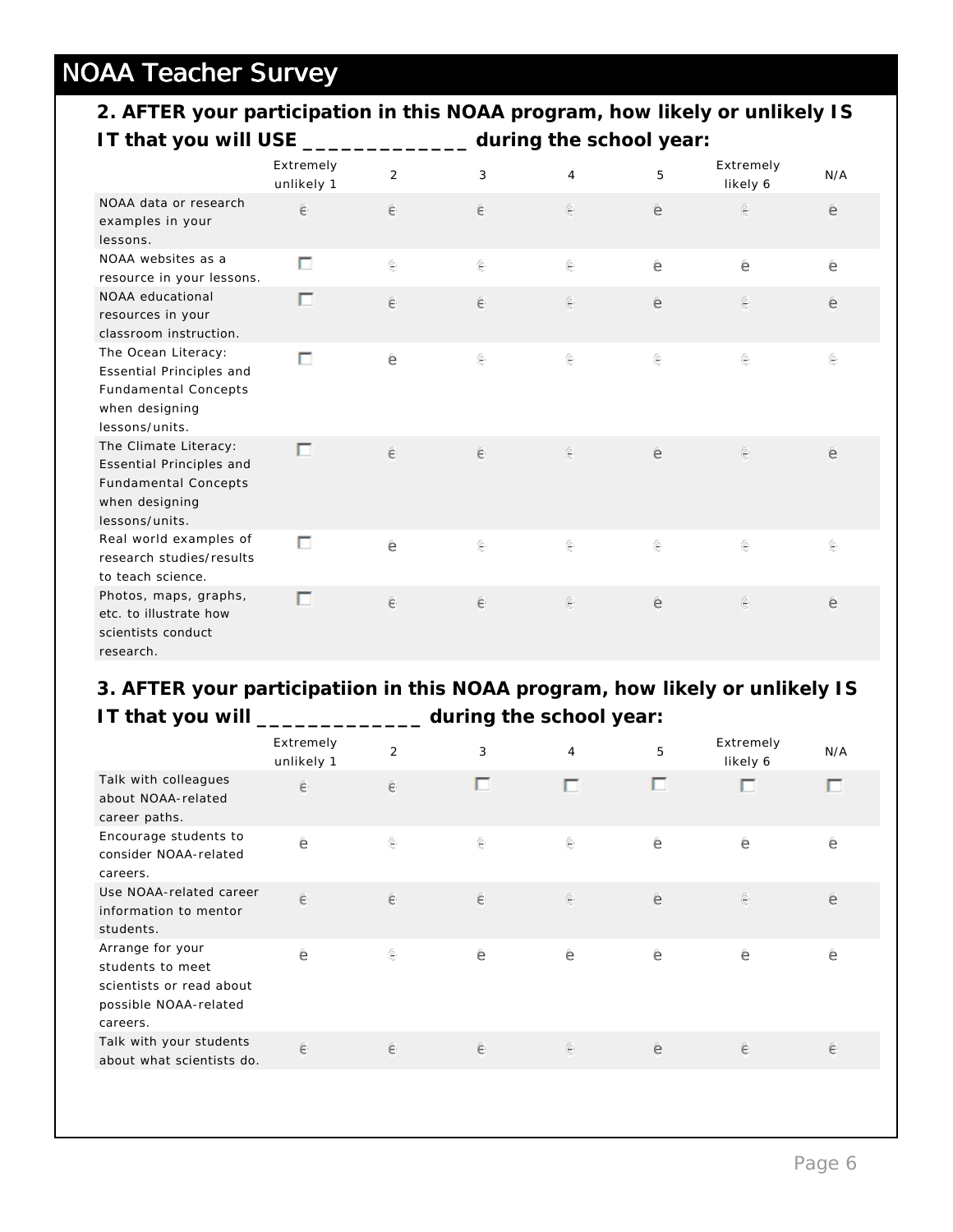# **4. Because of my involvement with this NOAA program, I have an increased understanding of:**

|                                                                                                                           | Strongly<br>disagree 1 | $\overline{2}$ | 3                | 4         | 5          | Strongly agree<br>6 |
|---------------------------------------------------------------------------------------------------------------------------|------------------------|----------------|------------------|-----------|------------|---------------------|
| Science as it applies to<br>the world's oceans.                                                                           | ê                      | ê              | п                | П         | п          | п                   |
| Science as it applies to<br>the world's<br>atmosphere.                                                                    | ê                      | ê              | Ê.               | e         | $\epsilon$ | ê                   |
| Science as it applies to<br>the world's climate.                                                                          | ê                      | ê              | ê                | e         | ê          | e                   |
| How NOAA research<br>efforts can be linked to<br>the National Education<br>Science Standards.                             | ê                      | ê              | ê.               | $\ominus$ | e          | e                   |
| How NOAA research<br>efforts link to the<br>Ocean Literacy:<br><b>Essential Principles and</b><br>Fundamental Concepts.   | ê                      | ê              | $\in$            | ê         | $\in$      | ê                   |
| How NOAA research<br>efforts link to the<br>Climate Literacy:<br><b>Essential Principles and</b><br>Fundamental Concepts. | ê                      | ê              | $\ominus$        | e         | $\epsilon$ | ê.                  |
| The key education and<br>training paths that lead<br>to NOAA-related<br>careers.                                          | ê                      | ê              | $\in$            | ê         | ê          | ê                   |
| Ocean-related<br>environmental issues.                                                                                    | ê                      | ê              | €                | e         | e          | Ê.                  |
| Climate-related<br>environmental issues.                                                                                  | ê                      | ê              | $\hat{\epsilon}$ | e         | e          | ê                   |
| How to access NOAA<br>research data that can<br>be incorporated into my<br>classroom lessons.                             | ê                      | e              | ê                | ê         | ê          | ê                   |
| The range of<br>educational resources<br>offered by NOAA.                                                                 | ê                      | ê              | $\in$            | e         | ê          | e                   |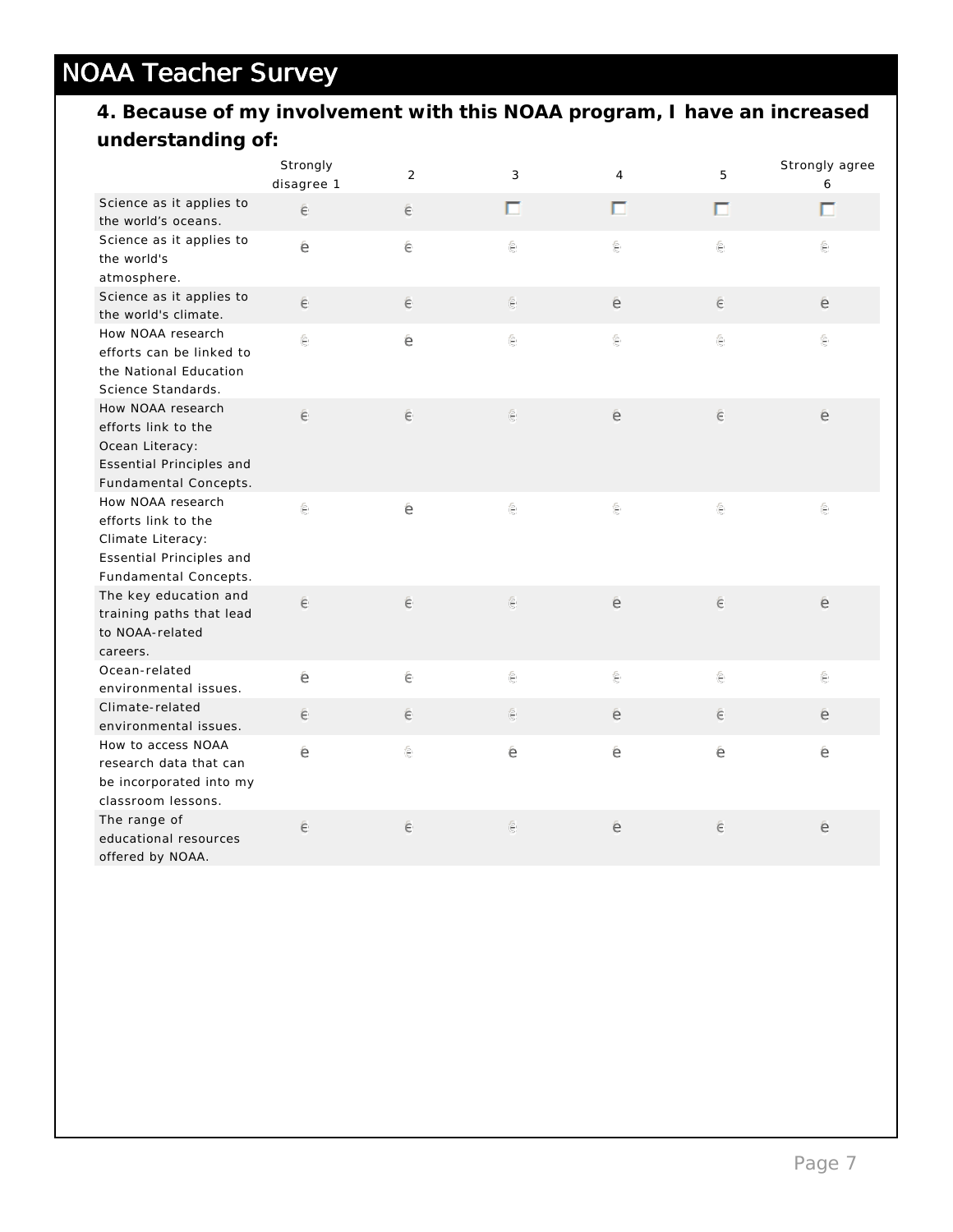# **5. Because of my involvement with this NOAA program, I feel more confident about my ability to:**

|                                                                       | Strongly<br>disagree 1 | $\overline{2}$ | 3                  | $\overline{4}$ | 5          | Strongly agree<br>6 |
|-----------------------------------------------------------------------|------------------------|----------------|--------------------|----------------|------------|---------------------|
| Teach science as it<br>applies to the world's<br>oceans.              | ê                      | $\in$          | ê                  | ê              | $\in$      | ê                   |
| Teach science as it<br>applies to the world's<br>atmosphere.          | ê                      | ê              | Ĉ.                 | Ĉ.             | $\epsilon$ | $\hat{\epsilon}$    |
| Teach science as it<br>applies to the world's<br>climate.             | ê                      | $\in$          | $\in$              | ê              | $\in$      | ê                   |
| Incorporate NOAA<br>education resources in<br>my classroom(s).        | ê                      | ê              | €                  | Ĉ.             | €          | ê                   |
| Integrate NOAA-related<br>science lessons into the<br>curriculum.     | ê                      | $\in$          | $\oplus$           | ê              | $\in$      | ê                   |
| Research a NOAA-<br>related environmental<br>issue with my students.  | ê                      | ê              | $\hat{\mathbf{e}}$ | e              | e          | e                   |
| Use NOAA research<br>data and other<br>resources with my<br>students. | ê                      | $\epsilon$     | ê                  | ê              | $\in$      | ê                   |

# **6. As a result of my NOAA experience, my students:**

|                                                                                                                    | Strongly<br>disagree 1 | $\overline{2}$ | 3     | 4          | 5 | Strongly agree<br>6 |
|--------------------------------------------------------------------------------------------------------------------|------------------------|----------------|-------|------------|---|---------------------|
| Are better prepared to use<br>the results of real world<br>science.                                                | ê                      | $\epsilon$     | ê     |            |   |                     |
| Are more engaged in their<br>science learning.                                                                     | ê                      | ê              | e     | e          | e | ê.                  |
| Know more about science as<br>it applies to the world's<br>oceans/atmosphere/climate.                              |                        | ê              | ê     | ê          | ê | ê                   |
| Have an appreciation for the<br>relevance of scientific<br>research.                                               | п                      | ê              | e     | e          | ê | e                   |
| Are familiar with NOAA and<br>what NOAA scientists do.                                                             | ⊓                      | ê              | $\in$ | $\epsilon$ | ê | ê                   |
| Are more likely to act to<br>protect the environment.                                                              | г                      | ê              | e     | e          | e | e                   |
| Understand that NOAA<br>provides research-based<br>information that they can<br>use to make important<br>decisions |                        | $\in$          | ê     | ê          | ê | ê                   |
|                                                                                                                    |                        |                |       |            |   |                     |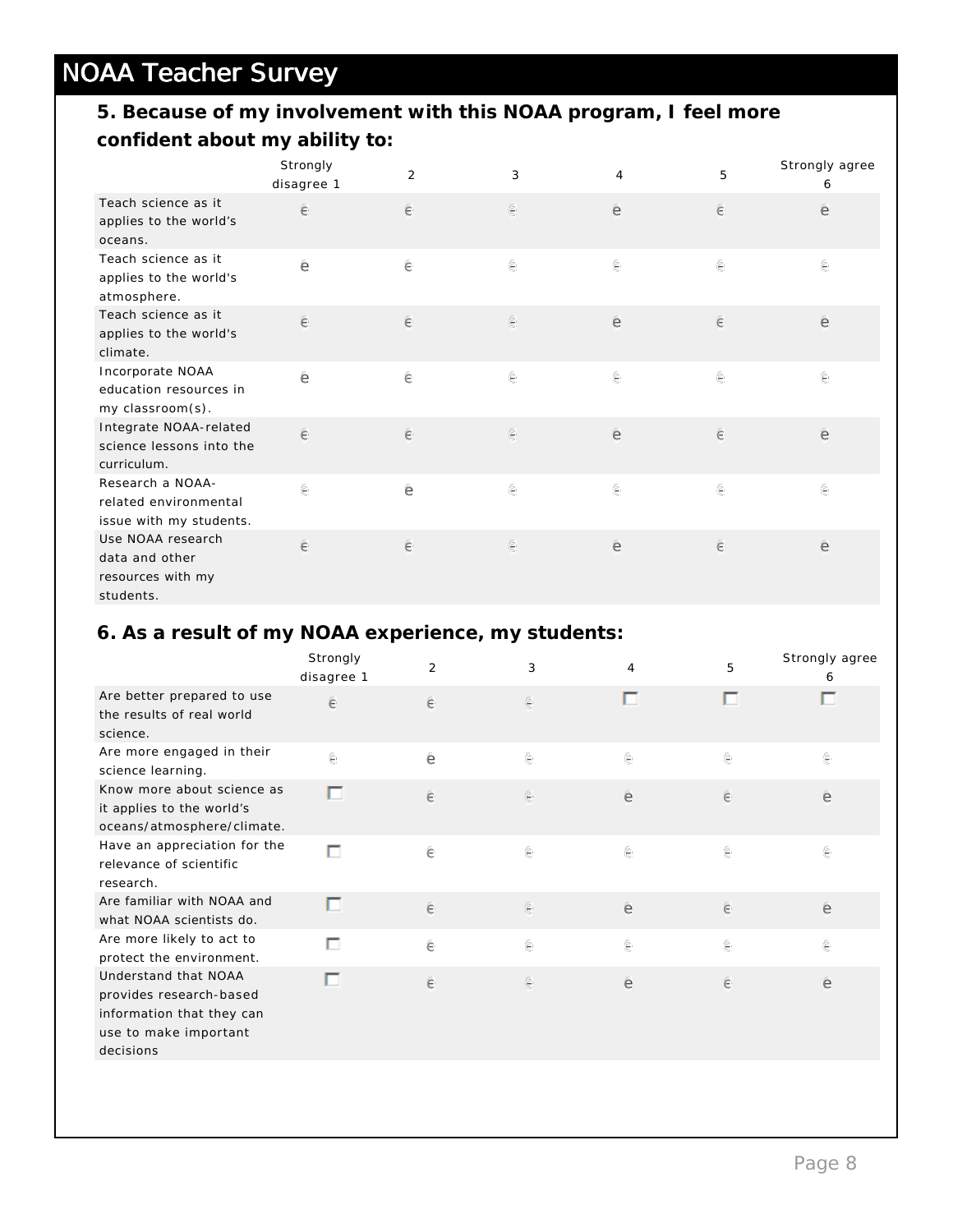| 8. Are topics related to the world's oceans part of the required science<br>N/A<br>Yes<br>No<br>N/A<br>No<br>Yes<br>N/A<br>Yes<br>No<br>N/A<br>Yes<br>No                                                                                                                                                                                                                                                                                                        | 7. Overall, how would you rate your NOAA experience?<br>1 Not at all $( )$ 2<br>worthwhile | 3 | 5 | 6 | Extremely<br>worthwhile |
|-----------------------------------------------------------------------------------------------------------------------------------------------------------------------------------------------------------------------------------------------------------------------------------------------------------------------------------------------------------------------------------------------------------------------------------------------------------------|--------------------------------------------------------------------------------------------|---|---|---|-------------------------|
| curriculum for your:<br>School<br><b>District</b><br>State                                                                                                                                                                                                                                                                                                                                                                                                      |                                                                                            |   |   |   |                         |
|                                                                                                                                                                                                                                                                                                                                                                                                                                                                 |                                                                                            |   |   |   |                         |
|                                                                                                                                                                                                                                                                                                                                                                                                                                                                 |                                                                                            |   |   |   |                         |
|                                                                                                                                                                                                                                                                                                                                                                                                                                                                 |                                                                                            |   |   |   |                         |
|                                                                                                                                                                                                                                                                                                                                                                                                                                                                 |                                                                                            |   |   |   |                         |
| 9. Are topics related to weather and atmosphere part of the required<br>science curriculum for your:<br>School<br><b>District</b><br>State<br>10. Are topics related to the world's climate part of the required science<br>curriculum for your:<br>School<br>District<br>State<br>11. In reference to your experience with NOAA, are the research topics you<br>learned about part of the required science curriculum for your:<br>School<br>District<br>State |                                                                                            |   |   |   |                         |
|                                                                                                                                                                                                                                                                                                                                                                                                                                                                 |                                                                                            |   |   |   |                         |
|                                                                                                                                                                                                                                                                                                                                                                                                                                                                 |                                                                                            |   |   |   |                         |
|                                                                                                                                                                                                                                                                                                                                                                                                                                                                 |                                                                                            |   |   |   |                         |
|                                                                                                                                                                                                                                                                                                                                                                                                                                                                 |                                                                                            |   |   |   |                         |
|                                                                                                                                                                                                                                                                                                                                                                                                                                                                 |                                                                                            |   |   |   |                         |
|                                                                                                                                                                                                                                                                                                                                                                                                                                                                 |                                                                                            |   |   |   |                         |
|                                                                                                                                                                                                                                                                                                                                                                                                                                                                 |                                                                                            |   |   |   |                         |
|                                                                                                                                                                                                                                                                                                                                                                                                                                                                 |                                                                                            |   |   |   |                         |
|                                                                                                                                                                                                                                                                                                                                                                                                                                                                 |                                                                                            |   |   |   |                         |
|                                                                                                                                                                                                                                                                                                                                                                                                                                                                 |                                                                                            |   |   |   |                         |
|                                                                                                                                                                                                                                                                                                                                                                                                                                                                 |                                                                                            |   |   |   |                         |
|                                                                                                                                                                                                                                                                                                                                                                                                                                                                 |                                                                                            |   |   |   |                         |
|                                                                                                                                                                                                                                                                                                                                                                                                                                                                 |                                                                                            |   |   |   |                         |
|                                                                                                                                                                                                                                                                                                                                                                                                                                                                 |                                                                                            |   |   |   |                         |
|                                                                                                                                                                                                                                                                                                                                                                                                                                                                 |                                                                                            |   |   |   |                         |
|                                                                                                                                                                                                                                                                                                                                                                                                                                                                 |                                                                                            |   |   |   |                         |
|                                                                                                                                                                                                                                                                                                                                                                                                                                                                 | 12. Please tell us about your science background (e.g., undergraduate                      |   |   |   |                         |
|                                                                                                                                                                                                                                                                                                                                                                                                                                                                 |                                                                                            |   |   |   |                         |
| courses or degree(s), graduate courses or degree(s), professional<br>development experiences, previous research experiences):                                                                                                                                                                                                                                                                                                                                   |                                                                                            |   |   |   |                         |
|                                                                                                                                                                                                                                                                                                                                                                                                                                                                 |                                                                                            |   |   |   |                         |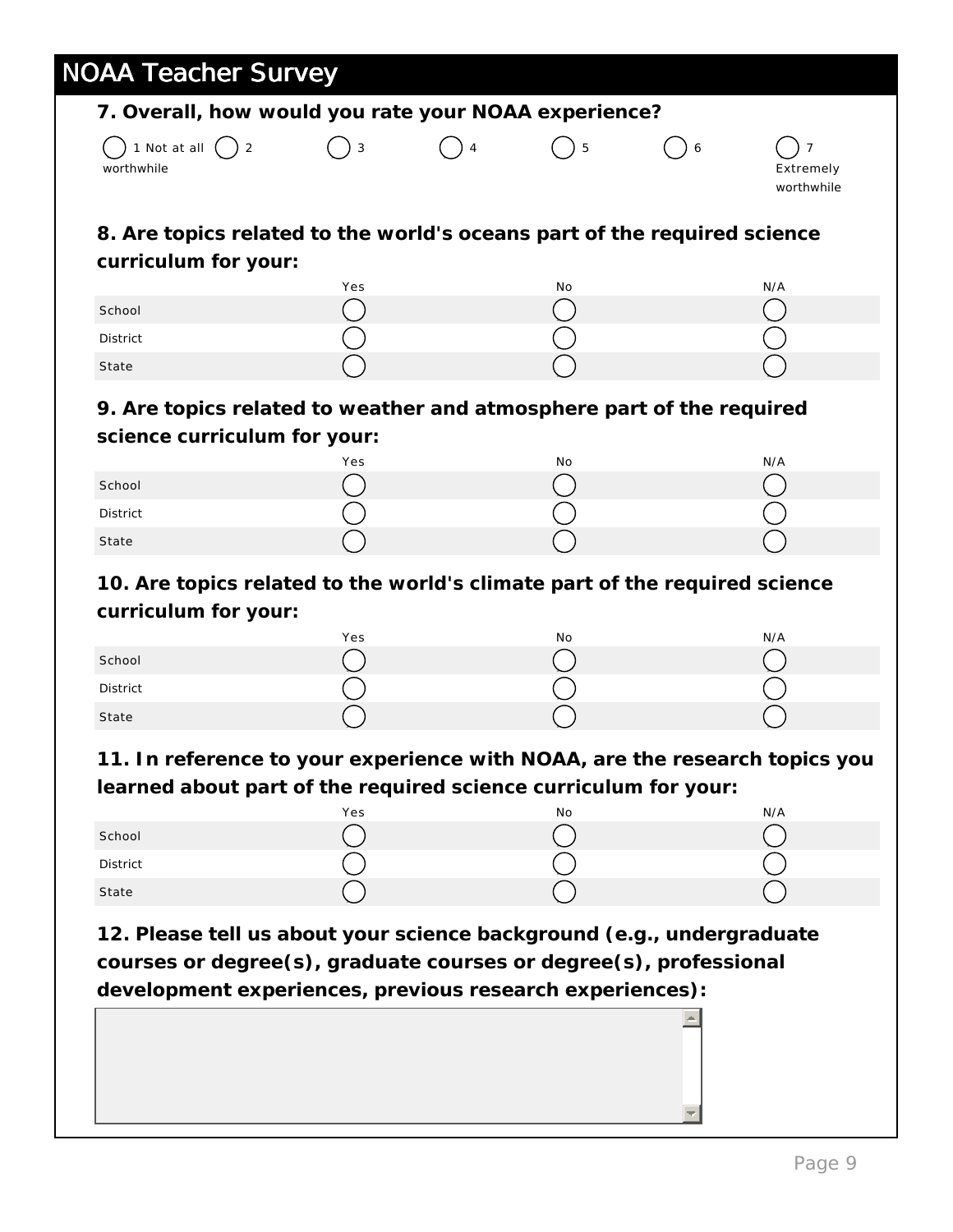**13. How could this NOAA program be improved to better prepare educators to teach about climate/ocean/atmospheric sciences?** 



Thank you for participating in this survey. Your responses are important. The results will be used by NOAA to improve their professional development programs.

Public reporting burden for this collection of information is estimated to average 30 minutes per response, including the time for reviewing instructions, searching existing data sources, gathering and maintaining the data needed, and completing and reviewing the collection of information. Send comments regarding this burden estimate or any other suggestions for reducing this burden to Jennifer Hammond, Director NOAA's Teacher at Sea Program, 1315 East West Hwy Division F, Room 14250, Silver Spring, MD 20910. Notwithstanding any other provisions of the law, no person is required to respond to, nor shall any person be subjected to a penalty for failure to comply with, a collection of information subject to the requirements of the Paperwork Reduction Act, unless that collection of information displays a currently valid OMB Control Number.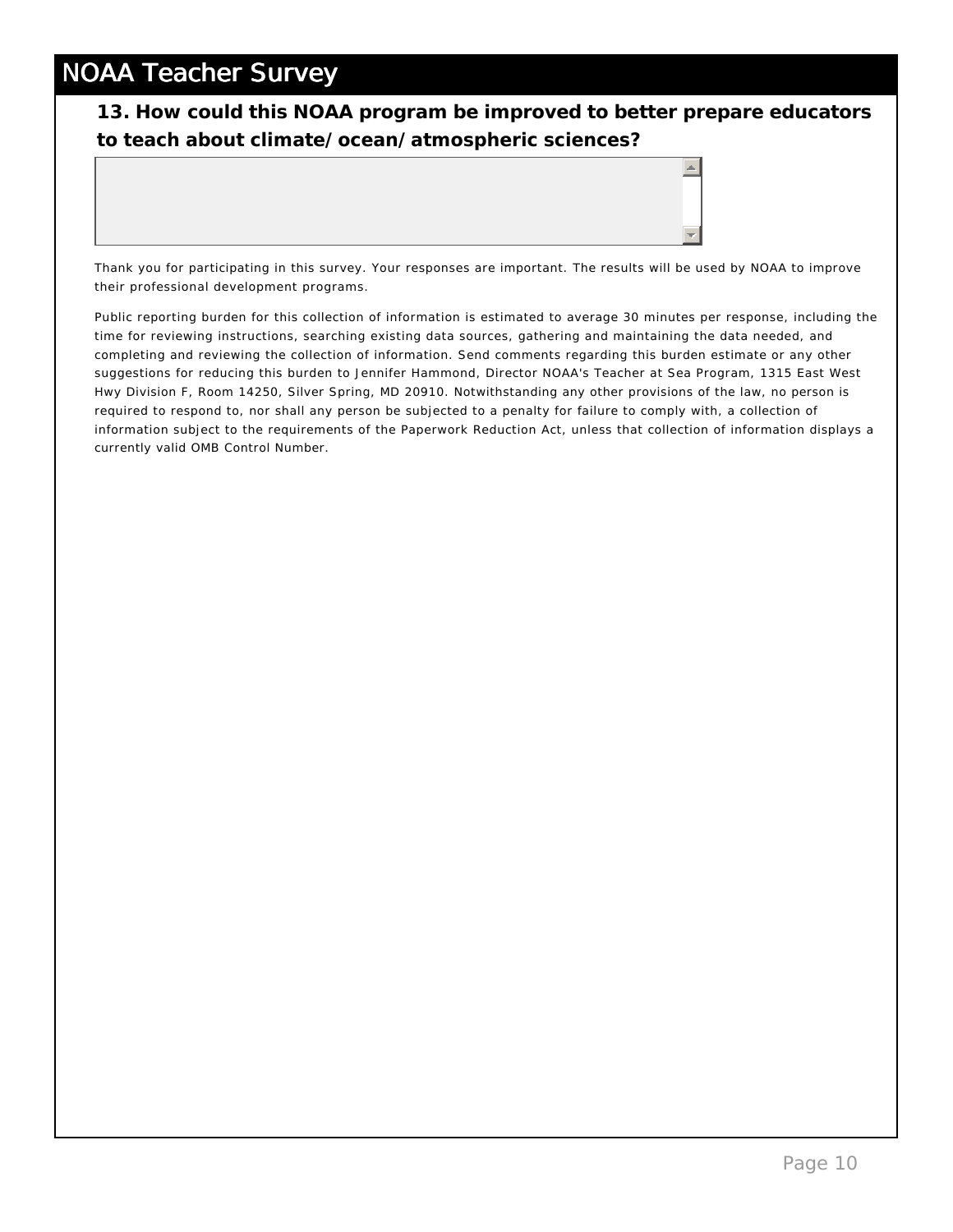# <span id="page-53-0"></span>**Appendix D - Phase III: NOAA Teacher at Sea Follow-up Interview Invitation**

 $Dear \_\_$ 

You participated in NOAA's Teacher at Sea Program. NOAA is very interested in learning more about your experiences as a NOAA Teacher at Sea and how you have used these experiences in your own classroom. Jennifer Hammond, TAS Program Manager, and I have designed a three phased evaluation plan, involving interviews and surveys of program participants. As part of the final phase of the evaluation, I would like to interview you. Your assistance would be invaluable.

If you agree, I would like to set up a time to talk with you by phone during the end of March or April. The interview would take no longer than 30 minutes. Your responses will be kept confidential.

Taking a few minutes to share some of your thoughts about being a NOAA Teacher at Sea will help to improve the program and make it a better experience for everyone.

Please let me know if you are interested in participating. We can set up a time for the interview that is mutually convenient.

Thank you in advance.

Bora Simmons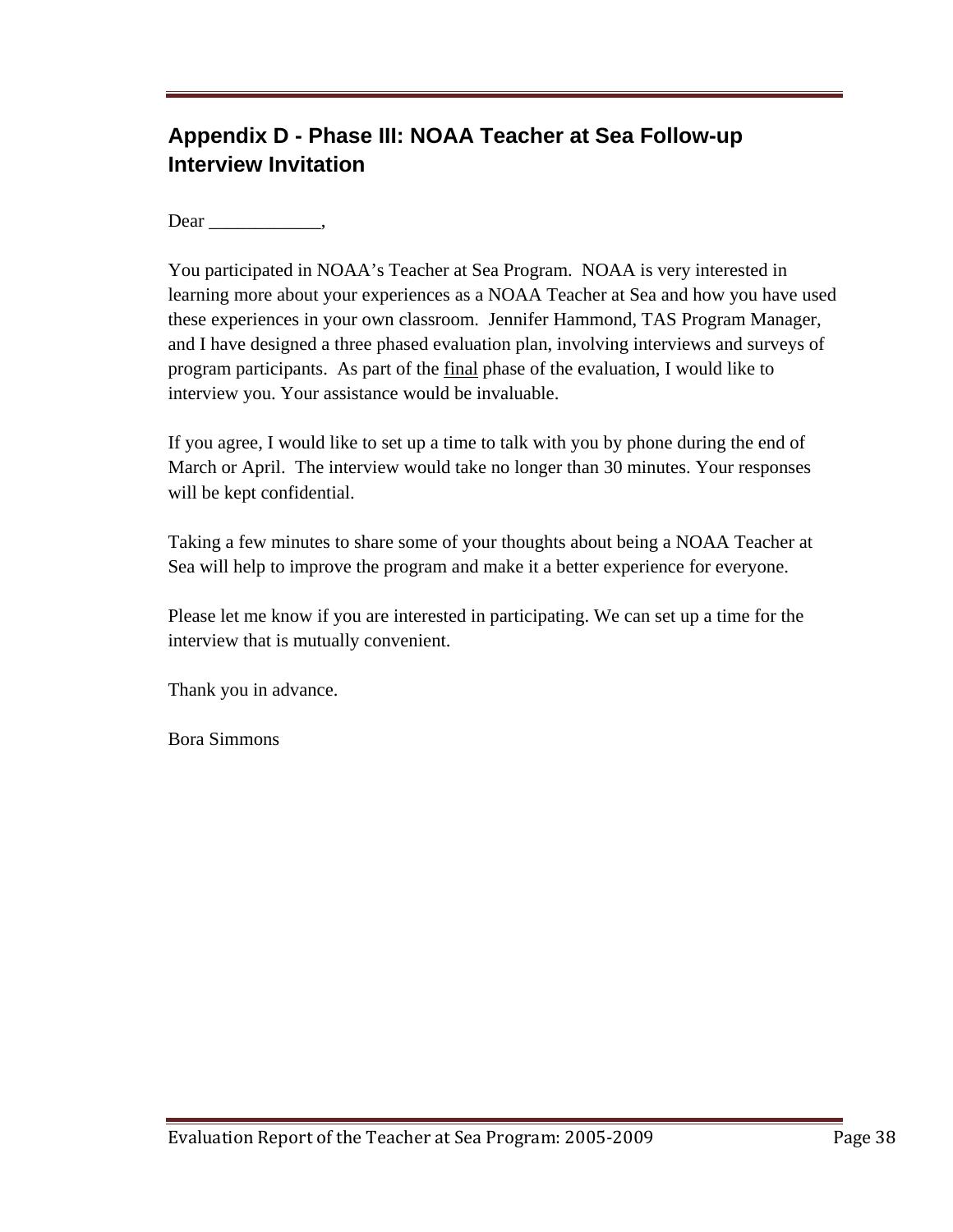# <span id="page-54-0"></span>**Appendix E - Phase III: NOAA Teacher at Sea Follow-up Interview**

Thank you for taking the time to talk with me. Your responses will help NOAA design effective, efficient educational opportunities for teachers like you. Please answer the following as completely as possible. Your comments will remain confidential.

#### **Background**

Number of years in teaching: Grade levels taught: Subjects taught: Year of TAS experience:

#### **Teacher Impact**

What do you think was the single most important outcome of your participation in the NOAA Teacher at Sea program?

How do you use the NOAA web site? What types of information or resources are you typically trying to find or accessing?

Do you go to the NOAA web site to access information/resources on topics other than the world's oceans, such as climate change or the atmosphere?

In what ways, if at all, has your TAS experience affected your long-term interest in teaching?

#### **Student Impact**

What do you think was the most important impact, if any, that your participation in the NOAA Teacher at Sea program has had on your students?

What do you think was the most important impact, if any, that your participation in the NOAA Teacher at Sea program has had on your school or school system?

In what ways, if at all, has your participation in the NOAA Teacher at Sea program affected your students' interest and motivation to learn science?

#### **Other:**